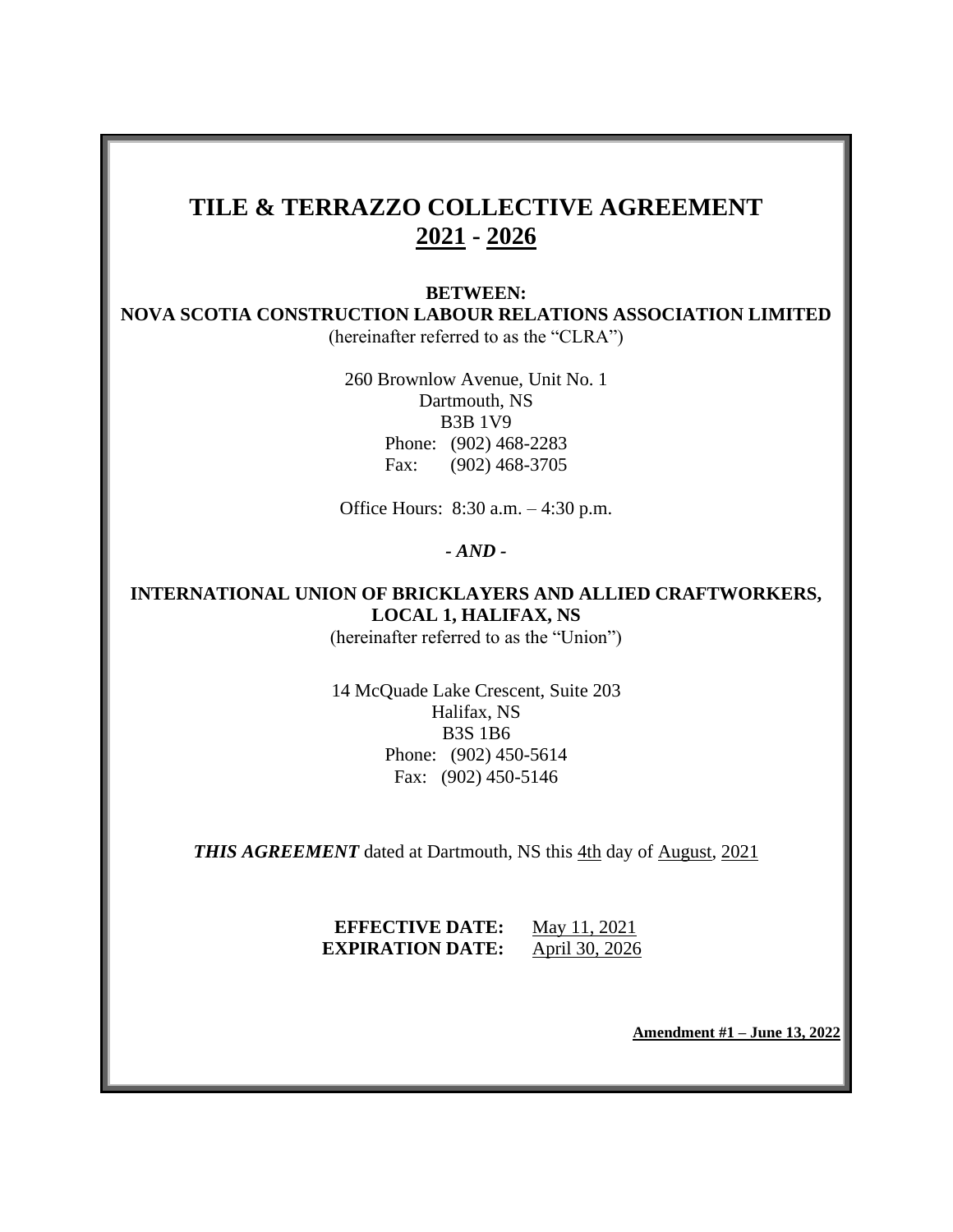## TILE & TERRAZZO LOCAL 1

**DESCRIPTION** 

MAY 11, 2021 - APRIL 30, 2026

# **INDEX**

## PAGE NO.

| ARTICLE 14A - WORKING CONDITIONS - LIGHT COMMERCIAL, INSTITUTIONAL AND RESIDENTIAL |  |
|------------------------------------------------------------------------------------|--|
|                                                                                    |  |
|                                                                                    |  |
|                                                                                    |  |
|                                                                                    |  |
|                                                                                    |  |
|                                                                                    |  |
|                                                                                    |  |
|                                                                                    |  |
|                                                                                    |  |
|                                                                                    |  |
|                                                                                    |  |
|                                                                                    |  |
|                                                                                    |  |
|                                                                                    |  |
|                                                                                    |  |
|                                                                                    |  |
|                                                                                    |  |
|                                                                                    |  |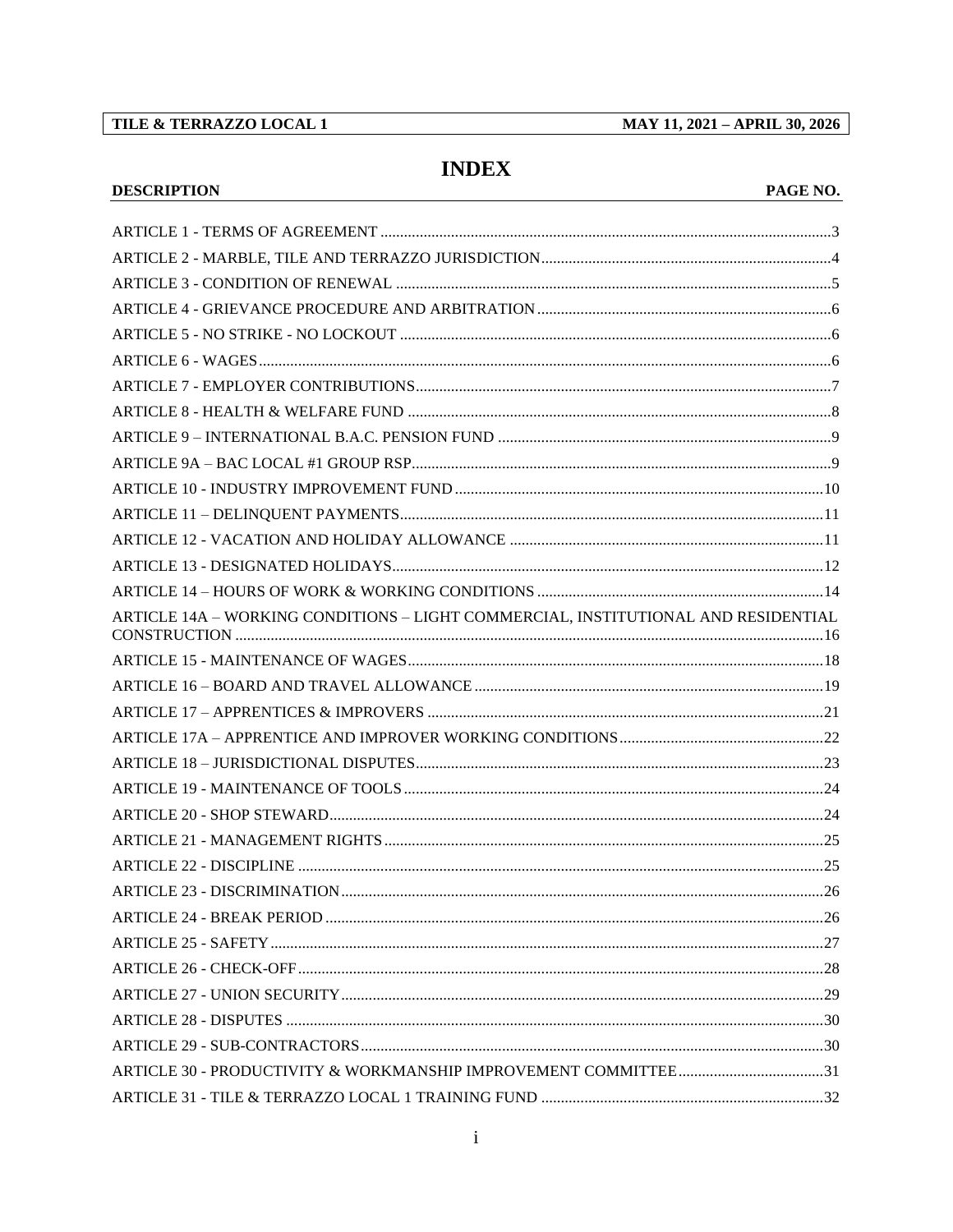## TILE & TERRAZZO LOCAL 1

**DESCRIPTION** 

MAY 11, 2021 - APRIL 30, 2026

# **INDEX**

## PAGE NO.

| APPENDIX "A" - TILE & TERRAZZO - LOCAL 1 - TILE & TERRAZZO TRADE CLASSIFICATION37 |  |
|-----------------------------------------------------------------------------------|--|
|                                                                                   |  |
|                                                                                   |  |
| APPENDIX "T" - TILE & TERRAZZO LOCAL 1 - JOB TARGETING RULES & PROCEDURES 43      |  |
|                                                                                   |  |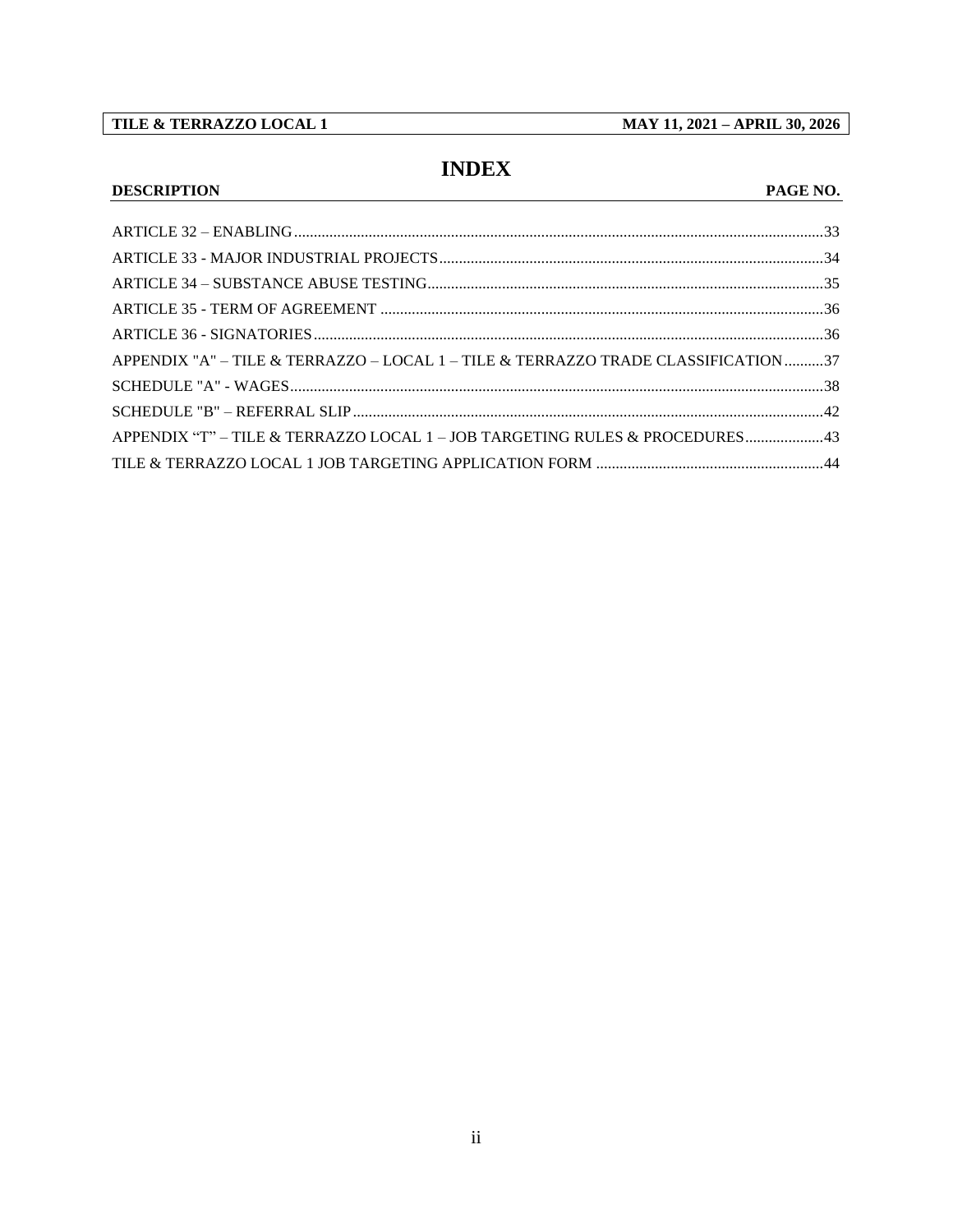Collective Agreement for Mainland Nova Scotia governing rates of pay, hours of work and other working conditions in the Marble, Tile and Terrazzo between the following Parties:

Recognizing that future developments may be such as to make changes in the terms and conditions of employment desirable, the parties intend that every term and condition contained within this Collective Agreement may be amended upon the agreement of the parties.

Signatory and future signatory employers who require the services of Union members and the International Union of Bricklayers and Allied Craftworkers, and herein called the "International Union."

## **Local 1 - Mainland Nova Scotia**

Comprising Journeypersons, Apprentice-Improvers, Apprentices, Grinders, Wet or Dry Polishers, Marble, Masons, Tile Setters, Terrazzo Workers, and Miscellaneous Helpers chartered by the International Union of Bricklayers and Allied Craftworkers, hereinafter called the "Local Union." The words "Mechanic Journeypersons" set out in this Agreement are the same and are interchangeable.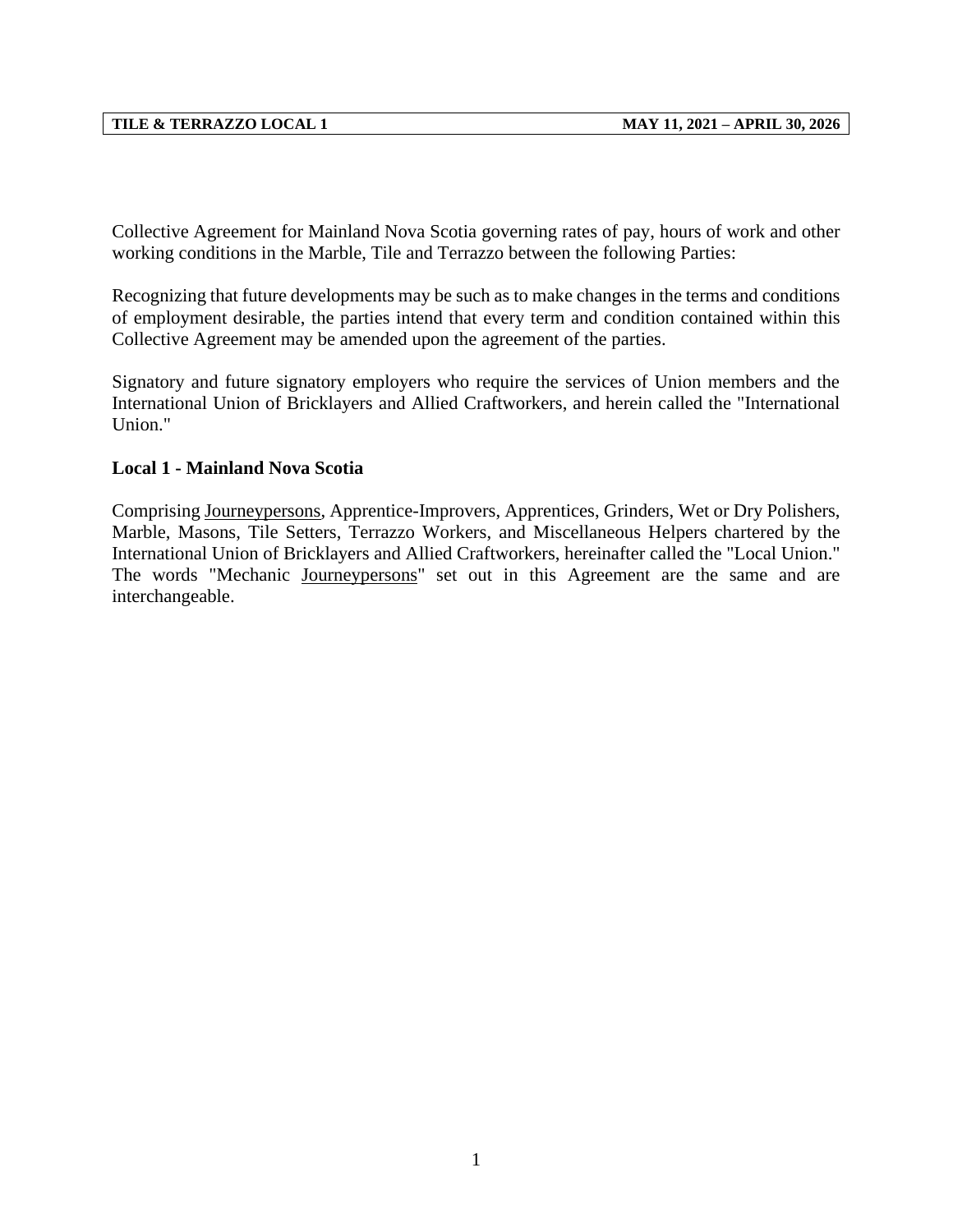## **PREAMBLE:**

Whereas the general purpose of this Agreement is to establish mutually satisfactory arrangements between the companies and its employees and to provide machinery for the prompt and equitable disposition of grievances, and to establish and maintain satisfactory working conditions, hours of work and wages for all employees who are subject to the provisions of this Agreement.

No wages, conditions, separate or apart from the conditions set out in this Agreement will be sought or condoned by the Union and any of its members.

Therefore, it is expressly agreed and declared by and between the Parties as follows:

## **RECOGNITION:**

The Union represents that it has complete and final authority to bargain with the CLRA on behalf of the employers who it represents, and to administer this agreement and to settle any matters of dispute, which may arise between employer and Union. Furthermore, it is understood that this covenant is binding on the Local Union.

The International Union of Bricklayers and Allied Craftworkers, Local Union 1 of Nova Scotia accepts the delegation of authority hereinbefore set out and undertakes to administer this Collective Agreement and to bargain collectively for renewal thereof on behalf of all employees of the employer for whom the Union is authorized to bargain.

The Union recognizes the CLRA as the sole collective bargaining agent with respect to the trade for its members designated herein and other contractor employers covered by Accreditation Order No. L.R.B. 392C, dated January 29, 1976.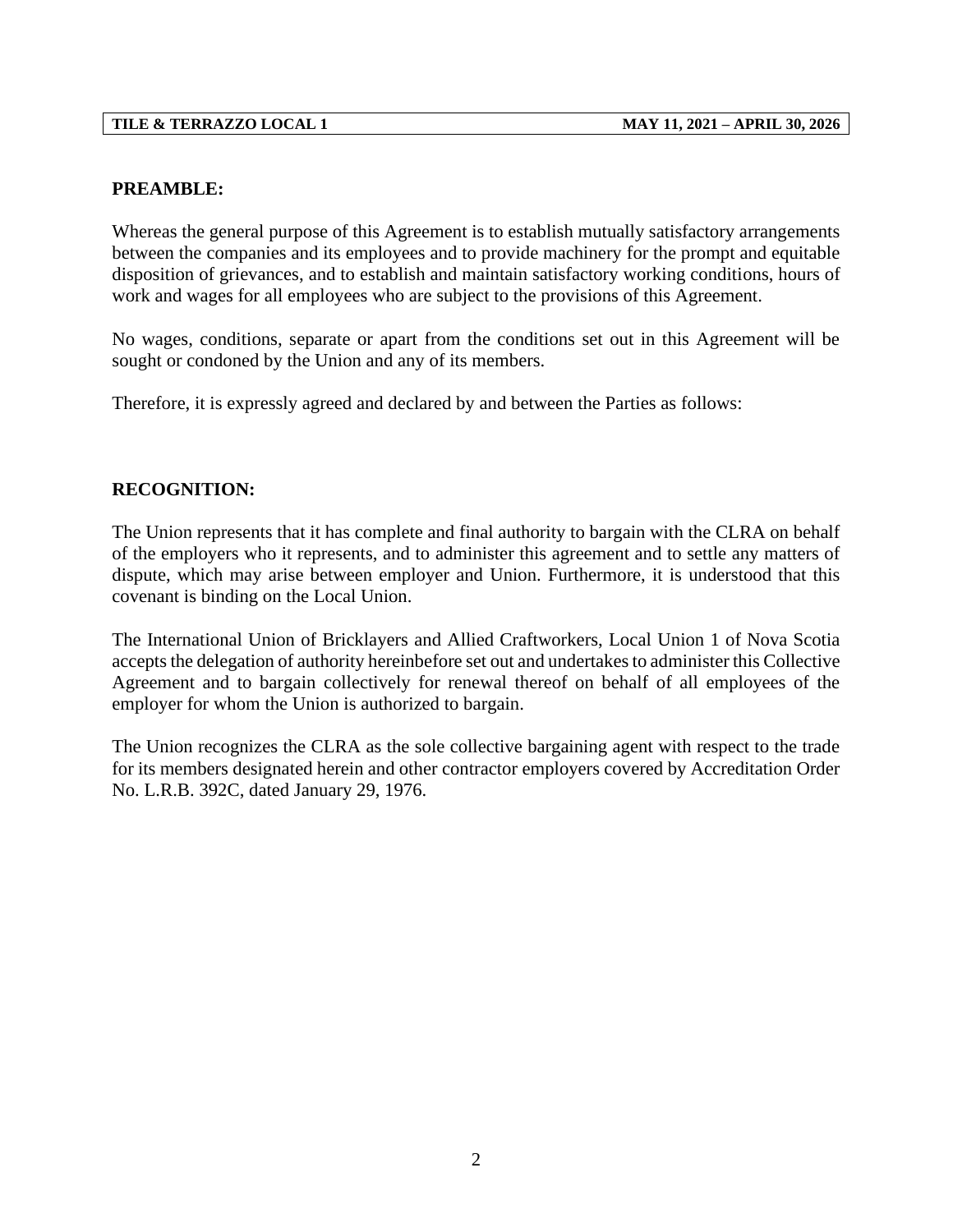# **ARTICLE 1 - TERMS OF AGREEMENT**

- <span id="page-5-0"></span>1.01 The Tile and Terrazzo Collective Agreement between the Union and Nova Scotia Construction Labour Relations Association, 2021-2026, dated the 11th of May, 2021, with Articles 1 through 36, including Appendix "A", Schedules "A", and "B" and Appendix "T" shall be considered the Master Agreement and shall be applicable to all relevant employers except where otherwise provided herein.
- 1.02 The contractor agrees not to employ anyone in the Trade of Marble, Tile or Terrazzo work or Chemical Product Workers within the area as outlined in Article 2 who is not a member of the Local Union unless such employees are not available from the Local Union.
- 1.03 No member of the Union shall be permitted to work at Marble, Tile or Terrazzo for any person, corporation or partnership who is not a Party to this Agreement. Union members in violation of this Article shall be subject to disciplinary procedures at the hands of the Union.
- 1.04 The Union shall not sign this Agreement with anyone other than a Party whose business is recognized as Marble, Tile or Terrazzo work as laid out in Article 2 herein under.
- 1.05 The contractor shall not employ any Marble Masons, Tile Setters or Terrazzo Workers on a square foot basis, or demand any given amount or work for a lump sum, and without limiting the generality of the foregoing, there shall be no limitation as to the amount of work any person may be required to perform.
- 1.06 It is agreed that the Joint Trade Committee shall be three representatives from each party and this Committee shall have the power to set up and enforce apprenticeship arrangements, including the testing of applicants for journeyperson status. The Committee shall meet at least once every three months and may be called any time in case of emergency. Proper rules and procedures are to be established at the first regular meeting. Minutes to be kept of all meetings.
- 1.07 The contractor agrees to phone the Union Office for all mechanics required. The employer shall have the right to determine the competency and qualifications of workers referred by the Union and the right to hire or not hire accordingly.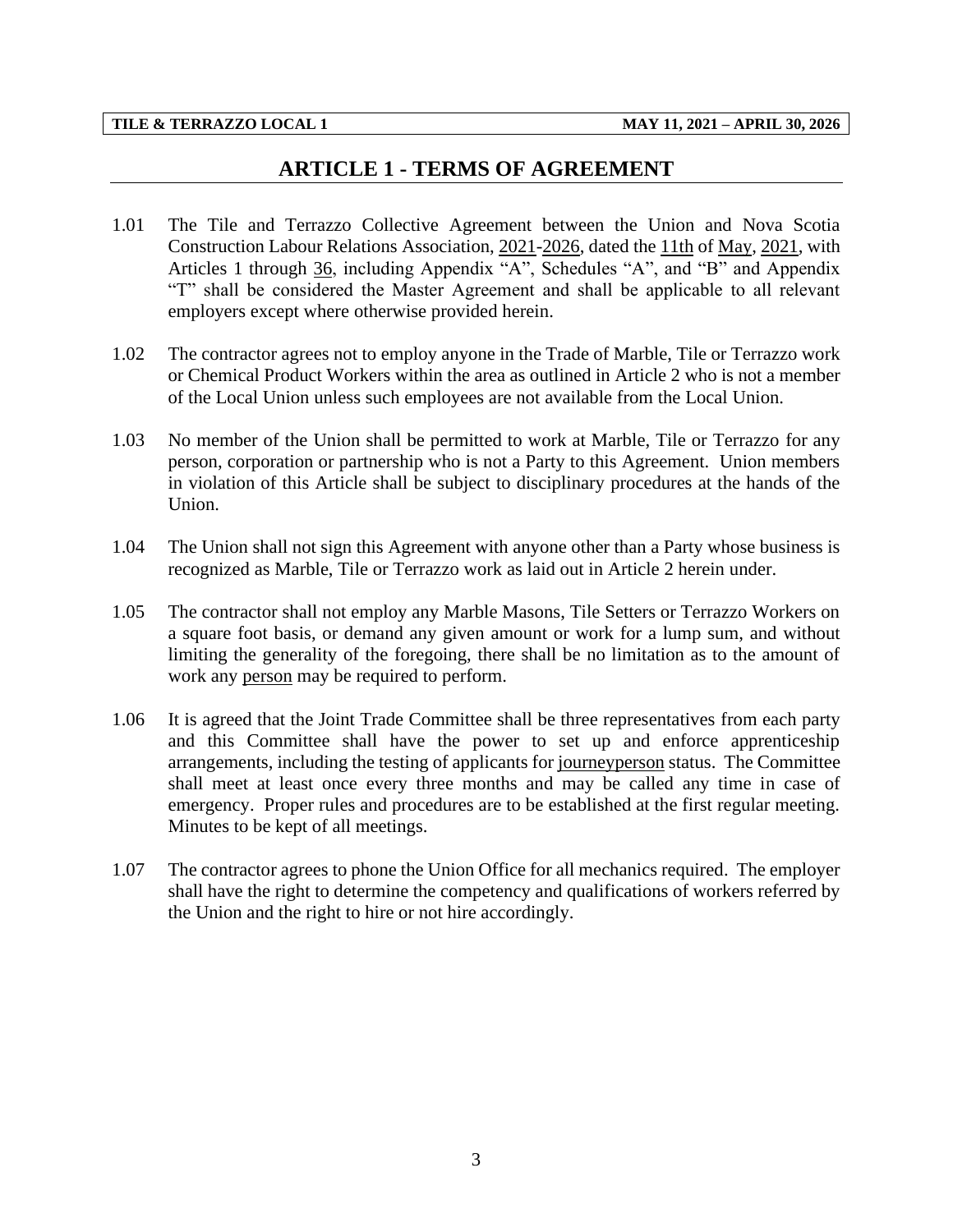# <span id="page-6-0"></span>**ARTICLE 2 - MARBLE, TILE AND TERRAZZO JURISDICTION**

- 2.01 It is recognized by the Contractor, Parties to this Agreement, that included in the jurisdictional claims of the International Union of Bricklayers and Allied Craftworkers are the following:
- 2.02 Marble, Mosaic, Venetian Enamel and Terrazzo cutting and assembling of Mosaic, the casting of all Terrazzo jobs.
- 2.03 All bedding above concrete floors or walls for the preparation of cutting, laying or setting of metal composition of wooden strips and grounds, and the lathing and cutting of metal strips, laths or other reinforcements, where used in Mosaic and Terrazzo work, shall be the work of the Mosaic and Terrazzo workers.
- 2.04 All Cement, Terrazzo, magnesite Terrazzo, Dex-o-Tex, Rustick or rough washed for exterior or interior of buildings and any other kind of Plastic mixture composed of chips of Marble, Granite, Blue Stone, Enamel, and all other kinds of chips when mixed with cement, rubber, magnesium, chloride or other binding materials when used on floors, ceilings, stairs, saddles and which are not considered a part of the building, such as fountains, swimming pools, etc. Also, all other substitutes that may be applied under the same method as Mosaic or Terrazzo.
- 2.05 The laying, cutting and setting of all hard tile where used for floors, walls, ceilings, walks, promenades, roofs and pavers up to 2" in thickness, stairs, treads, stair risers, facing hearths, fireplaces and decorative insets, together with any marble plinths, thresholds or window stools used in connection with any tile work, and paver work up to 2" in thickness; also prepare and set all concrete, cement, brick work or other foundation or materials that may be required to properly set and complete such work; the setting or bedding of all tiling, stone, marble composition, glass mosaic or other materials forming the facing, hearth or fireplaces of a mantel, or the mantel complete; together with the setting of all cement, brickwork or other materials required in connection with the above work; also, the slabbing and fabrication of tile mantels, counters and tile panels of every description and the erection and installation of same; and exterior wall tile/tile rainscreen and associated components of installation. The building, shaping, forming, construction or repairing of all fireplaces, whether in connection with a mantel, hearth facing or not, and the setting and preparing of all materials necessary for the proper and safe construction and completion of such work, except that a mantel made exclusively of brick, marble or stone shall be conceded to be bricklayers, marble setters or stone masons work respectively. Where tile and pavers up to 2" in thickness are set with adhesive or the walls, floors and ceilings are floated with cement mortar, both floating and tile setting shall be done by tile setters.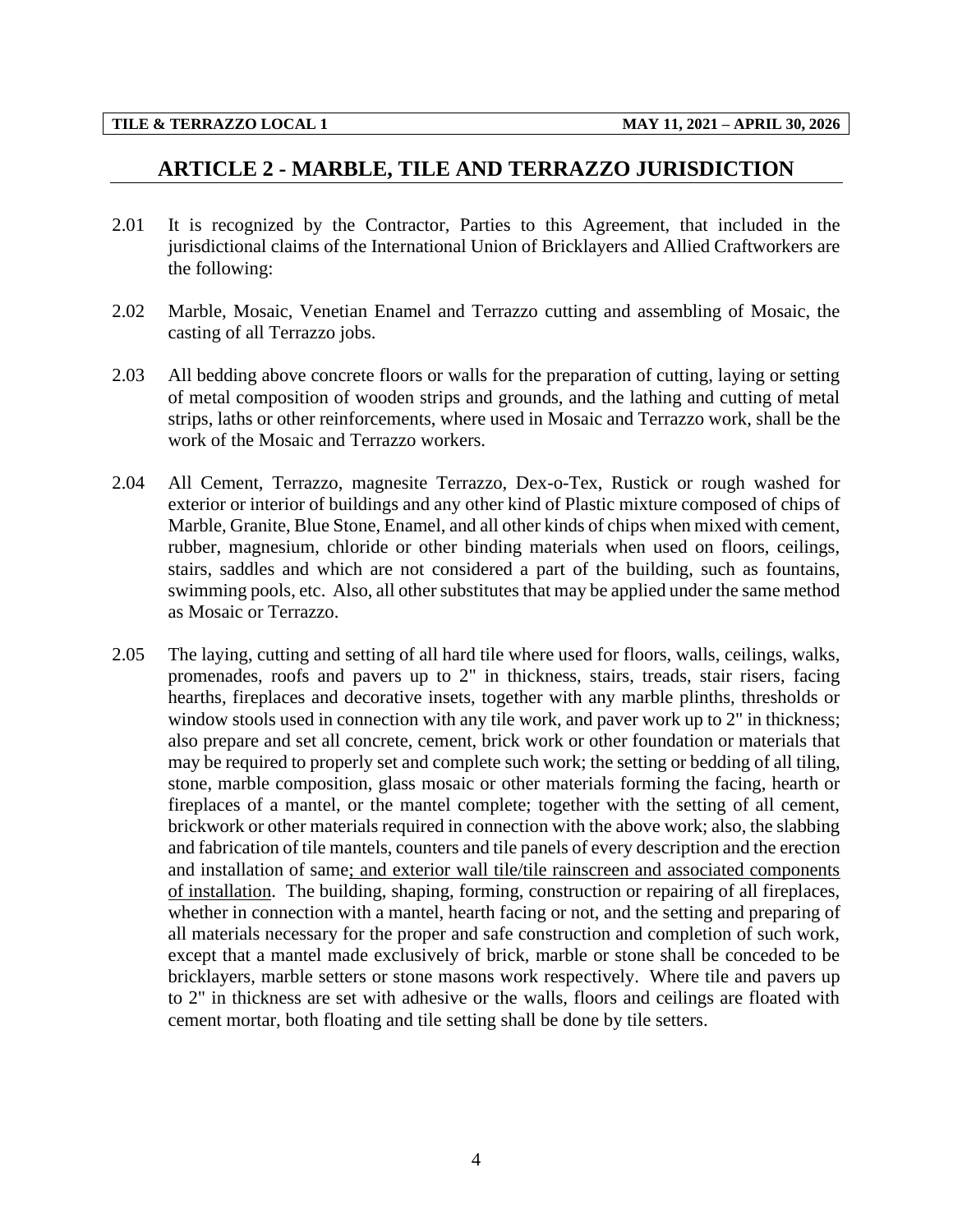2.06 It will be understood that the work "Tile" refers to all burned clay products as used in the tile industry, either glazed or unglazed, and to all quarry and paver tile up to 2" in thickness, also mixture in tile form of cement, plastic and metals that are made for and intended for use as a finished floor surface, garden walls, interior walls, ceilings, swimming pools and all places where tile may be used to form a finished surface for practical use, sanitary finish or decorative purposes, for setting of all accessories when built in walls or for decorative inserts on other materials. The foreperson over and tile work shall be a tile layer and at no time shall any other than a bonafide tile setter act as foreperson on tile work. All new materials that replace the above material that is applied by the same method is covered by the terms of this Agreement.

### **MASONRY-MARBLE:**

- 2.07 Marble Masons jurisdiction claims shall consist of the carving, cutting and setting of all natural stone and precast up to 2" thick. This shall apply to all interior work, such as sanitary decorative and other purposes inside of buildings and every description where ever required, including all polish boned or sand finish; also the cutting and fitting of above materials after same leave mills or shop, as well as all accessories in connection with such work and the laying of all marble, tile, slate tile and terrazzo tile.
- 2.08 Forepersons over any marble masonry shall be marble setters, and at no time shall anyone other than a bonafide marble setter act as a foreperson on all marble masonry.

## **ALL MATERIALS:**

<span id="page-7-0"></span>2.09 Employees covered by this Agreement reserve the right to unload and handle their own material at the discretion of the mechanic in charge.

# **ARTICLE 3 - CONDITION OF RENEWAL**

- 3.01 This Agreement shall be effective the date of signing and shall continue to remain in effect until April 30, 2026. Should either Party desire to change, amend or terminate this Agreement after that date, the Party concerned agrees to give the other Party not less than 60 days' notice in writing prior to the termination of this Agreement. In the event that no such notice is given in time by either Party, this Agreement shall remain in force from year to year.
- 3.02 Where notice of a desire to change, amend or terminate this Agreement is given under Clause 3.01, this Agreement shall remain in full force and effect until such time as an Agreement has been reached with respect to a renewal, amendment or substitution thereof, provided that this Agreement may be further extended from time to time by mutual consent.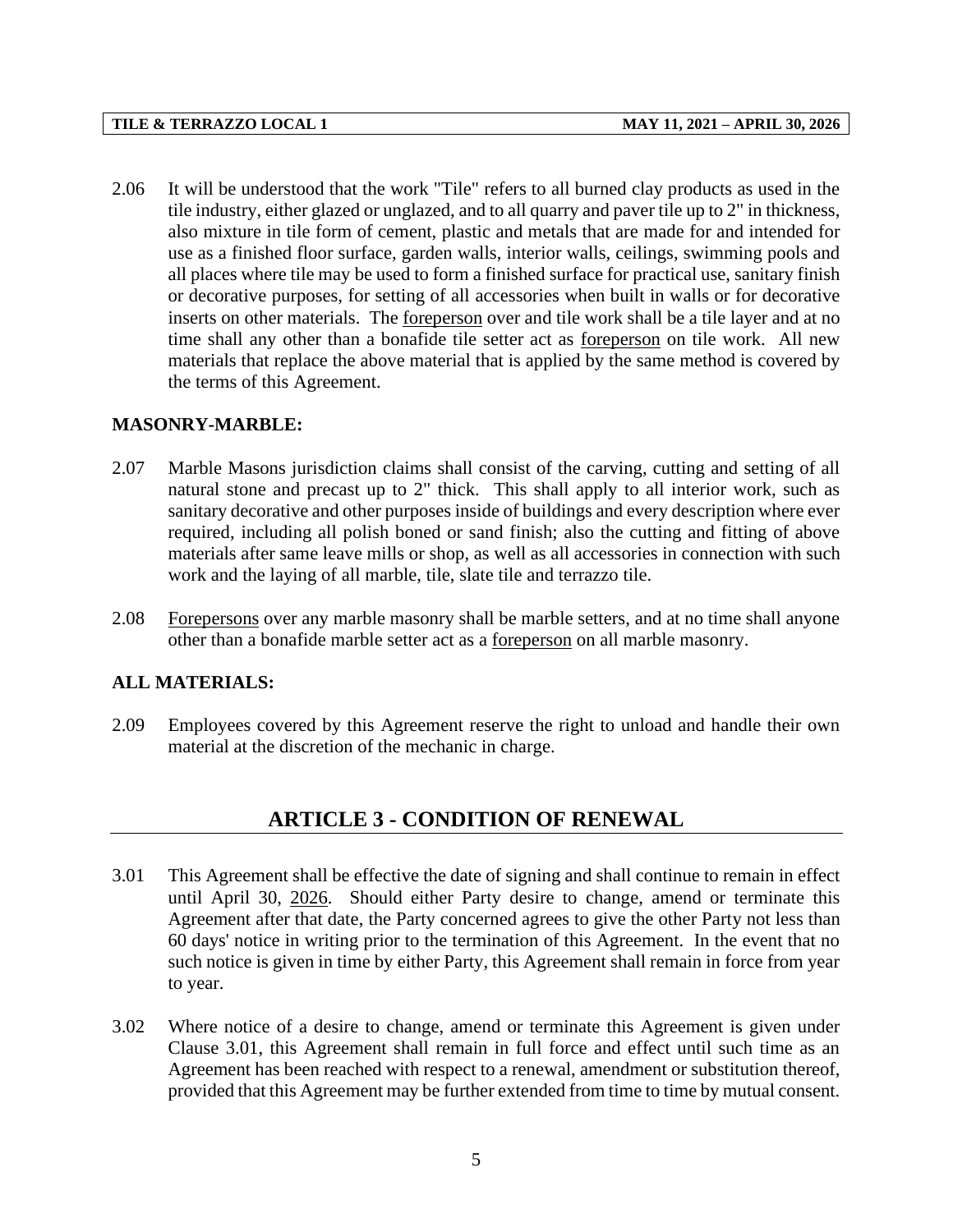## <span id="page-8-0"></span>**ARTICLE 4 - GRIEVANCE PROCEDURE AND ARBITRATION**

- 4.01 The Parties being aware of the high cost of Arbitration agree that they may wish to utilize professional Alternative Dispute Resolution Procedures as are available through the Province of Nova Scotia or from other sources. Both Parties agree to use their best efforts to implement Alternative Dispute Resolution Procedures as appropriate in the resolution of disputes.
- <span id="page-8-1"></span>4.02 Failing settlement, the grievance may then be settled in the manner provided by Section 107 of the *Trade Union Act*, Chapter 475, R.S.N.S. 1989, as amended.

## **ARTICLE 5 - NO STRIKE - NO LOCKOUT**

- 5.01 The Union and employees agree that there will be no strike or other collective action which will interfere with or stop the efficient operation of work of the employer or any of them for the duration of this Agreement.
- <span id="page-8-2"></span>5.02 The employer agrees that there will not be any lockout of employees bound by this Agreement during its term.

# **ARTICLE 6 - WAGES**

6.01 The amounts shall be as per Schedule "A" attached hereto and forming a part hereof.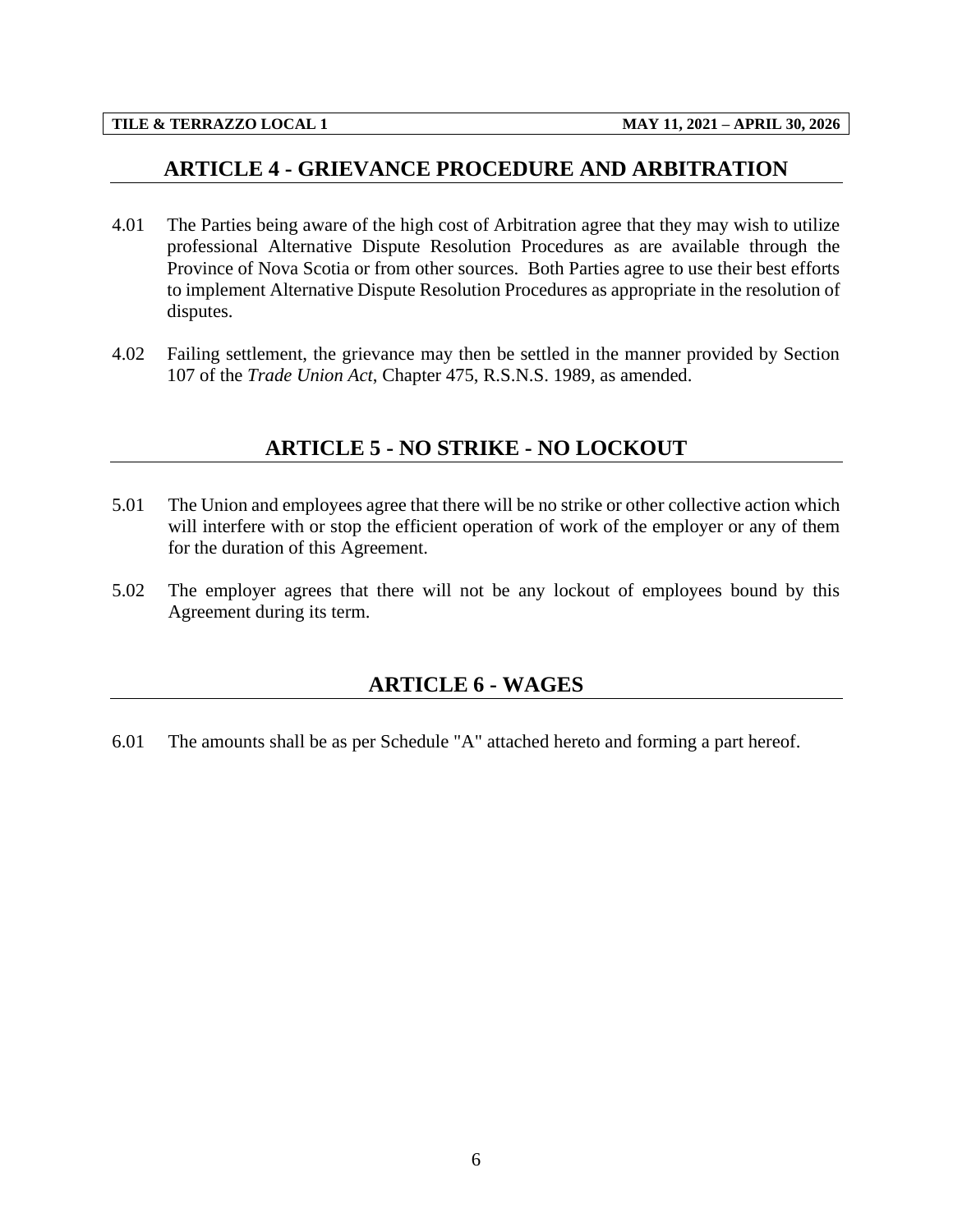# **ARTICLE 7 - EMPLOYER CONTRIBUTIONS**

<span id="page-9-0"></span>7.01 Employers signatory to this Agreement shall remit the amounts per hour worked per employee as set out below and forward the remittances to the addresses as specified in the applicable Articles 7.02, 8, 9, 9A, 10 and 31.

| Effective May 11, 2021                         |                 |              |        |
|------------------------------------------------|-----------------|--------------|--------|
| Health & Welfare Fund Comm/Ind                 | per hour worked | Article 8    | \$2.45 |
| International Pension Fund Comm/Ind            | per hour worked | Article 9    | \$1.50 |
| Local #1 Group RSP Comm/Ind                    | per hour worked | Article 9A   | \$3.00 |
| Bereavement Fund Comm/Ind                      | per hour worked | Article 7.02 | \$0.10 |
| Tile & Terrazzo Local 1 Training Fund Comm/Ind | per hour worked | Article 32   | \$0.30 |
| Industry Improvement Fund                      | per hour worked | Article 10   | \$0.16 |

The amount of the Health & Welfare and Pension Funds will be set by the Union upon ratification by the Union. Any increase will come from the total monetary package increase.

## 7.02 **Bereavement Fund**

Employers signatory to this Agreement shall remit the sum equal to ten cents (\$0.10) per hour worked per employee to the Trustees of the Bereavement Fund. This remittance is an employee deduction, and the wage package has been reduced accordingly. If contributions to the Bereavement Fund cease, the above remittance shall be returned to the wage package. Funds shall be remitted to the following address:

> **Trustees of the Bereavement Fund** 14 McQuade Lake Crescent, Suite 203 Halifax, NS B3S 1B6

7.03 The Parties to this Collective Agreement agree that, in the interest of transparency, either Party may request of the other Party a report detailing the number of labour hours remitted per contractor under Article 7 during the prior six (6) months, in order to ensure consistent reporting. Such a request shall be made a maximum of two (2) times per year. Reports provided shall not be shared with individual contractors.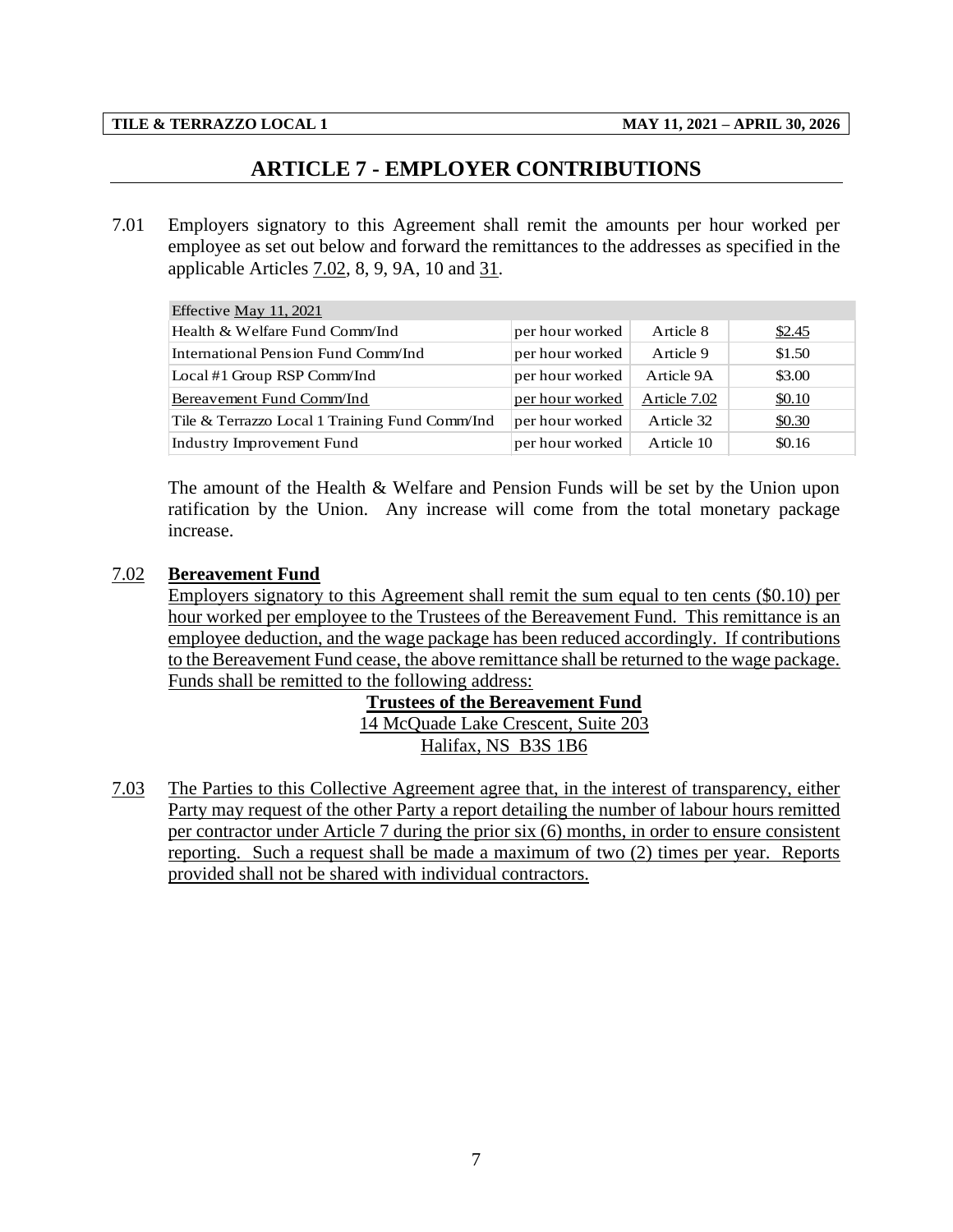## **ARTICLE 8 - HEALTH & WELFARE FUND**

<span id="page-10-0"></span>8.01 The employer agrees to pay to the International Health Fund Bricklayers Union Local 1 the amount of amount of two dollars forty-five cents (\$2.45). These funds are to be remitted on or before the fifteenth (15th) day of the following month. Cheques are to be payable to:

## **International Health and Welfare Fund**

1216 Sand Cove Road, Unit 32 Saint John, NB E2M 5V8

The amount of the Health & Welfare and Pension Funds will be set by the Union upon ratification by the Union. Any increase will come from the total monetary package increase.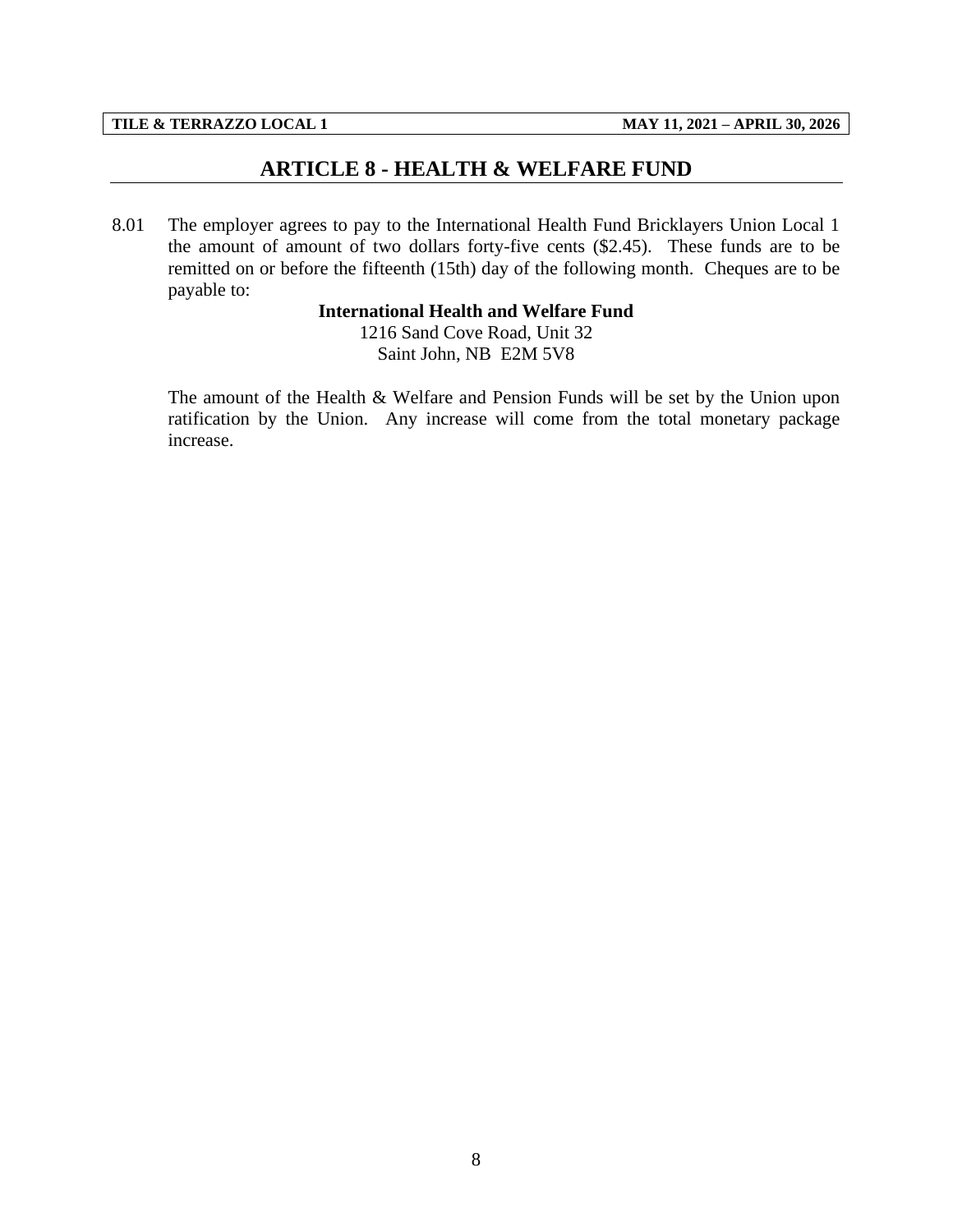## **ARTICLE 9 – INTERNATIONAL B.A.C. PENSION FUND**

<span id="page-11-0"></span>9.01 The employer agrees to pay to the Tile & Terrazzo Pension Fund the amount of one dollar fifty cents (\$1.50) per hour worked. These funds are to be remitted on or before the fifteenth (15th) day of the following month. Cheques are to be made payable to:

> **I.U.B.A.C. Pension Fund** 1216 Sand Cove Road, Unit 32 Saint John, NB E2M 5V8

The amount of the Health & Welfare and Pension Funds will be set by the Union upon ratification by the Union. Any increase will come from the total monetary package increase.

# **ARTICLE 9A – BAC LOCAL #1 GROUP RSP**

<span id="page-11-1"></span>9A.01 Employers signatory and party to this Agreement shall remit monthly to the Administrator of the Group RSP, before the fifteenth (15th) day of the month for the previous month, the sum of three dollars (\$3.00) per hour worked per employee. Cheques are made payable to:

**PSFL Fund Management BAC Local #1 Group RSP** c/o the Administrator 14 McQuade Lake Crescent, Suite 203 Halifax, Nova Scotia B3S 1B6

9A.02 It is agreed that provisions for an increase or decrease in the BAC Local #1 Group RSP will be implemented if so desired by the Local, with the employer contribution to be deducted from the wage rates contained herein, provided the employer receives sixty (60) days notice of such change.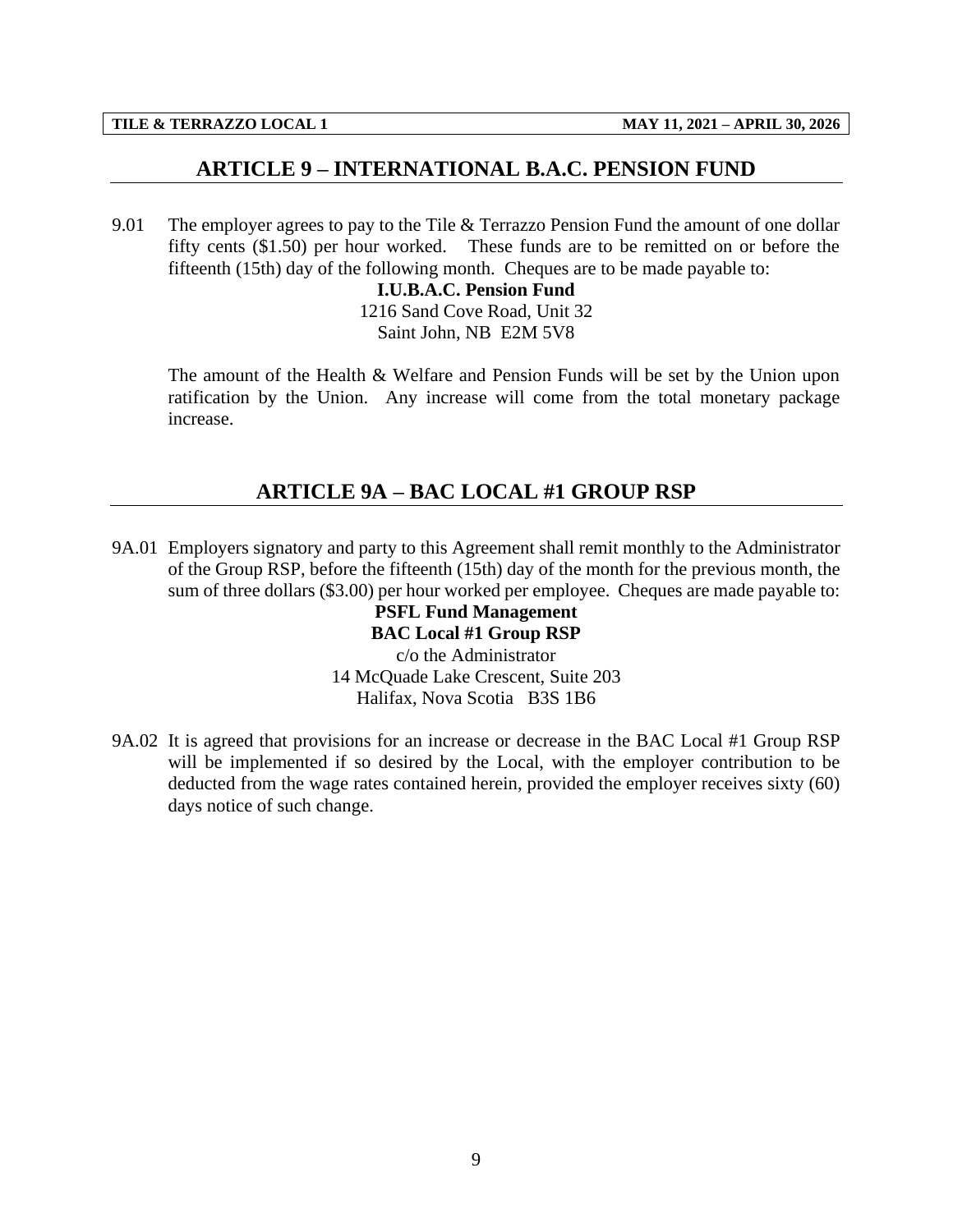## **ARTICLE 10 - INDUSTRY IMPROVEMENT FUND**

- <span id="page-12-0"></span>10.01 This is a joint fund that recognizes the importance of collective bargaining and the responsibility of the parties towards positive labour relations. All employers who are bound by this Agreement through Accreditation, recognize their responsibility to contribute towards the cost of collective bargaining, either by membership in the CLRA or as a result of the principle Quantum Meruit.
- 10.02 The Fund shall be administered according to the terms of a joint Administration Agreement made between the Parties. It is agreed that the Union's portion of the Fund shall be devoted to the purposes permitted under s.53 (2) of the *Trade Union Act* of Nova Scotia.
- 10.03 As beneficiaries of the collective bargaining process and the work performed by the CLRA, all employers working under the terms of this Collective Agreement and benefiting thereby, must remit each month, by the fifteenth (15th) day of the following month, to the Industry Improvement Fund an amount of sixteen cents (\$0.16) for each hour worked in that month by any employee covered by this Agreement. This remittance shall be paid by cheque and made out in favour of the Industry Improvement Fund, c/o the Administrator and remitted on or before the fifteenth (15th) day of the month following to:

**Industry Improvement Fund** c/o the Administrator 260 Brownlow Avenue, Unit 1 Dartmouth, NS B3B 1V9

- 10.04 No grievance instituted by either Party pursuant to this Article shall be defeated on the basis of any technical or procedural objection as to the arbitrability, including any objection based on whether an employer is a member of the CLRA or not, recognizing that all employers working under this Agreement benefit as a result of the collective bargaining process.
- 10.05 The Parties hereto agree that either Party, pursuant to the Agreement establishing the Industry Improvement Fund shall have the authority to utilize the arbitration procedures set forth herein for collection of delinquent accounts with respect to the contributions required pursuant to this Article. Any arbitrator appointed pursuant to this Clause, is hereby expressly conferred jurisdiction to deal with the awarding of contributions, damages and all related costs.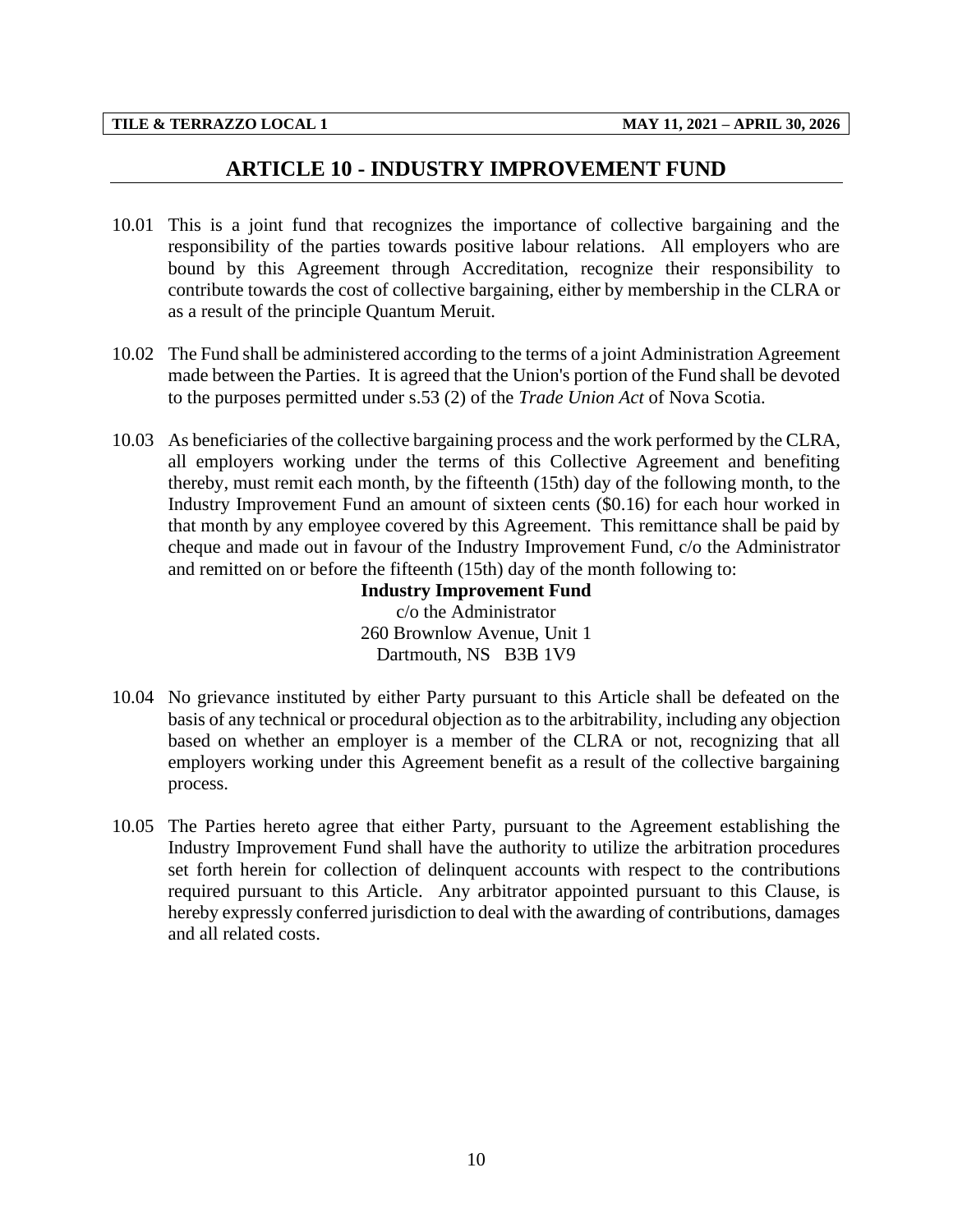## **ARTICLE 11 – DELINQUENT PAYMENTS**

- <span id="page-13-0"></span>11.01 Timely payment of wages and contributions to all trust funds provided for in this Agreement is essential for the protection of the beneficiaries. Delinquency and continued failure to pay wages and/or remit contributions to the trust funds shall be dealt with as follows:
	- (i) The Union shall advise the employer in writing of any delinquency.
	- (ii) If within seven (7) days of receipt of notification exclusive of Saturday, Sunday and Holidays, the employer has failed to pay delinquent contributions or the employer or their Construction Labour Relations Association has failed to request a meeting with the Union to provide for the payment of delinquent contributions, then the employer agrees that all contributions/deductions due and payable in accordance with this Agreement are in arrears and subject to an additional charge at the rate of twenty-five percent (25%) on all contributions/deductions in arrears.

This is not to be construed that the above charges relieve the employer of any further liabilities which may occur because of their failure to report any pay contributions/deductions as provided.

- (iii) Should the matter not be resolved at the above mentioned meeting, the Union may demand payment of wages and contributions at the end of each day or at the end of each week or upon seventy-two (72) hours notice to the employer, withdraw its' members from the delinquent employer without contravening the terms of this Agreement.
- (iv) The delinquent company will be liable for all legal costs incurred in the recovery of contributions.

## <span id="page-13-1"></span>**ARTICLE 12 - VACATION AND HOLIDAY ALLOWANCE**

- 12.01 A vacation and holiday allowance shall be paid to each employee in lieu of paid vacation and holidays.
- 12.02 Payment of the allowance shall be calculated and paid weekly as per Schedule "A".
- 12.03 Annual vacation will be taken at a time mutually agreed between the employer and the employee.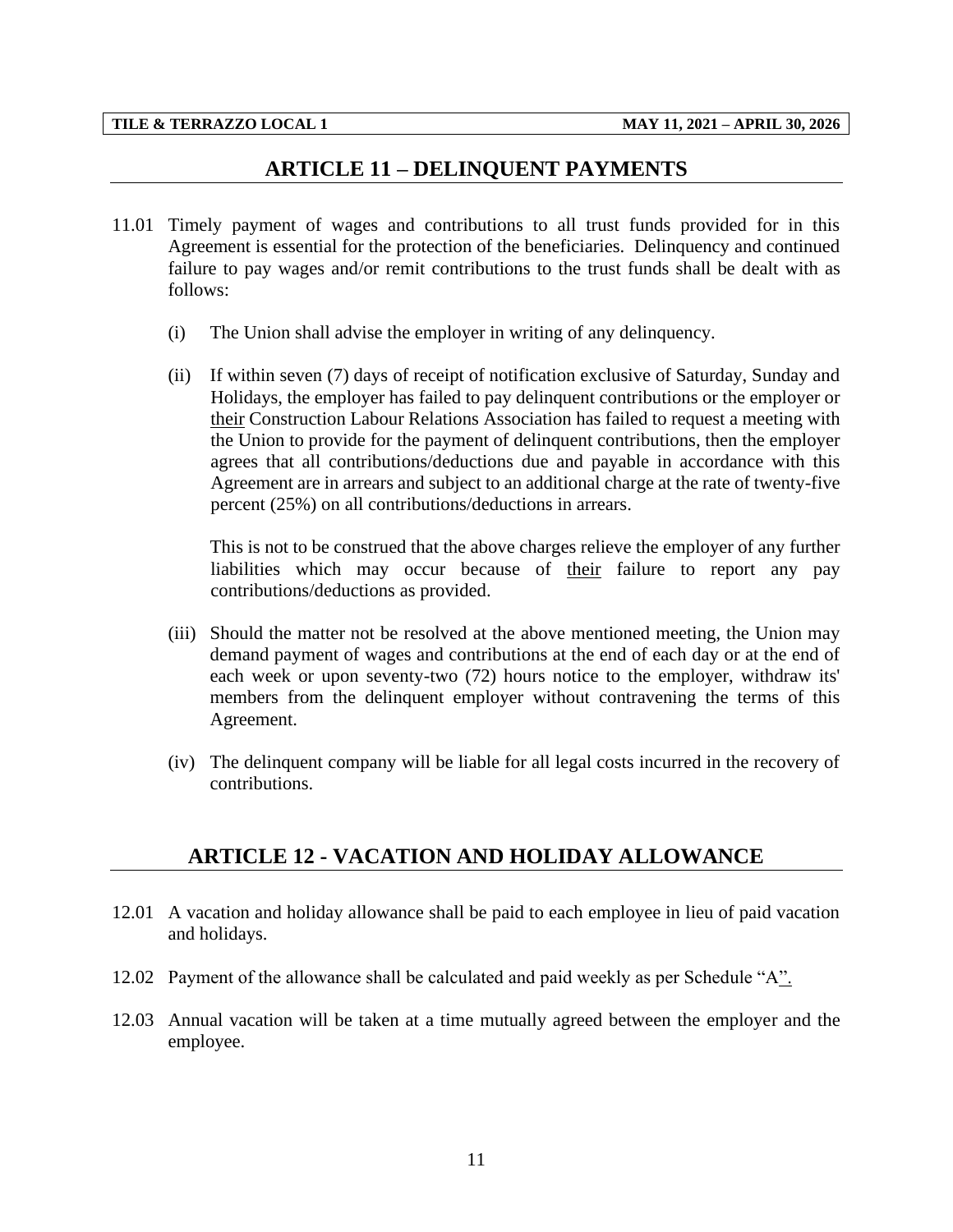# **ARTICLE 13 - DESIGNATED HOLIDAYS**

<span id="page-14-0"></span>13.01 During the period that this Agreement is in force, the following days shall be observed as Designated Holidays:

| <b>CALENDAR YEAR 2021</b>                        | <b>HOLIDAY FALLS ON</b> |                    |               | <b>HOLIDAY OBSERVED ON</b> |
|--------------------------------------------------|-------------------------|--------------------|---------------|----------------------------|
| Victoria Day                                     | Monday                  | May 24, 2021       | Same          |                            |
| Canada Day                                       | Thursday                | July 1, 2021       | Same          |                            |
| Labour Day                                       | Monday                  | September 6, 2021  | Same          |                            |
| Thanksgiving Day                                 | Monday                  | October 11, 2021   | Same          |                            |
| Remembrance Day                                  | Thursday                | November 11, 2021  | Same          |                            |
| Christmas Day                                    | Saturday                | December 25, 2021  | Monday        | December 27, 2021          |
| <b>Boxing Day</b>                                | Sunday                  | December 26, 2021  | Tuesday       | December 28, 2021          |
| CALENDAR YEAR 2022                               | <b>HOLIDAY FALLS ON</b> |                    |               | <b>HOLIDAY OBSERVED ON</b> |
| New Years Day                                    | Saturday                | January 1, 2022    | Monday        | January 3, 2022            |
| Heritage Day                                     | Monday                  | February 21, 2022  | Same          |                            |
| Good Friday                                      | Friday                  | April 15, 2022     | Same          |                            |
| Victoria Day                                     | Monday                  | May 23, 2022       | Same          |                            |
| Canada Day                                       | Friday                  | July 1, 2022       | Same          |                            |
| Labour Day                                       | Monday                  | September 5, 2022  | Same          |                            |
| <b>National Day for Truth and Reconciliation</b> | Friday                  | September 30, 2022 | <b>Same</b>   |                            |
| Thanksgiving Day                                 | Monday                  | October 10, 2022   | Same          |                            |
| Remembrance Day                                  | Friday                  | November 11, 2022  | Same          |                            |
| Christmas Day                                    | Sunday                  | December 25, 2022  | Monday        | December 26, 2022          |
| <b>Boxing Day</b>                                | Monday                  | December 26, 2022  | Tuesday       | December 27, 2022          |
| <b>CALENDAR YEAR 2023</b>                        | <b>HOLIDAY FALLS ON</b> |                    |               | <b>HOLIDAY OBSERVED ON</b> |
| New Years Day                                    | Sunday                  | January 1, 2023    | Monday        | January 2, 2023            |
| Heritage Day                                     | Monday                  | February 20, 2023  | Same          |                            |
| Good Friday                                      | Friday                  | April 7, 2023      | Same          |                            |
| Victoria Day                                     | Monday                  | May 22, 2023       | Same          |                            |
| Canada Day                                       | Saturday                | July 1, 2023       | Monday        | July 3, 2023               |
| Labour Day                                       | Monday                  | September 4, 2023  | Same          |                            |
| <b>National Day for Truth and Reconciliation</b> | <b>Saturday</b>         | September 20, 2023 | <b>Monday</b> | October 2, 2023            |
| Thanksgiving Day                                 | Monday                  | October 9, 2023    | Same          |                            |
| Remembrance Day                                  | Saturday                | November 11, 2023  | Monday        | November 13, 2023          |
| Christmas Day                                    | Monday                  | December 25, 2023  | Same          |                            |
| <b>Boxing Day</b>                                | Tuesday                 | December 26, 2023  | Same          |                            |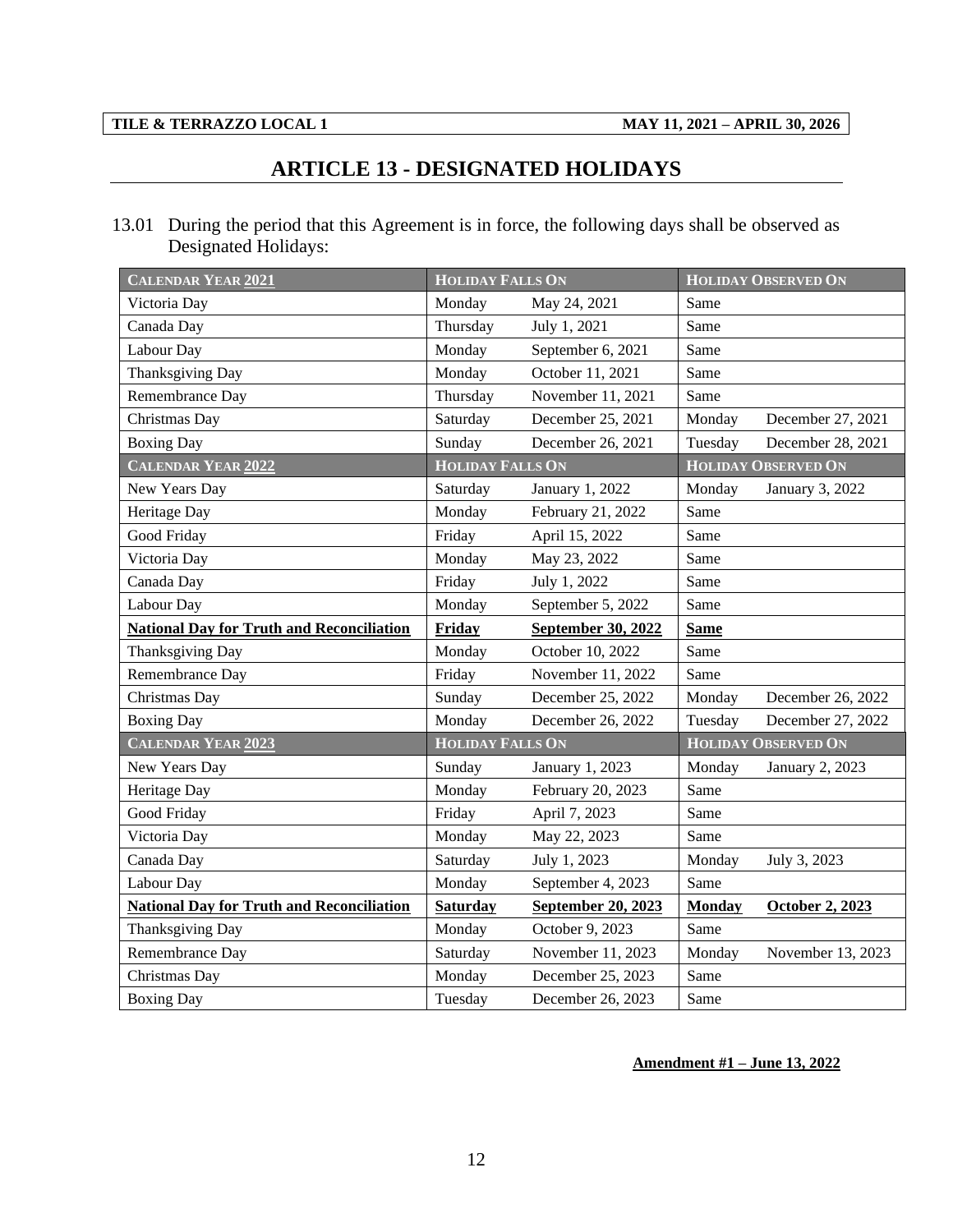| <b>CALENDAR YEAR 2024</b>                        | <b>HOLIDAY FALLS ON</b> |                    | <b>HOLIDAY OBSERVED ON</b> |
|--------------------------------------------------|-------------------------|--------------------|----------------------------|
| New Years Day                                    | Monday                  | January 1, 2024    | Same                       |
| Heritage Day                                     | Monday                  | February 19, 2024  | Same                       |
| Good Friday                                      | Friday                  | March 29, 2024     | Same                       |
| Victoria Day                                     | Monday                  | May 20, 2024       | Same                       |
| Canada Day                                       | Monday                  | July 1, 2024       | Same                       |
| Labour Day                                       | Monday                  | September 2, 2024  | Same                       |
| <b>National Day for Truth and Reconciliation</b> | <b>Monday</b>           | September 30, 2024 | <b>Same</b>                |
| Thanksgiving Day                                 | Monday                  | October 14, 2024   | Same                       |
| Remembrance Day                                  | Monday                  | November 11, 2024  | Same                       |
| Christmas Day                                    | Wednesday               | December 25, 2024  | Same                       |
| <b>Boxing Day</b>                                | Thursday                | December 26, 2024  | Same                       |
| <b>CALENDAR YEAR 2025</b>                        | <b>HOLIDAY FALLS ON</b> |                    | <b>HOLIDAY OBSERVED ON</b> |
| New Years Day                                    | Wednesday               | January 1, 2025    | Same                       |
| Heritage Day                                     | Monday                  | February 17, 2025  | Same                       |
| Good Friday                                      | Friday                  | April 18, 2025     | Same                       |
| Victoria Day                                     | Monday                  | May 19, 2025       | Same                       |
| Canada Day                                       | Tuesday                 | July 1, 2025       | Same                       |
| Labour Day                                       | Monday                  | September 1, 2025  | Same                       |
| <b>National Day for Truth and Reconciliation</b> | <b>Tuesday</b>          | September 30, 2025 | <b>Same</b>                |
| Thanksgiving Day                                 | Monday                  | October 13, 2025   | Same                       |
| Remembrance Day                                  | Tuesday                 | November 11, 2025  | Same                       |
| Christmas Day                                    | Thursday                | December 25, 2025  | Same                       |
| <b>Boxing Day</b>                                | Friday                  | December 26, 2025  | Same                       |
| <b>CALENDAR YEAR 2026</b>                        | <b>HOLIDAY FALLS ON</b> |                    | <b>HOLIDAY OBSERVED ON</b> |
| New Years Day                                    | Thursday                | January 1, 2026    | Same                       |
| Heritage Day                                     | Monday                  | February 16, 2026  | Same                       |
| Good Friday                                      | Friday                  | April 3, 2026      | Same                       |

In those jurisdictions and municipalities where the first Monday in August is declared to be a Civic Holiday, it shall be observed as such under the terms of this Agreement.

Should new **provincial** statutory holidays be declared during the term of this agreement, these new holidays shall be incorporated into this agreement where applicable.

- 13.02 Employees required to work on any Designated Holiday shall be paid in accordance with the overtime provisions in Article 14.05, for all hours worked at the request of the employer.
- 13.03 If work is required by an employee on any of these days, or on Saturday afternoon or Sunday, it will be paid for at double (2x) the straight time rate of pay for such work.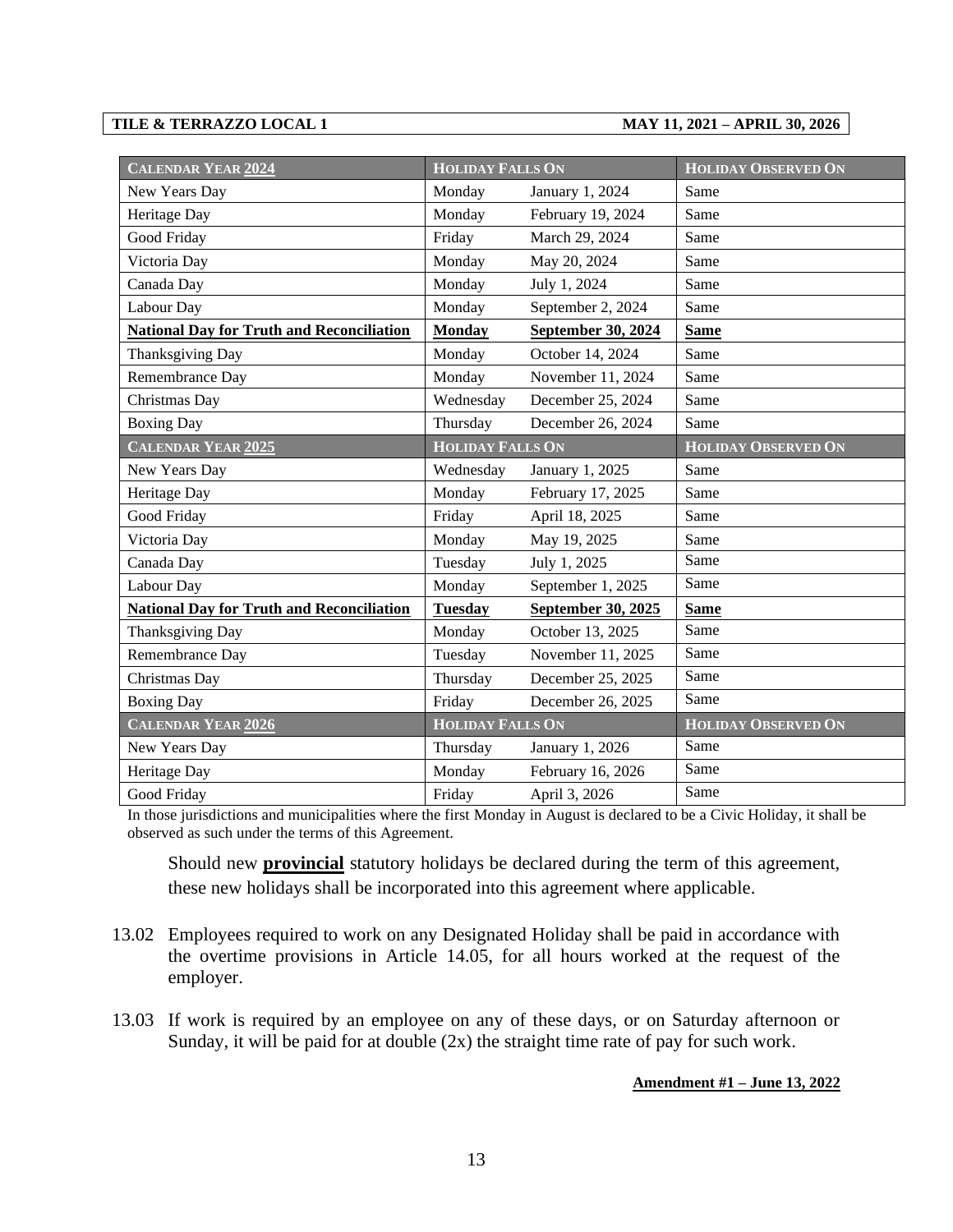# <span id="page-16-0"></span>**ARTICLE 14 – HOURS OF WORK & WORKING CONDITIONS**

- 14.01 Eight (8) hours shall constitute a working day, and forty (40) hours a working week from Monday to Friday inclusive, scheduled between the hours of 7:00 a.m. and 5:00 p.m. All time worked in excess of this shall constitute overtime and shall be paid as provided for in 14.04 and 14.05 herein.
- 14.02 Where it is necessary to work two (2) or more shifts of work within twenty-four (24) hours, work performed between the hours of 5:00 p.m. and 7:00 a.m. shall be paid for at the rate of straight time plus fifteen percent (15%). The fifteen percent (15%) premium will only be paid on hours worked, i.e. no pyramiding. Any employee working beyond their shift of eight (8) hours shall receive double (2x) time. A mutually agreed meeting between the Association(s) and the Business Manager or International Union Representative shall be held to discuss such shift work.
- 14.03 No employee will be permitted to work more than one (1) shift in twenty-four (24) hours unless overtime rates are paid.
- 14.04 Overtime rates, exclusive of the above, shall be paid for at the rate of time and one-half  $(1-\frac{1}{2}x)$  for the first four (4) hours beyond an eight (8) hour shift, and double time (2x) thereafter.
- 14.05 Workers shall not be required to report to contractor's shop or yard for the purpose of loading or driving loaded equipment for work prior to thirty (30) minutes before regular starting time.

Should their services be required before this time, the mechanic will be paid for the time they report to shop or yard in accordance with 14.01.

- 14.06 No work shall be performed on New Year's Day, Heritage Day, Good Friday, Victoria Day, Canada Day, Civic Holiday, Remembrance Day, Labour Day, Thanksgiving Day or Christmas Day. However, if any emergency should arise and work must be done on any of these days, prior notice shall be given to the Union and double time (2x) shall be paid. The Union will be notified of the names and number of mechanics required and if there are any changes, the Union will be notified as soon as possible.
- 14.07 For all work covered by this collective agreement it is agreed that the employer and the union may agree on different rates, provisions and hours than those contained herein so as to increase the competitive position of unionized employers except that the employer shall make all Health & Welfare and Pension Fund contributions set forth in Article  $7 -$ Employer Contributions on behalf of employees.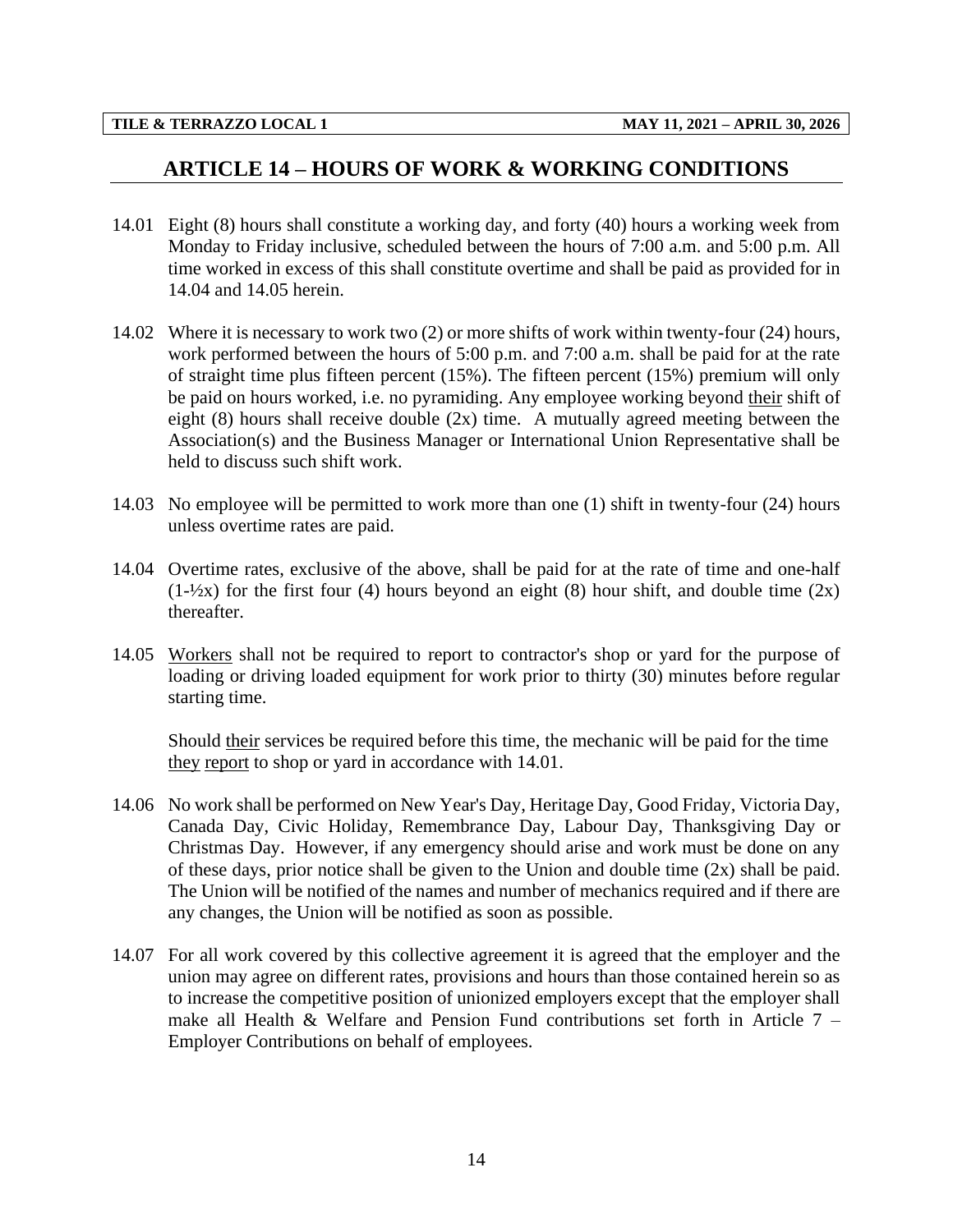14.08 Hours worked on Saturdays, other than as make-up time, shall be paid as follows:

 $1<sup>st</sup>$  Four (4) hours  $\frac{1 \times x}{1 \times x}$  straight time  $5<sup>th</sup>$  and subsequent hours - 2 x straight time

- 14.09 Due to weather or job conditions Union members agree to work Saturday for the straight rate of pay to make up time lost during the period October 1st through to June 1st. Time not to exceed forty (40) hours in any one week.
- 14.10 The parties agree if on a specific job overtime rates of pay are paid by the owner or general contractor to the subcontractors, then the employer agrees that employees working on that specific project shall be paid overtime rates of pay under Article 14A – Normal Hours of Work and Overtime.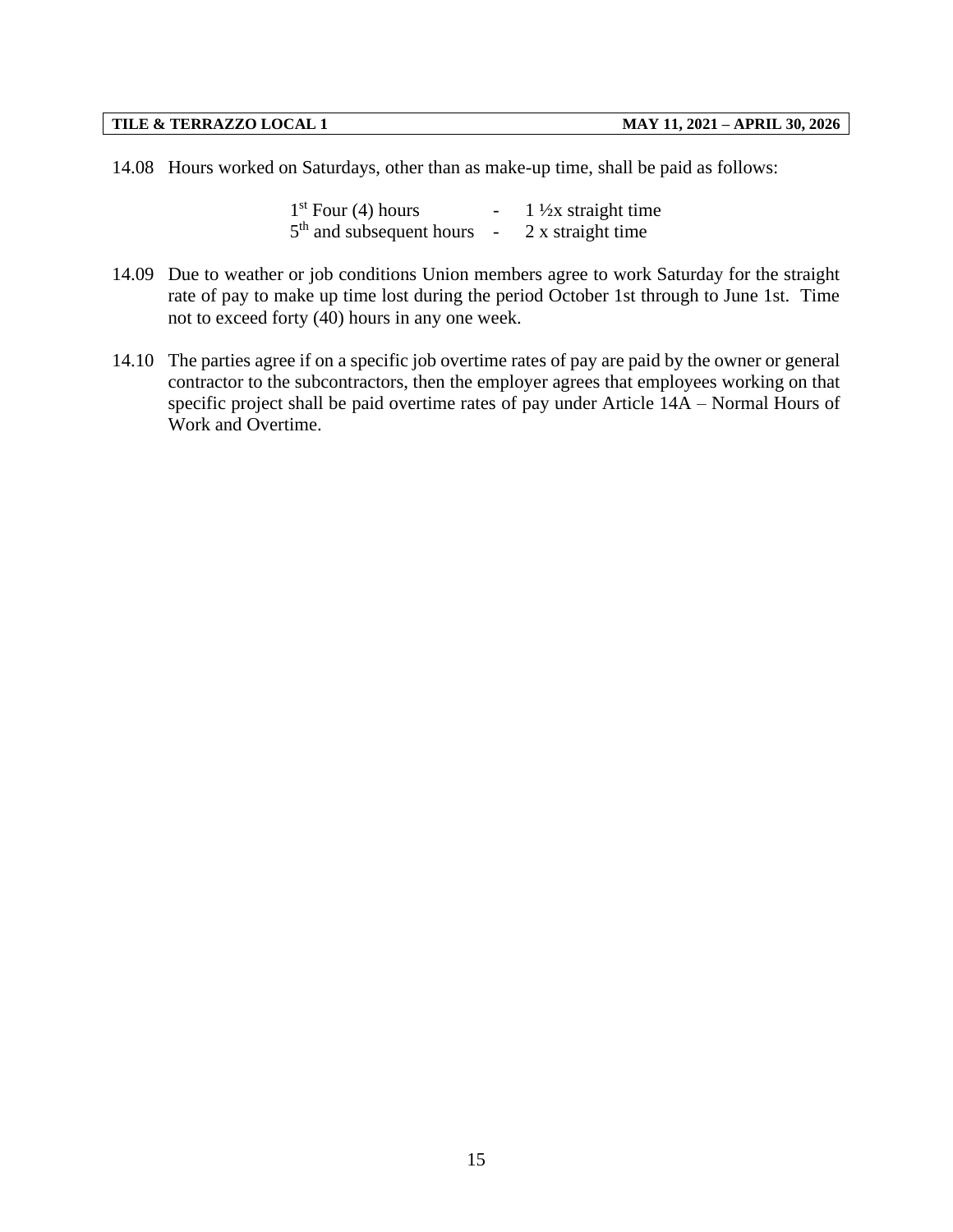# <span id="page-18-0"></span>**ARTICLE 14A – WORKING CONDITIONS – LIGHT COMMERCIAL, INSTITUTIONAL AND RESIDENTIAL CONSTRUCTION**

## **Form of Agreement:**

14A.01 The Collective Agreement between the Union and the CLRA, 2021-2026, dated May 11, 2021, with Articles 1 through 36, including Appendix "A", Schedules "A" and "B" and Appendix "T" shall be considered the Master Agreement and shall be applicable to all relevant employers except as modified by this Article 14A – Working Conditions Light Commercial, Institutional, and Residential Construction.

### **Scope of Agreement:**

- 14A.02 The working conditions described herein apply to Light Commercial, Institutional and Residential Construction as defined below:
	- 1. Residential shall be defined as row houses, town houses, low-rise and high-rise apartments, motels or similar structures and shall include underground parking and recreation facilities where such facilities are for the exclusive use of the residence.
	- 2. Stores, office building, schools, restaurants, law courts, filling stations, garages, hotels, banks, business offices, insurance agencies, theatres, municipal office buildings, fire stations, dairies, dry cleaners, car lots, markets, barber and beauty shops, health centres, hospitals, printing offices, depots, churches, swimming pools, recreation centres, bowling alleys, places of amusement, first aid stations, correctional facilities, funeral homes, shopping centres and other like structures or buildings not of an industrial or residential nature. This does not include offices, etc. located within plants or facilities of an industrial nature.
	- 3. Article 14A shall terminate as of April 30, 2026. Jobs bid and awarded prior to the termination of Article 14A shall be completed according to the terms and conditions of Article 14A, unless the Parties agree to extend this Schedule.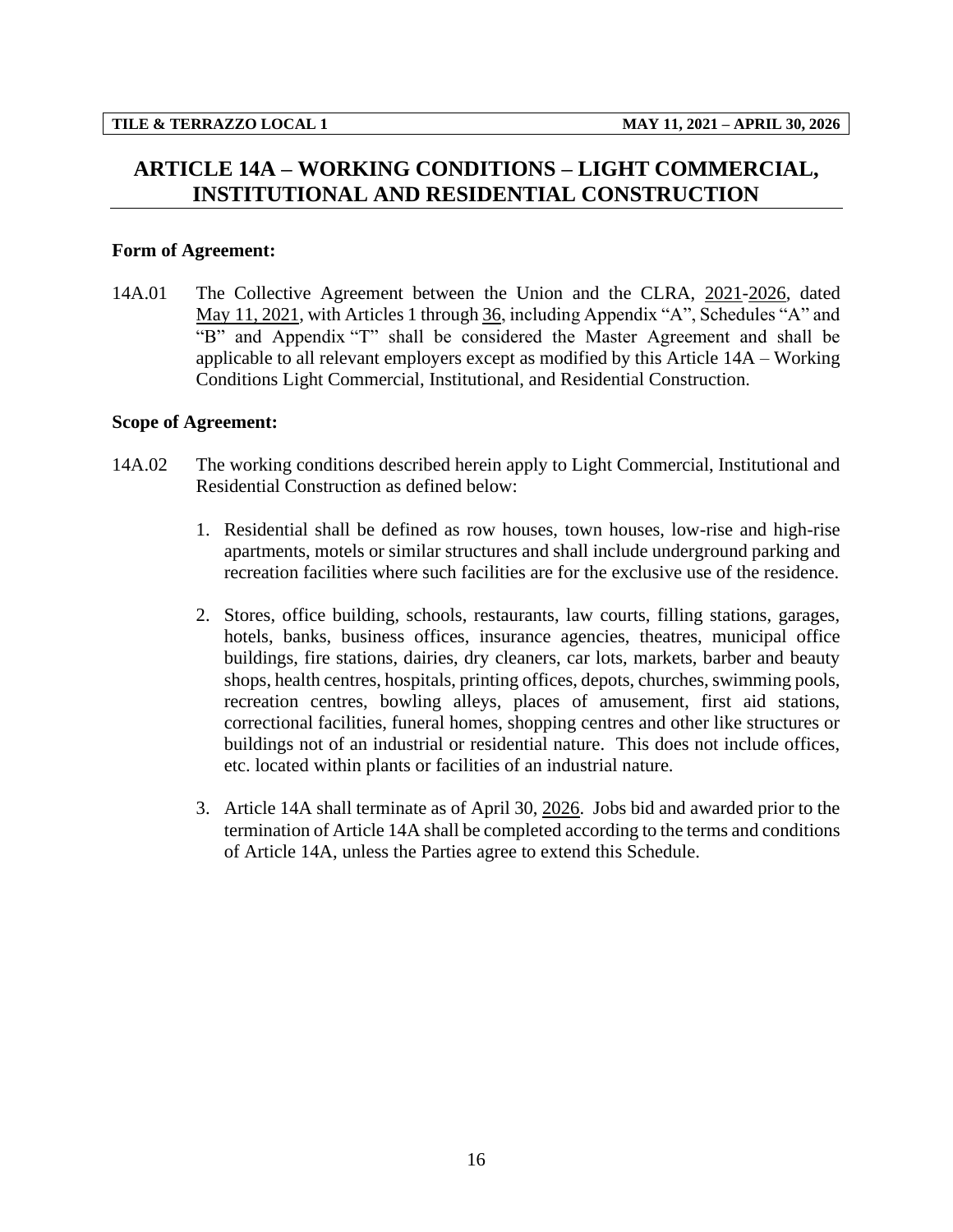## **Normal Hours of Work & Overtime:**

- 14A.03A The normal workday is defined as the twenty-four (24) hour period beginning at 12:00 midnight.
- 14A.03B The normal hours of work shall consist of nine (9) hours per normal workday, Monday through Friday, between the hours of 7:00 a.m. and 5:00 p.m. Normal hours of work shall include a maximum of eight (8) hours on Saturday provided the total hours of work per week of the individual worker does not exceed forty-five (45) hours.
- 14A.03C The lunch period shall be one-half  $(\frac{1}{2})$  hour duration midway through the shift. Should expediency require, the normal starting and quitting times and/or lunch period may be changed by mutual agreement between the employer and the employees on the job site and a written copy of the change in normal starting and quitting times and/or lunch period will be sent by the employer to the Union's office if such normal and quitting time extends beyond three (3) days duration.
- 14A.03D Premium rates of one and one-half  $(1\frac{1}{2}x)$  the regular rate shall be paid for all hours worked in excess of nine (9) hours per day and hours in excess of forty-five (45) hours per week.
- 14A.03E Due to weather and job conditions Union members may agree to work Saturday for the straight time rate of pay to make-up time lost during the week. Time not to exceed forty-five (45) hours in any one (1) week.
- 14A.03F Representatives of the Union may, at their discretion, further apply the Enabling Provisions of Article 32 to Article 14A – Light Commercial/Institutional and Multi-Storey Residential Jobs less than one hundred thirty-eight thousand dollars (\$138,000.00) trade value under this Agreement as circumstances require. In addition, the Light Commercial/Institutional and Multi-Storey Residential Job value of one hundred thirty-eight thousand dollars (\$138,000.00) trade value may be increased as deemed necessary under the Enabling Provisions of Article 32 and as decided by the Union. This amount shall be adjusted in accordance with the Consumer Price Index as reported by Statistics Canada upon expiry of the Agreement.
- 14A.04G For Article 14A the rate of pay shall be as set forth in Craft Schedule "A".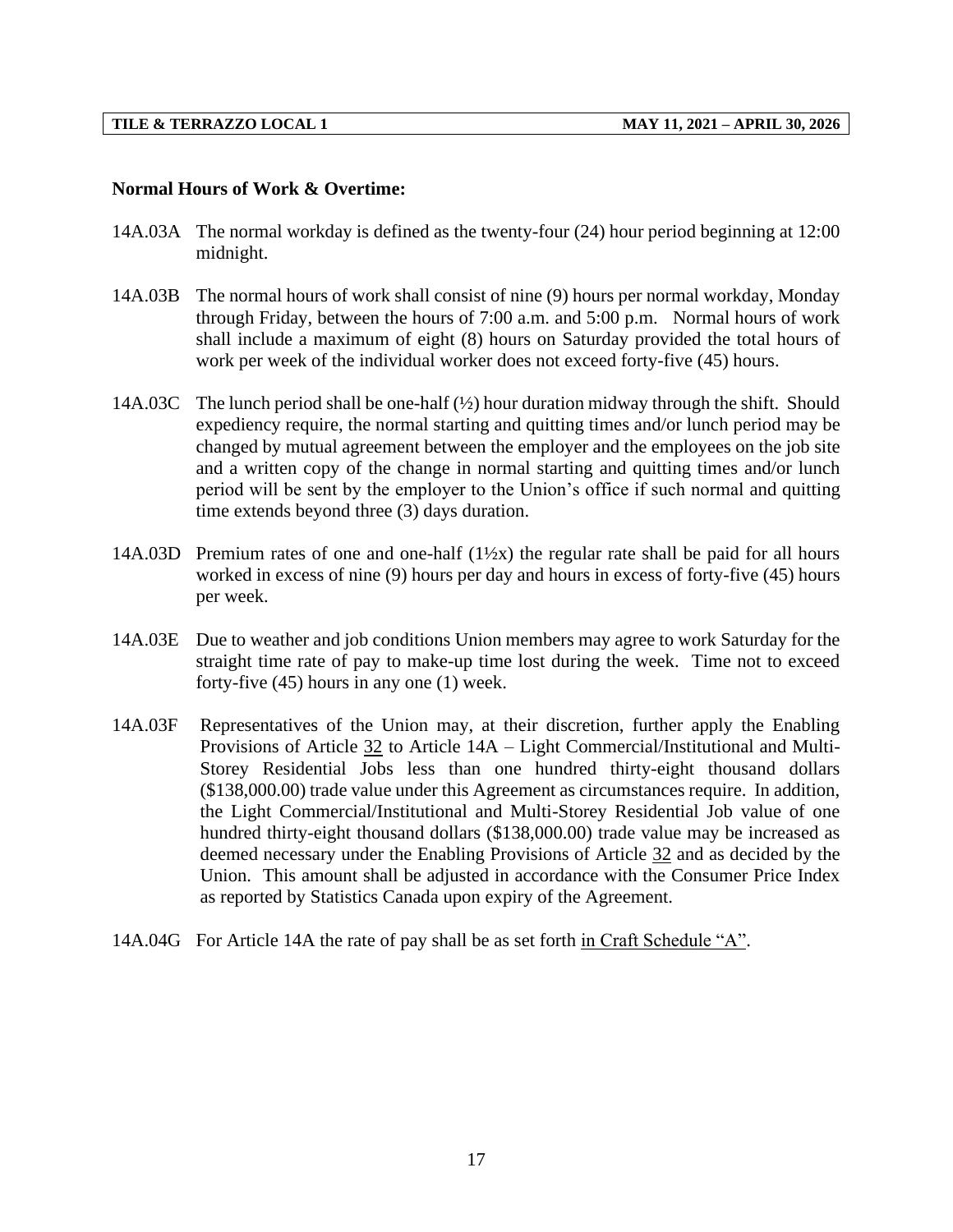## **ARTICLE 15 - MAINTENANCE OF WAGES**

- <span id="page-20-0"></span>15.01 (A) Wages shall be paid weekly, by cash, cheque or electronic deposit. If payment is by cheque, it must be distributed before quitting time on Thursday. If payment is by cash or electronic deposit, payment shall be made no later than quitting time on Thursday. If the regular payday is a holiday, then employee's pays shall be distributed a day earlier.
- 15.01 (B) A clear statement of hours worked, rate of pay, total earnings, net earnings and deductions shall be given to employees on payday. This statement may be distributed by hard copy or electronically as mutually agreed by the Employer and employees.
- 15.01 (C) Should employee's pay not be distributed as set out herein, the employee shall immediately notify the employer.
- 15.01 (D) When employee's pays are not distributed in a timely manner in accordance with Article 6, the employee shall receive one (1) days pay at the basic hourly rate for each working day until the day the pay is delivered, commencing at 8:00 a.m. Monday through Friday.
- 15.01 (E) The foreperson shall ensure that all time cards for the prior week are submitted to the Employer by 10:00 a.m. on Monday. Upon prior agreement by the Employer, time cards may be submitted electronically by the foreperson only.
- 15.02 Whenever four (4) mechanics of the same classification are working on a single job, the foreperson under the direction of the employer shall receive one-half (1/2) hour per day more. Whenever five (5) or more mechanics are required on any single job, the foreperson shall receive one (1) hour per day more. The foreperson must be a member of the Union.
- 15.03 Any member of the Union failing to receive their money on a regular pay day or within forty-eight (48) hours from time of their dismissal shall receive waiting time.
- 15.04 All members of the Union shall receive one (1) hour's notice with pay and vacation pay, or be paid regular pay for waiting time. A Record of Employment or copy of ROE Web e-Filing shall be forwarded to the employee by the employer within seven (7) days.
- 15.05 The employee shall receive a cheque stub from each cheque or pay statement of earnings. If paid by cash, statement showing the contractor's name and address; the pay period covered, regular and overtime hours earned, employee's deductions, vacation pay and all deductions required by law.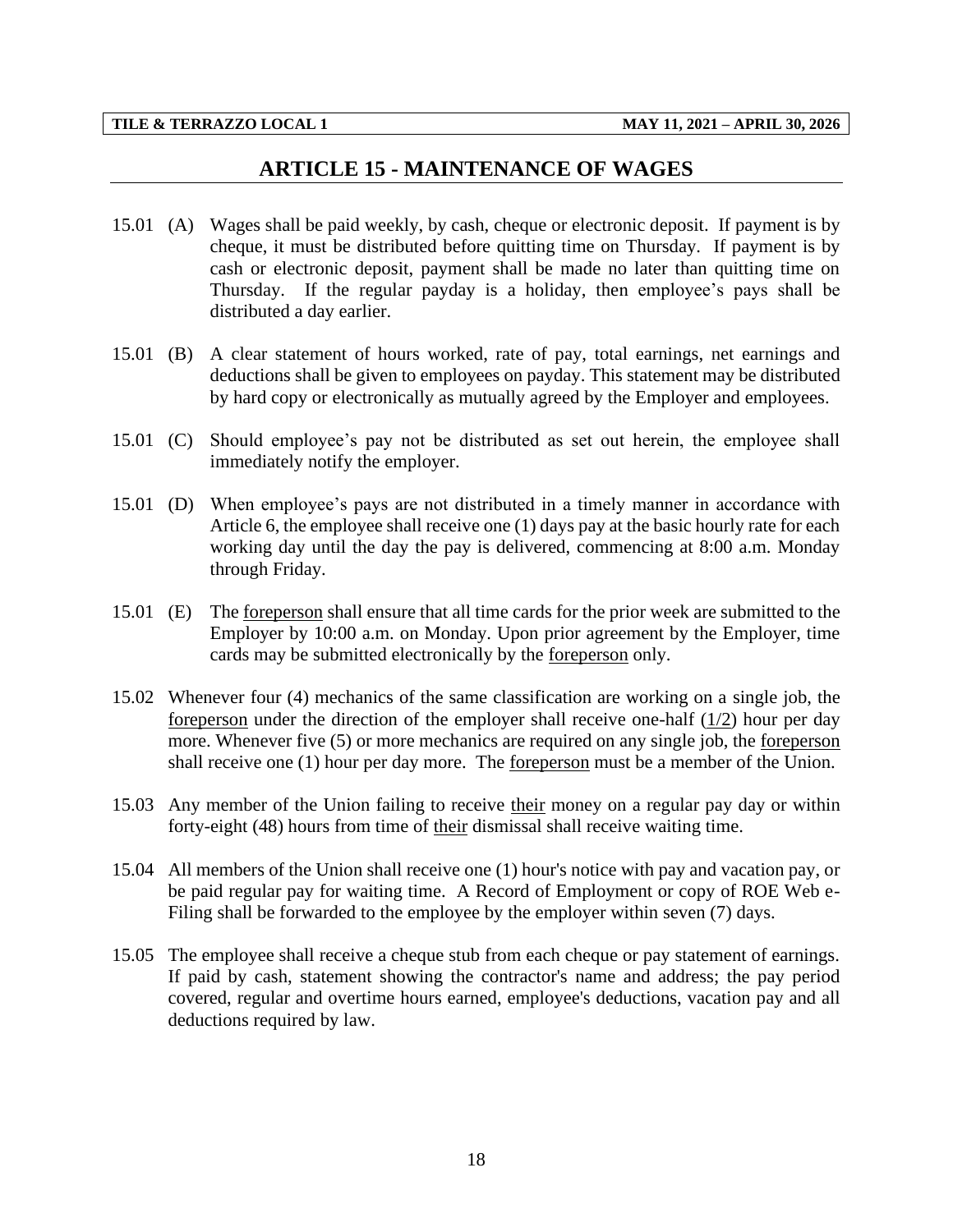# **ARTICLE 16 – BOARD AND TRAVEL ALLOWANCE**

- <span id="page-21-0"></span>16.01 There shall be a free zone for employees working within a forty-eight (48) kilometre radius of the Halifax County intersection of Provincial Highway 101 and 102. Travel and subsistence allowance will not apply when travelling to and working within this free zone (16.01).
- 16.02 No travel will be paid until an employee has travelled a distance of over seventy-five (75) kilometres from the employee's principal place of residence to the job site by the shortest available Department of Transportation maintained normally travelled route. All travel by the employee beyond a distance of seventy-five (75) kilometres from their place of residence to the job site and beyond a distance of seventy-five (75) kilometres from the job site to their place of residence shall be paid as set out in Article 16.03.
- 16.03 **Mileage allowance** ................fifty-nine cents (\$0.59)

It is agreed this figure shall be adjusted as per CRA figures for the life of this agreement.

16.04 (A) Employees who are required to travel a distance of 150 kilometres or more from their principal residence shall be paid Board as follows:

## **Board Allowance**

| May 11, 2021 \$131.00 per day worked |
|--------------------------------------|
| May 1, 2022 \$133.00 per day worked  |
| May 1, 2023 \$135.00 per day worked  |
| May 1, 2024 \$137.00 per day worked  |
| May 1, 2025 \$139.00 per day worked  |

(B) The employer may, upon mutual agreement by the employer and the union, provide room and board in lieu of subsistence allowance as long as the accommodations are adequate. Board allowance will be a minimum of:

May 11, 2021 ................fifty-three dollars (\$53.00) per day May 1, 2022 ..................fifty-six dollars (\$56.00) per day May 1, 2023 ..................fifty-nine dollars (\$59.00) per day May 1, 2024 ..................sixty-two dollars (\$62.00) per day May 1, 2025 ..................sixty-five dollars (\$65.00) per day

should the employer provide accommodations.

(C) Under no circumstances shall travel by an employee, outside the jurisdictional area of Local 1 be used to calculate benefits under Articles 16.02 and 16.05 herein.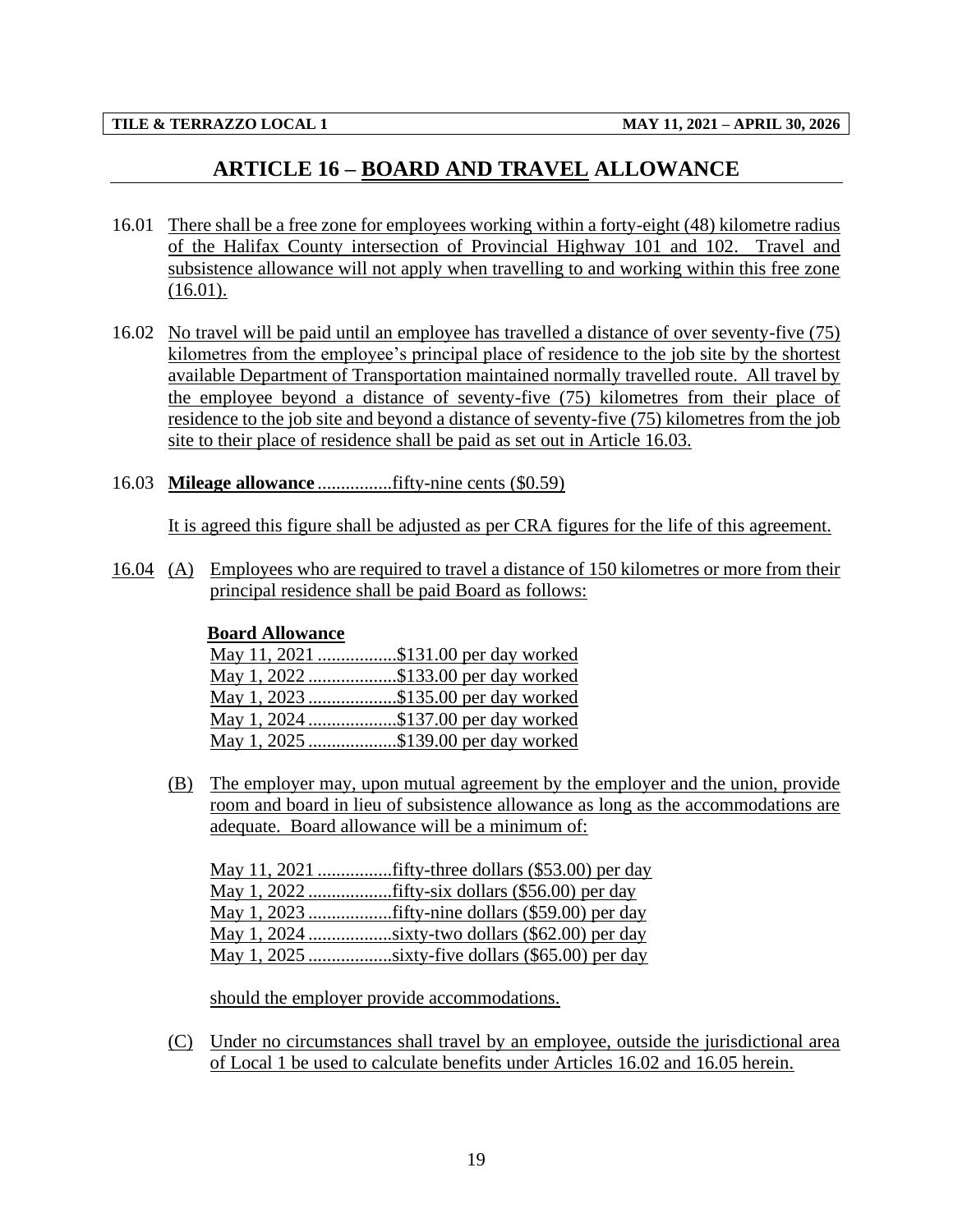- (D) If either the Union or the employer determine that travel and subsistence under Article 16 is not feasible on a specific project, then an amendment to Article 16 may be jointly agreed to by the parties on a project-by-project basis.
- 16.05 When an employee is required to travel from one site to another site during working hours and the employee is required to use the employee's own vehicle, such employee shall be paid the hourly rate and any parking costs incurred by the employee.
- 16.06 All payments made to Union employees under Article 16 shall be made on the basis of a completed TD-4 Form when applicable being appropriately completed and signed and the payments being made on a non-income taxable basis. It shall be the responsibility of employees to make any income tax payments that may be found to be due now or in the future. In the absence of appropriately completed TD-4 Forms, all payments shall be added to gross pay and taxed. The employer shall make the forms available to each employee at the beginning of the project.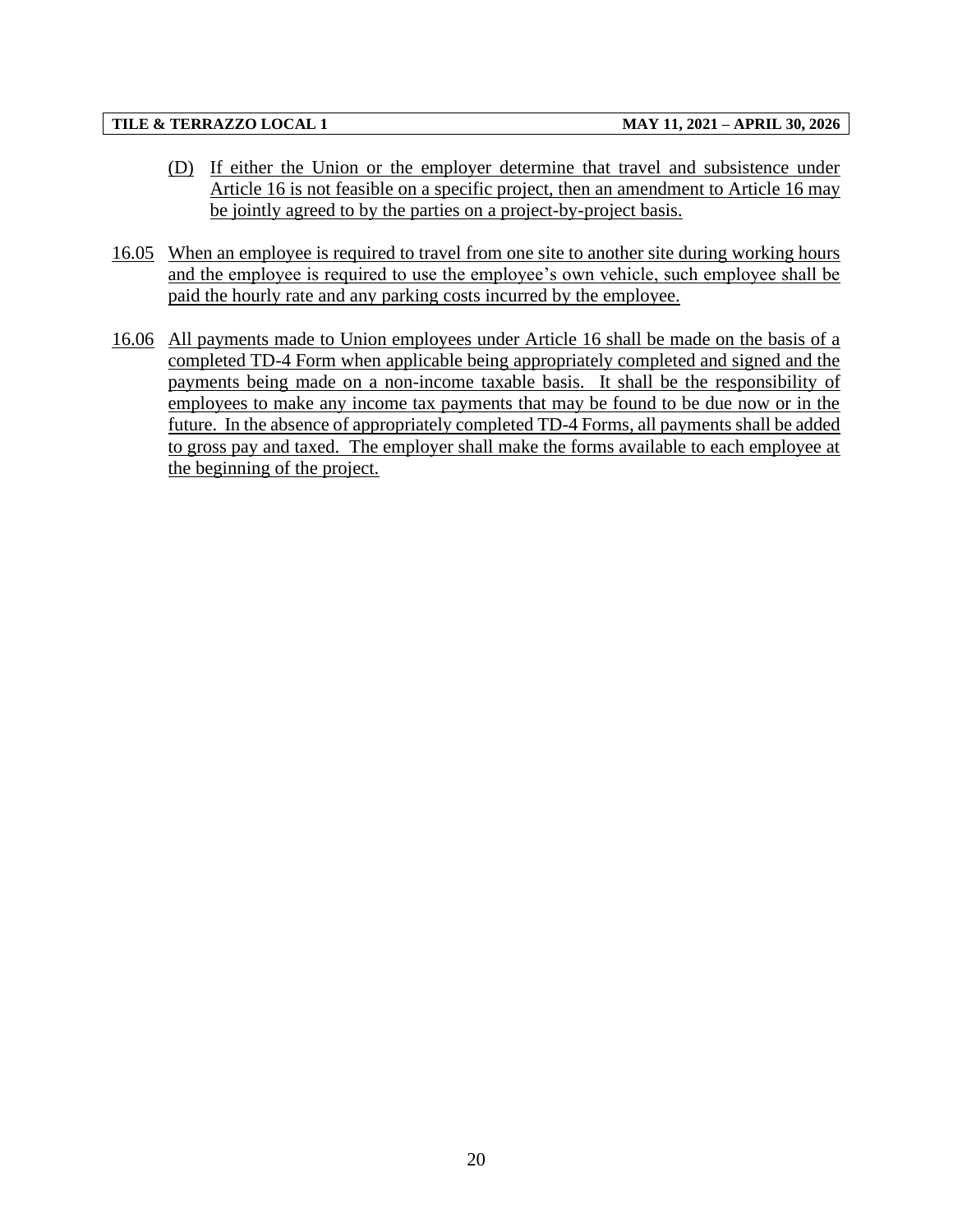# **ARTICLE 17 – APPRENTICES & IMPROVERS**

- <span id="page-23-0"></span>17.01 No Apprentice, or Improver shall be permitted to work until the last twelve (12) months of their apprenticeship, unless they are under the supervision and control of a bonafide marble, tile or terrazzo mechanic, except in special circumstances. Under no circumstance will they be sent out to a job alone. The Apprentice will not be allowed to work any overtime whatsoever except in cases where the Apprentice is working with a mechanic during the regular working week as set out in Article 14 and 14A. Overtime will not be allowed to interfere with the Apprentice's education.
- 17.02 Apprentices shall be entitled to the same privileges as a Journeyperson.
- 17.03 Rate of pay for apprentices or improvers shall be as set out in Craft Schedule "A".

It is understood that those wage tables are for Apprentices or Improvers who are progressing in the trade towards the status of full Journeyperson Mechanics. Both Parties recognize that there are employees who shall not attain the full status of Journeyperson and upon the joint review of the Union and the employer, individual employees may be declared to be in the classification of Improver and shall be paid at eighty-five percent (85%) of the prevailing Journeyperson total package.

- 17.04 On completion of apprenticeship of four (4) years, the qualifying Apprentice or Improver shall receive the Journeyperson Mechanic's rate of pay then in effect.
- 17.05 The first thirty (30) days of apprenticeship for Helpers, Apprentices and Improvers recognized as a probationary period. During this period, the apprenticeship indentures may be annulled by mutual agreement of the Parties hereto.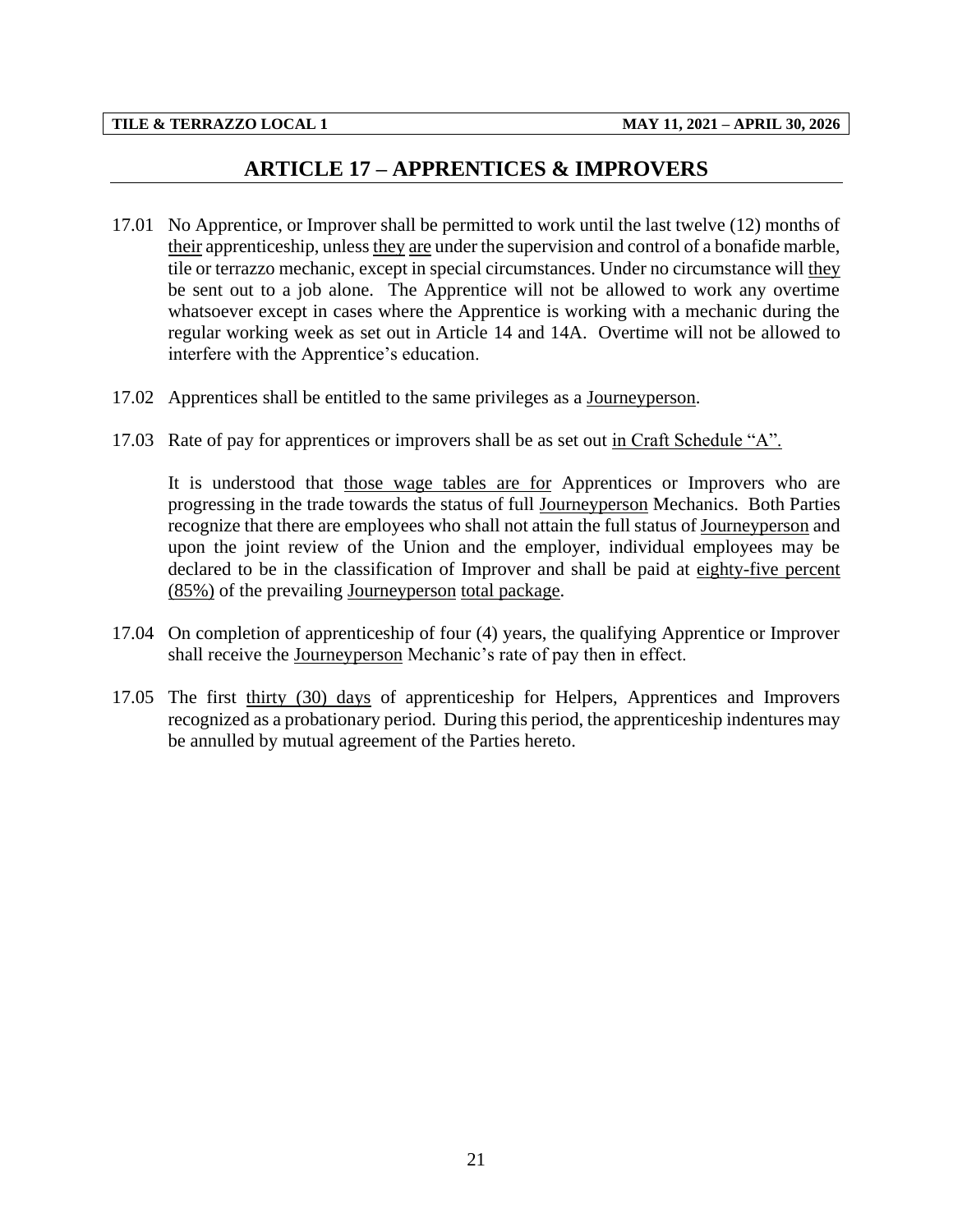# **ARTICLE 17A – APPRENTICE AND IMPROVER WORKING CONDITIONS**

- <span id="page-24-0"></span>17A.01 It is mutually agreed that three (3) Improvers may help a terrazzo mechanic in such manner as is normally required. Any additional Improvers may be employed on any job to do such work as may be necessary beyond the helping of a mechanic.
- 17A.02 At the employers request miscellaneous Helpers and Improvers will work up to nine (9) hours per day, Monday to Friday, at straight time, for a forty-five (45) hour work week.
- 17A.03 The Parties agree that in order to maintain the competitiveness of Contractors and Union members under this Agreement, there shall be no contributions by the employer to the Pension Fund (Article 9) for a period of one (1) year after the initial employment of an Apprentice or Improver under this Agreement.
- 17A.04 The Union agrees that the established Union dues for Apprentices and Improvers working under this Agreement shall be set for the term of this Agreement at thirty-five dollars (\$35.00) per month.
- 17A.05 It is understood and agreed by the Parties that all Helpers, Apprentices and Improvers working under this Agreement shall make an application for membership in the Union after thirty (30) days of employment under this Agreement.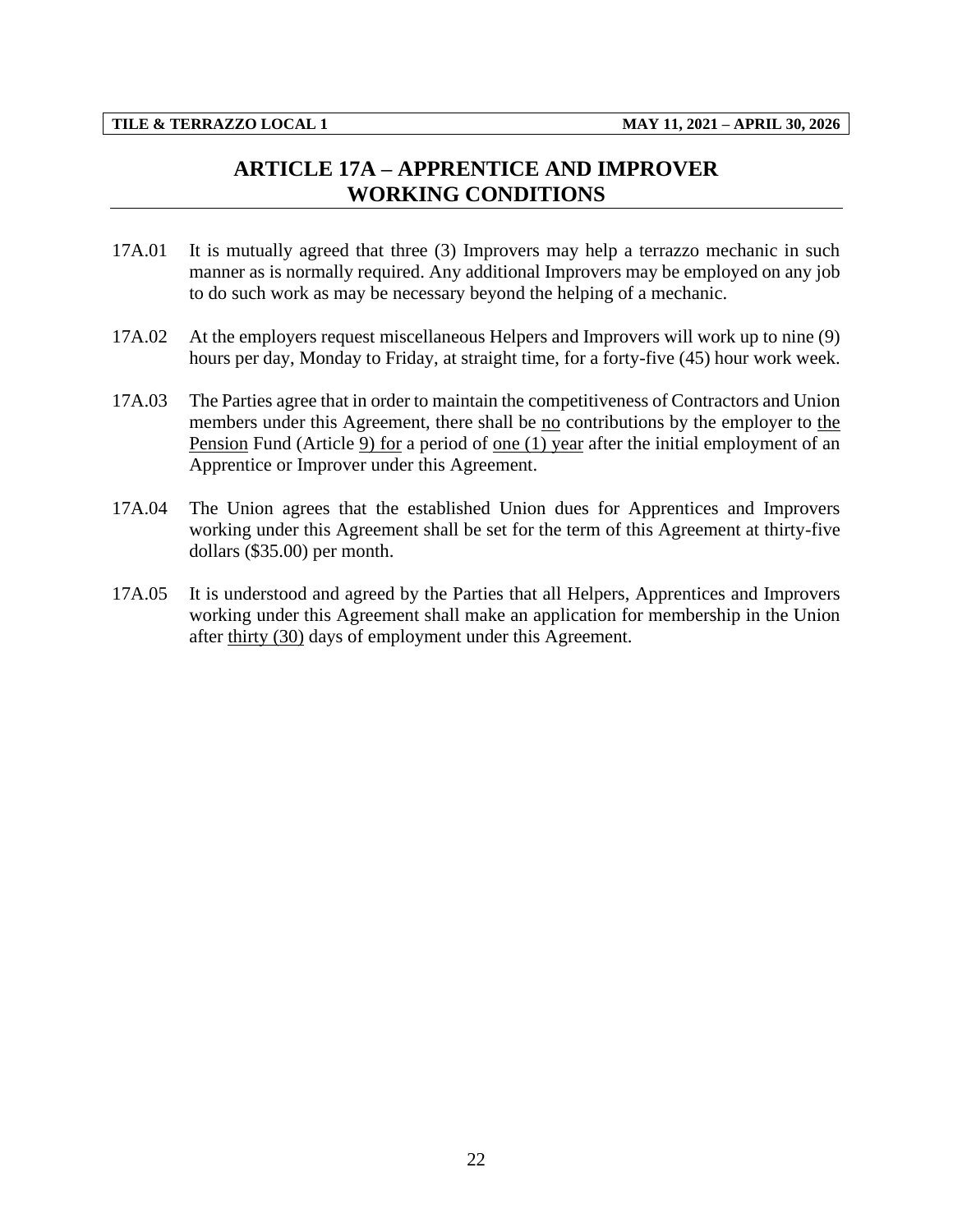## **ARTICLE 18 – JURISDICTIONAL DISPUTES**

- <span id="page-25-0"></span>18.01 A mark-up meeting will be held with each contractor not later than the commencement of the contractor's work on all projects and no assignments shall be made before this markup. Mark-up assignments shall also apply to all sub- contractors. If a jurisdictional dispute arises once the work has commenced, assignments will be made in accordance with procedures, rules and regulations of the National Joint Board Building Trades Department, A.F.L. & C.I.O or its successor. The work assignment shall not be completed until a meeting on site has been convened with all Parties involved and until a subsequent meeting (not later than twenty-four (24) hours) has taken place, at which the contractor shall present the work assignments on paper to all parties.
- 18.02 In the event such jurisdictional dispute cannot be settled on a local basis by the Unions involved, such dispute shall be submitted to the International Unions involved for settlement without permitting it to interfere in any way with the progress of the work at any time. In the event the dispute is not settled by the International Unions involved, it shall then be submitted to the National Joint Board or its successor for resolution. It is understood and agreed, however, that if the dispute causes any delay in the progress of the work or gives rise to an apprehended delay, any of the Parties hereto may apply to the Labour Relations Board (Nova Scotia) Construction Panel for an Interim Order under Section 52 of the *Trade Union Act*, Chapter 475, R.S.N.S. 1989, as amended.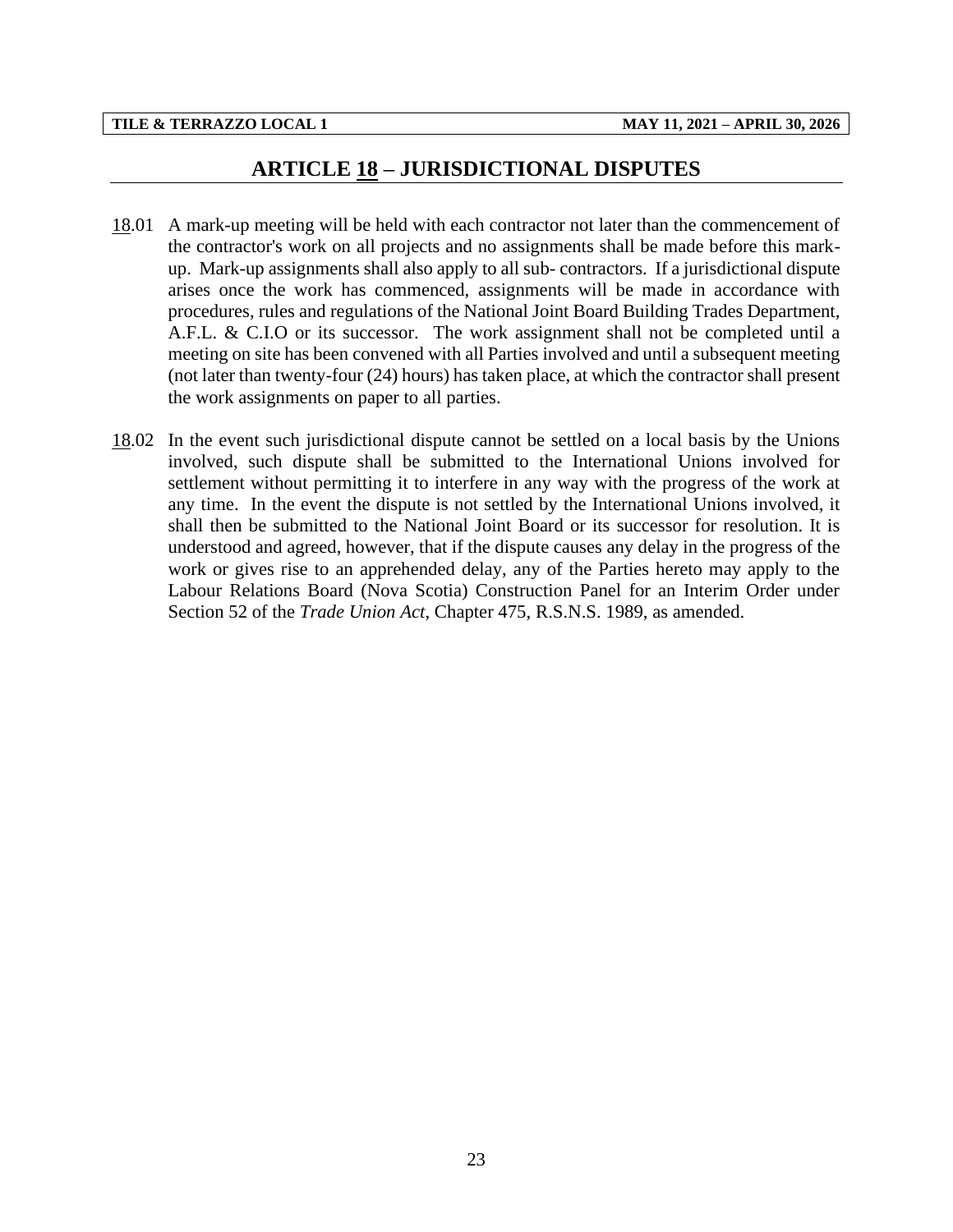# **ARTICLE 19 - MAINTENANCE OF TOOLS**

- <span id="page-26-0"></span>19.01 The contractor agrees to supply cutting wheels for the tile setters cutting machine.
- 19.02 The employers agree that mechanics will be compensated for tools lost by fire.
- 19.03 The following equipment is part of the employer's equipment and must be furnished by them: Mortar box, mortar boards, straight edges, tubs, hose, buckets, polishing rags, power tools, also bits, plaster bowls and sponges, all when required.
- 19.04 All Mechanics and Apprentices shall have a complete set of tools, including:

| Hammer                | 6-foot level                |
|-----------------------|-----------------------------|
| Cold chisel           | Torpedo level               |
| Concrete chisel       | Metal snips                 |
| Scraper               | Speed square                |
| Dust broom            | Big square                  |
| Flat head screwdriver | Window small prybar scraper |
| Chalk line            | String                      |
| 4-foot level          | Toolbelt                    |
|                       |                             |

# **ARTICLE 20 - SHOP STEWARD**

<span id="page-26-1"></span>20.01 No discrimination shall be shown against any Shop Steward for carrying out their duties. It is also agreed that the Union will advise the foreperson of the appointment of a Shop Steward. The foreperson will advise the Union before discharging a Shop Steward. The Shop Steward will be the second last to be laid off. The contractor and the Association will be notified in writing before the Steward is recognized.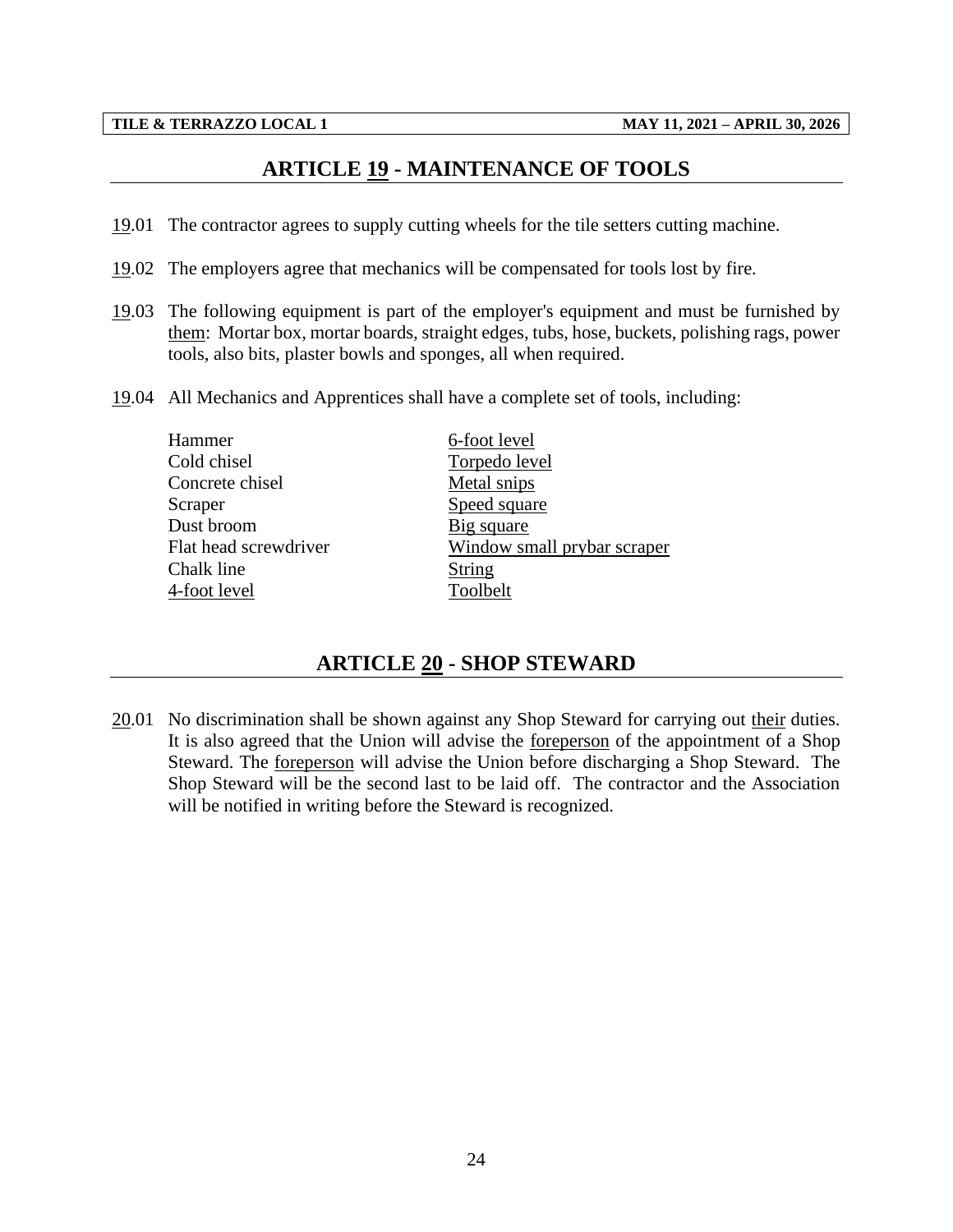# **ARTICLE 21 - MANAGEMENT RIGHTS**

- <span id="page-27-0"></span>21.01 The Union agrees that the employer has the exclusive right to manage the business and to exercise such right without any restrictions save and except as are specifically set out in this agreement.
- 21.02 Without restricting the generality of the foregoing, it is agreed that it is the exclusive function of the employer:
	- 1. To determine the qualifications of employees, to select, transfer or assign work, promote, demote, lay off, discipline and discharge employees for just cause, and to increase the working force from time to time.
	- 2. To determine materials to be used, design of project facilities and equipment required, to prescribe tools, methods of performing work and the location of equipment and the schedule of work.
	- 3. To establish rules and regulations to be observed by employees governing their conduct as such and the posting and notifying the International Union of such rules and regulations thereof. The employer recognizes that the International Union has recourse through the Grievance Procedure if it feels that the employer has exercised any of the foregoing rights contrary to the terms of the Agreement.

# **ARTICLE 22 - DISCIPLINE**

- <span id="page-27-1"></span>22.01 Use of cell phones/Blackberries/smartphones/etc. will not be permitted by employees onsite, except as explicitly authorized by the employer. Violations of this article shall be subject to the following disciplinary scheme:
	- First offence: warn the employee in writing. Warning notice to be signed by the employee's Foreperson, copy of warning notice to be sent to the Union office.
	- Second offence: one (1) day suspension. Notify Union before suspension takes place.
	- Subsequent offence: seven (7) day suspension or dismissal as determined by the employer.

This section shall not apply to stewards and forepersons using cell phones in the course of their duties.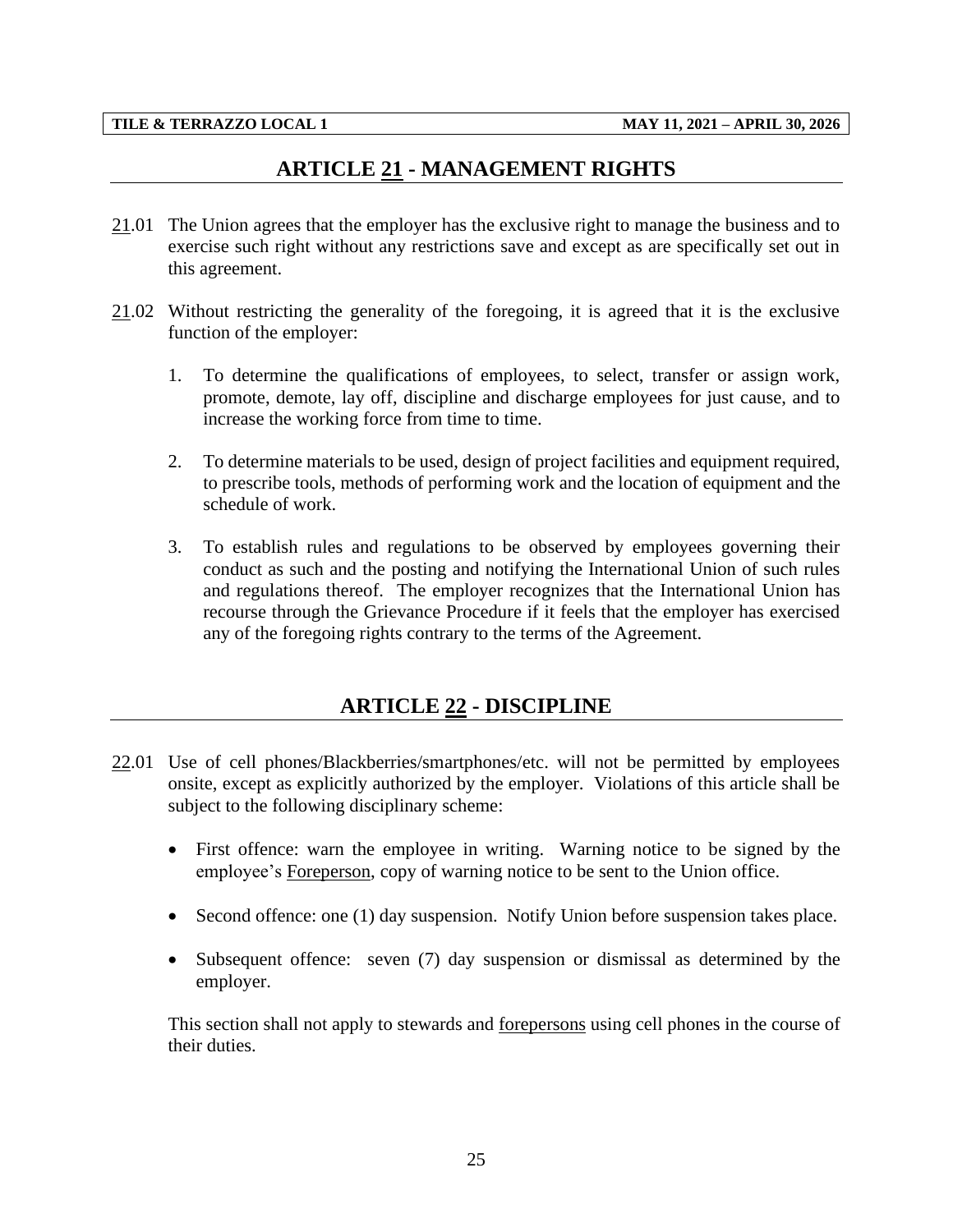# **ARTICLE 23 - DISCRIMINATION**

- <span id="page-28-0"></span>23.01 The Unions agree that membership will be granted to all employees under the same terms and conditions that prevail in the respective signatory Union.
- $23.02$  The parties agree that there will be no discrimination against any person because of sex, race, creed, colour, nationality, ancestry, place of origin, marital status, or age.
- <span id="page-28-1"></span>23.03 The employer shall not discriminate against any employee by reason of their membership in the Union and/or their participation in its lawful activity.

# **ARTICLE 24 - BREAK PERIOD**

 $24.01$  A ten (10) minute break shall be allowed morning and afternoon at the hour designated by the employer. It is agreed that the Union or employer, or both, shall discipline employees abusing or violating this clause. Every effort will be made to ensure as little disruptions of work as possible because of the Article. If coffee is taken, then it will be consumed at the place of work and one person shall be designated to deliver same.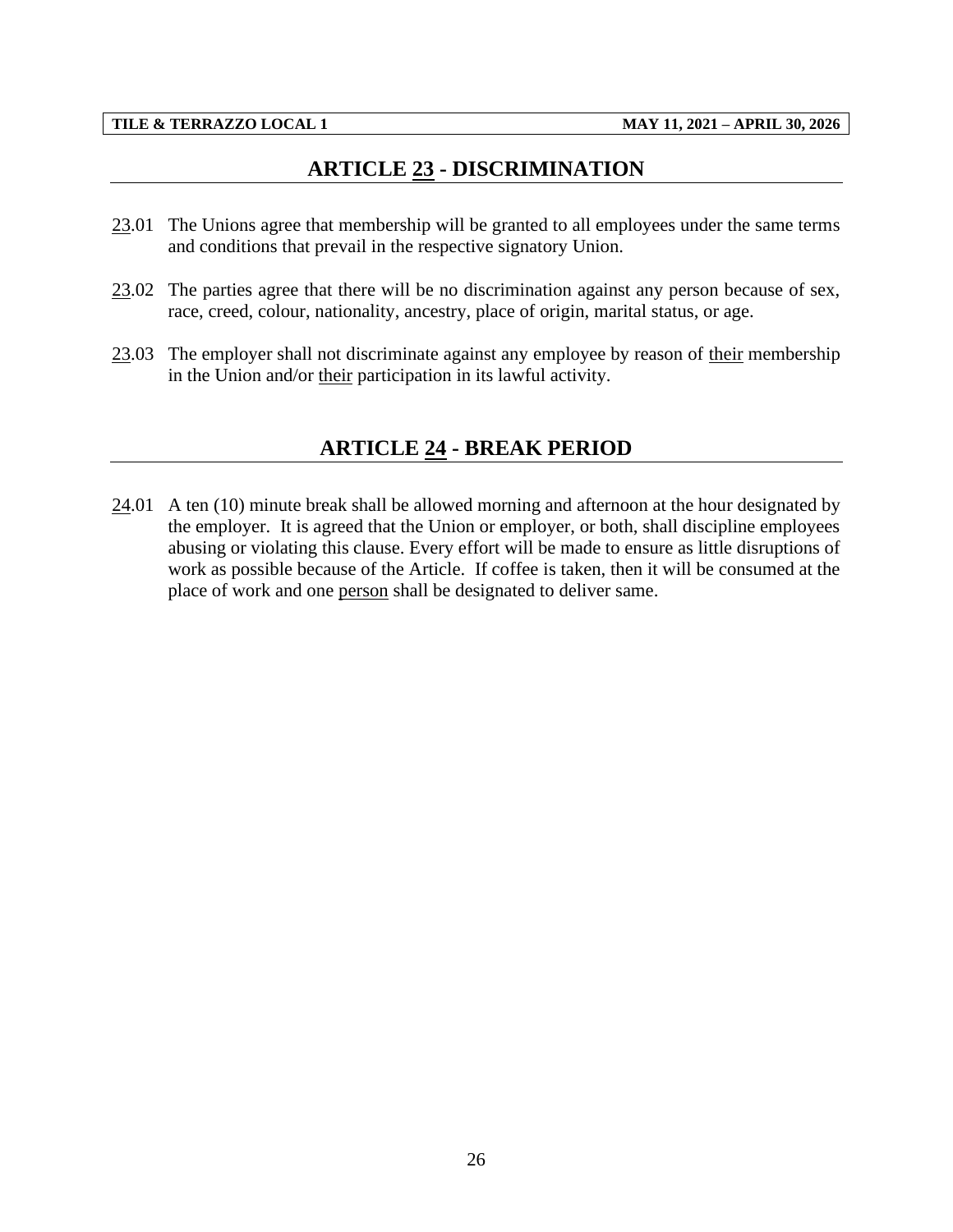# **ARTICLE 25 - SAFETY**

- <span id="page-29-0"></span>25.01 It is mutually agreed by both parties that they shall abide by the Nova Scotia Occupational Health & Safety Act or the appropriate provincial, federal regulations, whichever may have jurisdiction.
- 25.02 The following provisions shall apply to all employees, whether they are reporting for work or are already employed on a project.

## 25.03 **Certifications:**

Employees shall be responsible for ensuring they possess all Health and Safety related required certifications and that such certifications are valid. Proof of such certifications shall be provided to the employer upon request. Required certifications include:

### WHMIS

Safety Orientation Fall Arrest Respirator Fit Testing First Aid (as required) Confined Space (as required) Forklift/Telehandler (as required) Aerial Lifts/Scissor Lifts (as required)

- 25.04 Employers shall be responsible for providing employees with safety glasses or visors for hard hats when cutting. If required for the job, employers shall be responsible for providing employees with harnesses and lanyards.
- 25.05 Employees shall be responsible for personally providing all other personal protective equipment, including CSA approved safety footwear, CSA approved hard hats, clothing suitable for protection against the natural elements to which employees may be exposed, and all other equipment generally regarded as being the responsibility of the employee.
- 25.06 Employer shall be permitted to refuse work to any employee who does not fulfil such provisions as stipulated in Article 25.05 above.
- 25.07 If any employee is refused work in accordance with Article 25.05, the employer shall be required to pay the employee only for actual time worked, if any.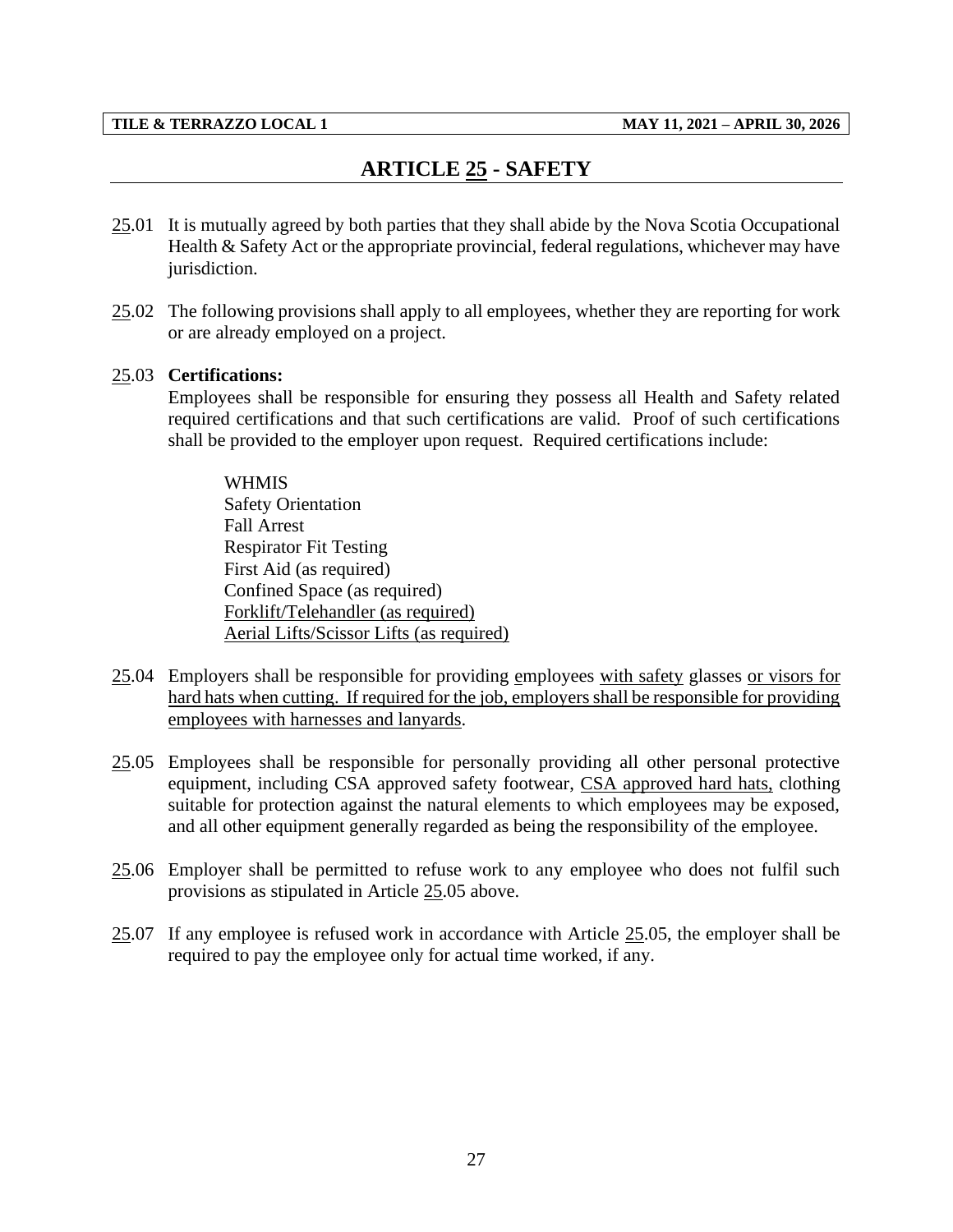# **ARTICLE 26 - CHECK-OFF**

<span id="page-30-0"></span>26.01 The employer agrees to deduct from the pay of each employee the monthly dues as stipulated by the Union, providing written authorization (check-off cards) have been received by the employer.

Such dues shall be deducted from the first pay of each month and be remitted to the financial secretary of the Local Union not later than the fifteenth (15th) day of said month. Such payment shall be accompanied by a list of names of employees from whom the deductions were made.

- $26.02$  The employer agrees to deduct initiation fees, assessments or fines from the first pay period of each month and shall be remitted to the Local Union not later than the 15th day of the said month. Initiation fees are to be collected at the rate of ten dollars (\$10.00) per working day until such initiation fees are fully paid; Journeypersons not in the Union are to pay initiation fees of twenty dollars (\$20.00) per day.
- 26.03 The apprentices and Improvers shall have a thirty (30) day probationary period prior to becoming a member of the Union, unless the employer and employee mutually agree to shorten this period. The employer must notify the Union immediately upon hiring such Workers.

This period to be calculated from the beginning of employment in the trade, and only time spent actually working for an employer unionized by Brick & Tile Local 1 to count for the thirty (30) days. The probationary periods does not apply to Mechanics, Helpers, Improvers or Apprentices who have previously worked in the trade, but only applies to Bona Fide new entrants to the trade who are working for the first time.

A Helper who is not, and shall not become an Apprentice, shall be paid a wage rate of not less than fifteen dollars (\$15.00) plus four (4) percent vacation pay per hour.

- 26.04 If the employer, after receiving written authorization (check-off cards) of the employees, does not deduct the dues, assessments, initiation fees or fines, they shall be liable for payment of same.
- 26.05 Union members performing work on Mainland Nova Scotia who are members of I.U.B.A.C. Locals other than Local 1 - NS shall pay transient working dues of one dollar fifty cents (\$1.50) for each hour worked. These funds are to be remitted by the employer to:

## **International Union of Bricklayers & Allied Craftworkers, Local 1**

14 McQuade Lake Crescent, Suite 203 Halifax, NS B3S 1B6

no later than the 15th of the month following the month worked.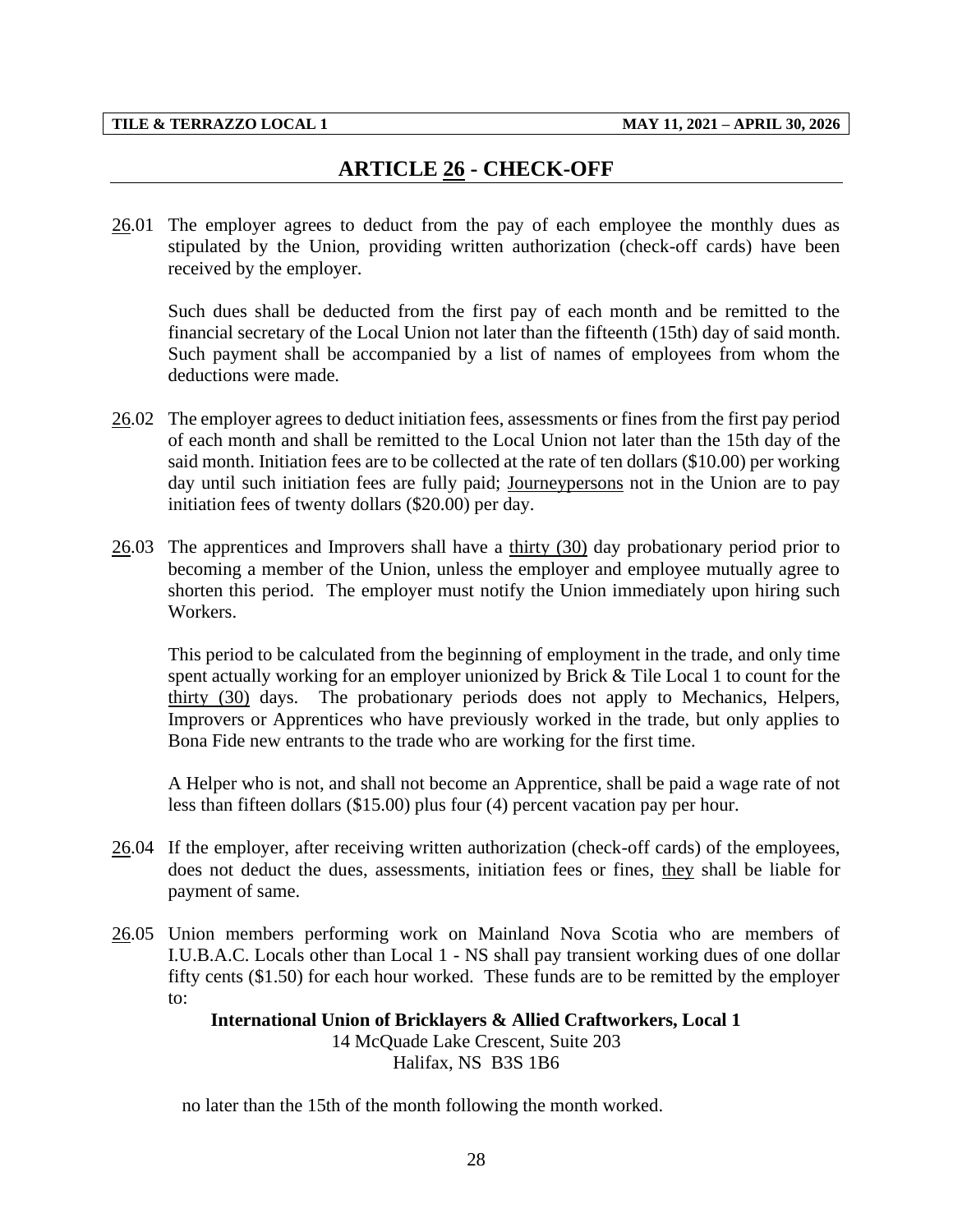# **ARTICLE 27 - UNION SECURITY**

- <span id="page-31-0"></span>27.01 The employer agrees that it shall be a condition of employment for all employees as defined above to be a member of and to maintain membership in good standing in the Union during the term of this Agreement.
- 27.01A The employer agrees to give hiring preference to Union members who reside in the local area, provided such members are competent and qualified in the trade, and available for work.
- 27.02 The employer will cooperate with the Union in providing employment of their members, and the Union agrees to assist the employer by all means in its power to secure and supply skilled and competent craftsmen. If any employee is engaged by the employer, they shall be informed by the employer that it is a condition of employment that, unless otherwise provided for in the Agreement they shall make application forthwith and shall become a member of the Local Union within thirty (30) days from the date of their engagement.
- 27.03 Newly hired employees shall provide the employer with a referral slip (copy attached) within ten (10) working days of commencement of employment.
- 27.04 The authorization shall provide for the deduction of the regular dues advanced from the pay each week of the employee, or at such other period as may from time to time be agreed to between the employer and the Union as per referral slip number 647 (sample attached hereto.)
- 27.05 Subject to site regulations (as specified by an owner and/or General Contractor) the Business Manager or their designated representative may have access to a job site provided twenty-four (24) hours notice is given to the Company's office and to the company representatives on site and provided that the representative of the Union shall not in any way interfere with or delay the progress of work on site.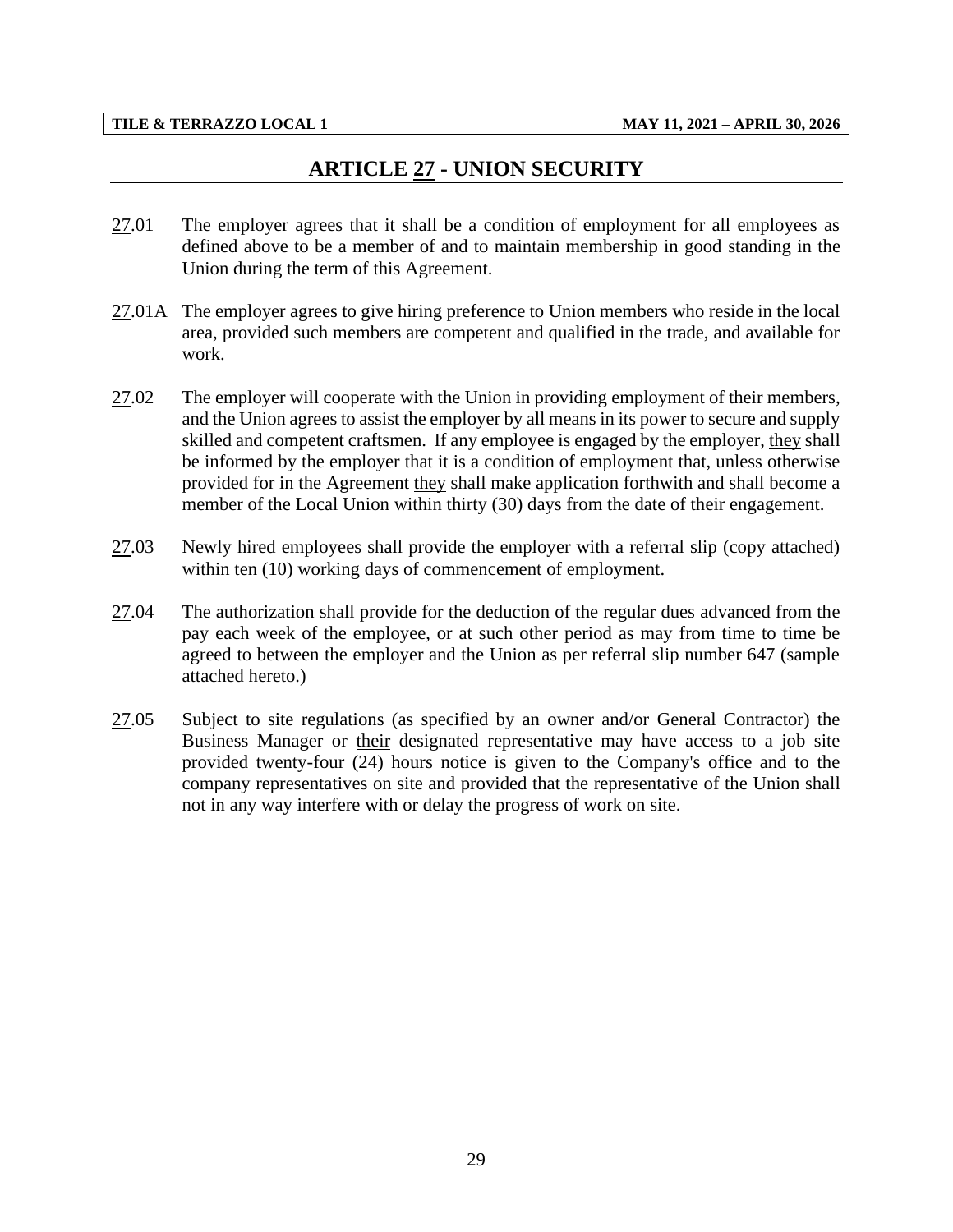# **ARTICLE 28 - DISPUTES**

- <span id="page-32-0"></span>28.01 No Party to this Agreement shall initiate any legal action against any other Party to this Agreement arising out of non-fulfilment or violation of this Agreement without first exhausting all procedures for remedial settlement as set out herein.
- <span id="page-32-1"></span>28.02 No employees shall be required to cross any legal picket line or continue to work at any work site when a picket line is established in association with any legal strike.

# **ARTICLE 29 - SUB-CONTRACTORS**

29.01 When the employer chooses to sub-contract work, it is agreed that where a sub-contractor is not in contractual relations with a Local Union named herein, such sub-contractors will be required to abide by the terms and conditions of this Agreement. The Union must be notified of any subcontracts prior to commencement of said work.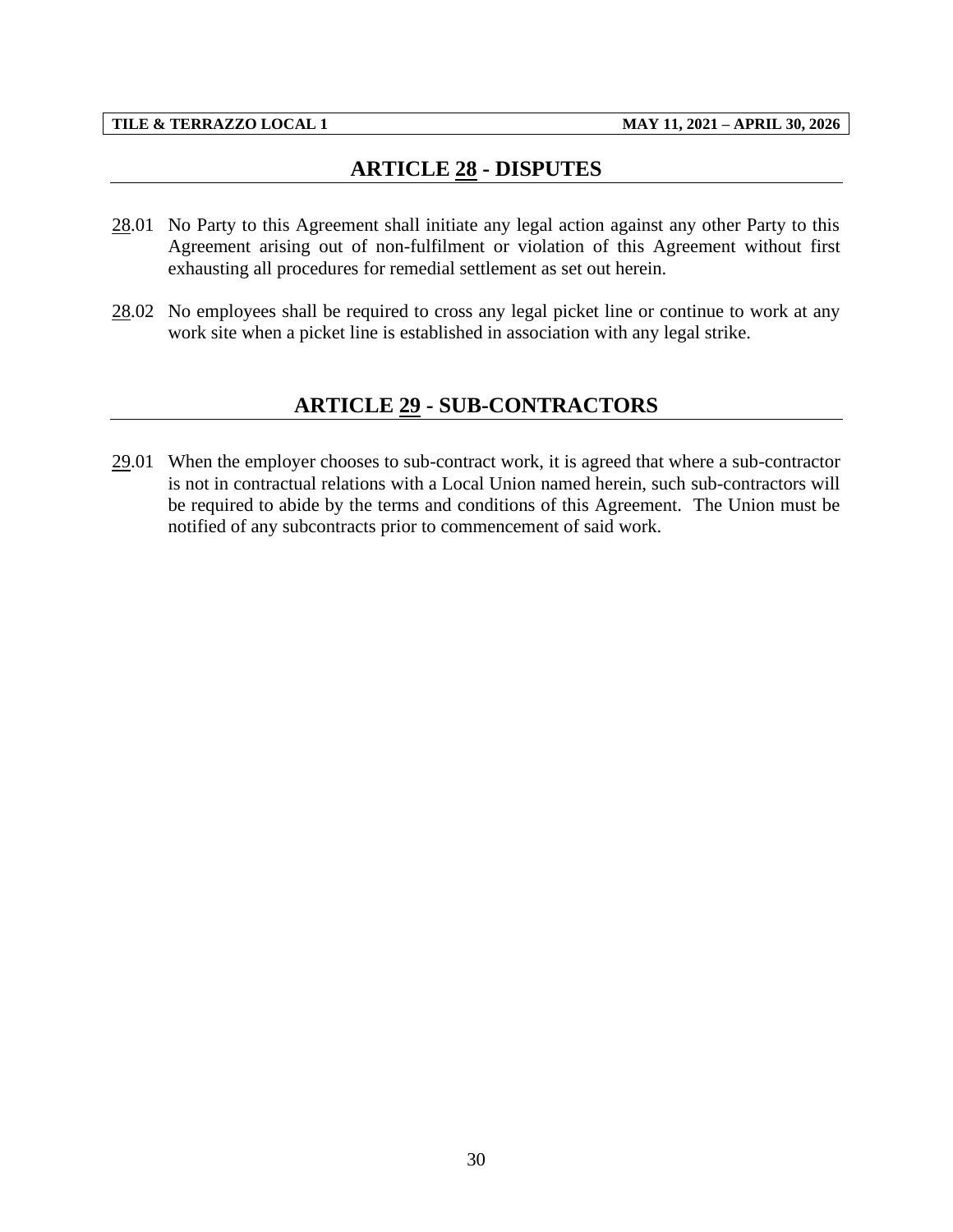# **ARTICLE 30 - PRODUCTIVITY & WORKMANSHIP IMPROVEMENT COMMITTEE**

- <span id="page-33-0"></span>30.01 The Parties agree that within thirty (30) days after the effective day of this Agreement they shall implement and put in place a joint committee named the Productivity  $& Workmanship$ Improvement Committee (Committee).
- 30.02 The Committee shall be made up of equal representation from the Union and masonry contractors with a minimum of one individual from each. Each member may designate an alternative member.
- 30.03 The objectives of this Committee are:
	- (A) The fundamental strength of the unionized sector in the construction industry is the high level of productivity and workmanship of the tradesperson and contractor. The Committee shall work together to promote and maintain this high standard of productivity and workmanship in the tile and terrazzo trade on construction sites in compliance with all existing legislation and regulations of the Province of Nova Scotia and in cooperation with existing union and management committees in place.
	- (B) The Committee shall monitor the ongoing activity and progress and effectiveness of government legislation as well as the work of existing joint construction committees. If, in the opinion of the Committee, the existing legislation and joint committees fail to properly address and improve productivity and workmanship in the tile and terrazzo industry, then the Committee will move to implement its own program to maintain and improve workmanship and productivity in the tile and terrazzo industry. In order to implement the program the Committee shall make representation to the Provincial Apprenticeship Advisory Board.
	- (C) The Committee will receive productivity and workmanship reports from the Union and employers and review all reports received. The Committee will, after reviewing all reports, assess the productivity standards in each case and recommend procedures to improve productivity and workmanship in all cases to both employers and tradespersons.
	- (D) Either Party to this Agreement may make a written request for a meeting of the joint Committee and the Committee shall meet with seven (7) calendar days from the receipt of such a request.

The Parties agree that should the Committee determine that insufficient progress has been made in the area of workmanship and productivity improvement by October 2025, then the Parties shall move to enact amendments to secure such improvements as recommended by the Committee.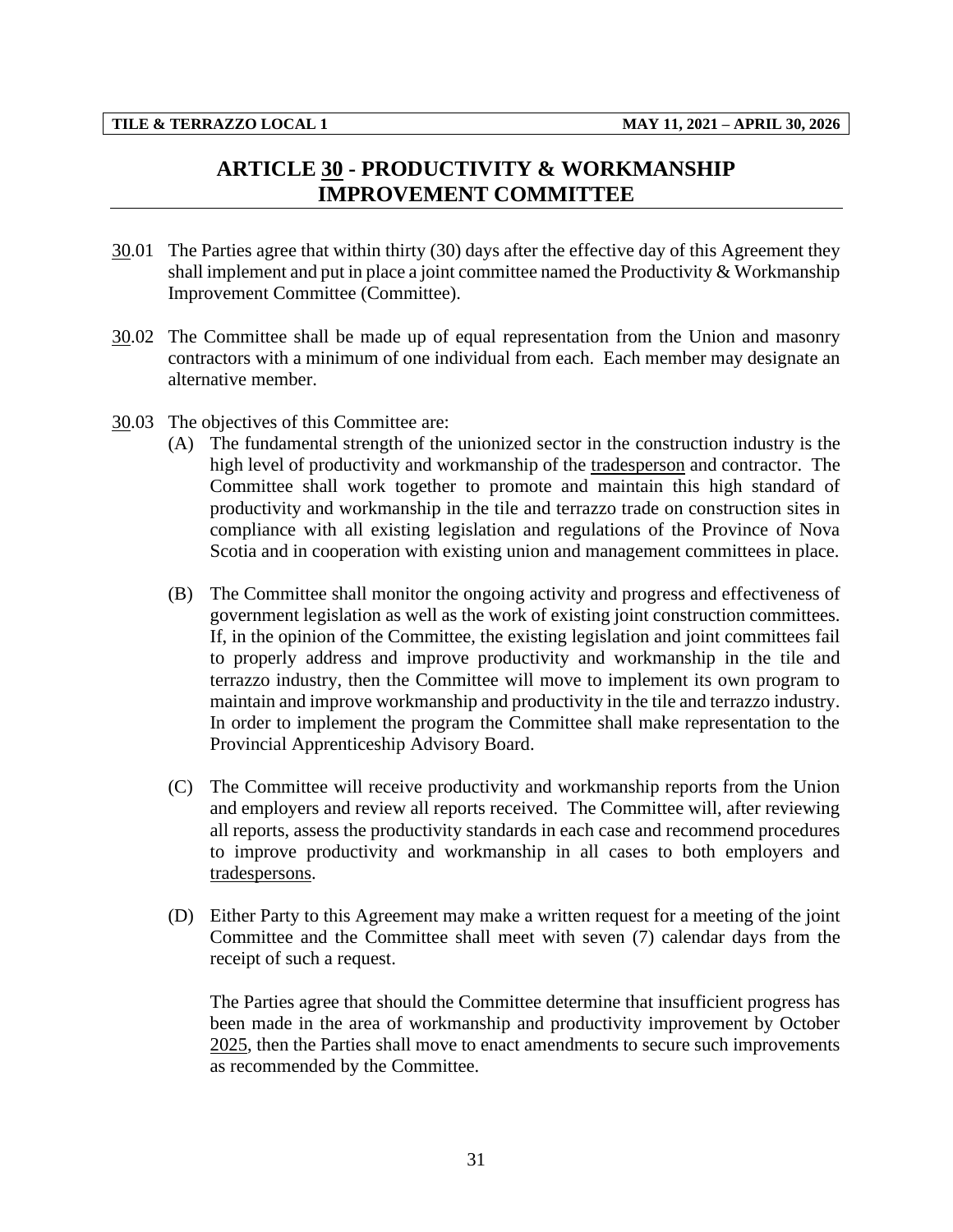# <span id="page-34-0"></span>**ARTICLE 31 - TILE & TERRAZZO LOCAL 1 TRAINING FUND**

- 31.01 Employers and employees both recognize the need and benefits derived from training received in new techniques of the industry. It is therefore imperative that a program of training be provided for all members of Union Local 1.
- 31.02 All employers shall contribute to the Tile & Terrazzo Local 1 Training Fund in the amount of thirty cents (\$0.30) for each hour worked in that month by any employee covered by this Agreement to the Tile & Terrazzo Local 1 Training Fund forwarded to the following address:

## **Tile & Terrazzo Local 1 Training Fund** 14 McQuade Lake Crescent, Suite 203 Halifax, NS B3S 1B6

Employers referred to under this clause shall pay the monetary amounts set forth in monetary Table "B" in Schedule "A" of this Agreement.

- 31.03 The Tile & Terrazzo Local 1 Training Fund will be jointly Trusteed with equal representatives from both parties to this Agreement.
- 31.04 If the Tile & Terrazzo Local 1 Training Fund ceases to function the remaining funds shall be applied to the General Fund.
- 31.05 The Parties hereto agree that either Party, pursuant to an agreement establishing the Tile  $\&$ Terrazzo Local 1 Training Fund shall have the authority to utilize the arbitration procedure set forth herein for the collection of delinquent accounts with respect to contributions required pursuant to Article 31.02. Any arbitrator appointed pursuant to this clause, is hereby expressly conferred jurisdiction to deal with the awarding of contributions, damages and all related costs.
- 31.06 Responsibilities and liabilities of collection shall be outlined in the Declaration of Trust Agreement establishing the Tile & Terrazzo Local 1 Training Fund.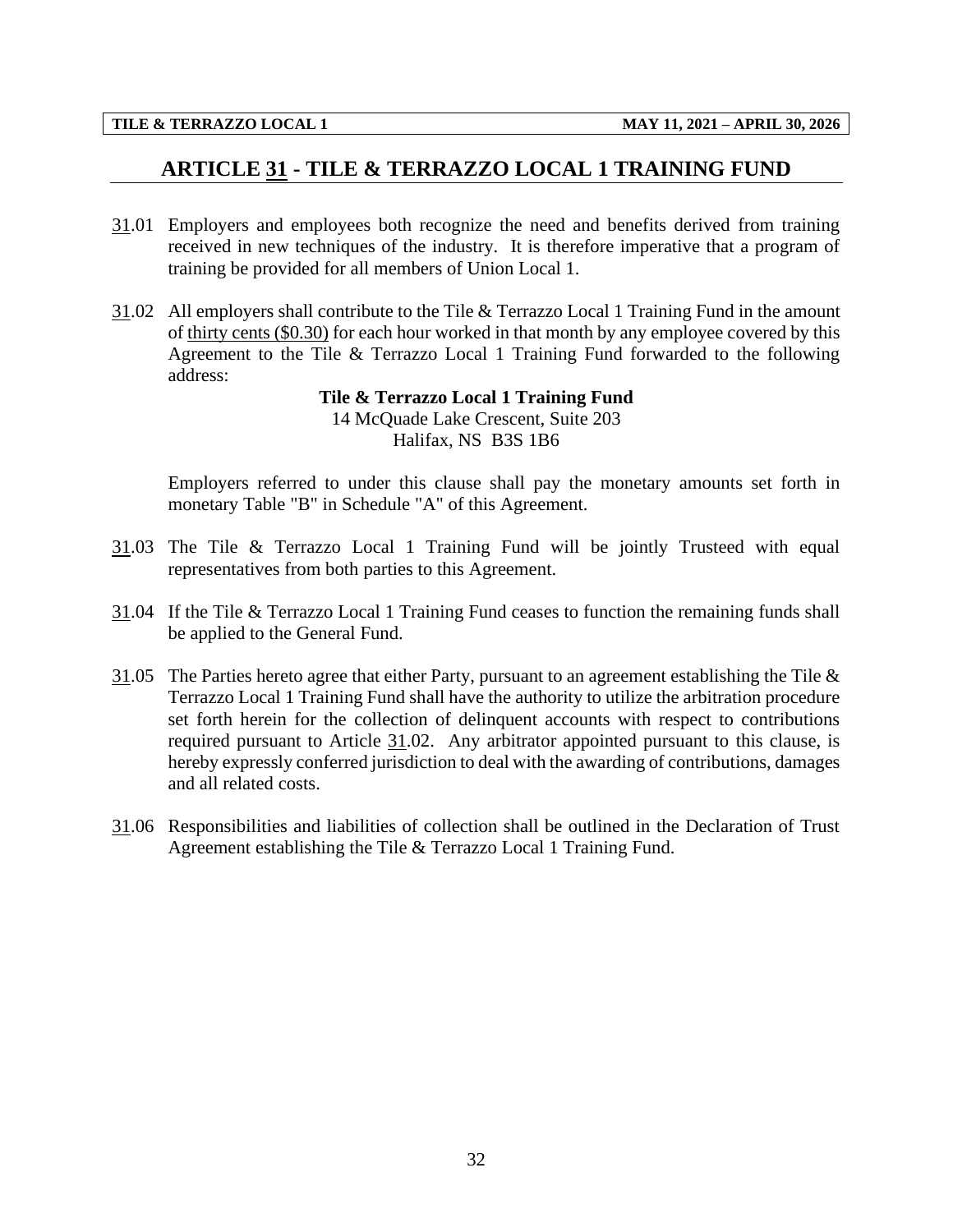# **ARTICLE 32 – ENABLING**

- <span id="page-35-0"></span>32.01 It is recognized that from time to time certain terms and conditions of employment for Local 1 employees may require alteration from those contained in this Collective Agreement in order to enable the employees and employers of the unionized sector to obtain certain work or execute work in a manner that is deemed to be prudent.
- 32.02 Any modification to terms and conditions of employment from those contained in this Collective Agreement will require mutual agreement of the Enabling Committee (E.C.).
- 32.03 Where this Committee cannot achieve mutual agreement then it is agreed that the request to modify terms and conditions of employment will not be subject to resolution through the grievance and arbitration process.
- 32.04 An Enabling Committee (E.C.) shall be established by the Parties within thirty (30) days of signing this Agreement. The Enabling Committee shall have one (1) representative from each of the Parties to this Agreement, employer (or the employers Agent) and the Union Representative. The mandate of the Enabling Committee will be to identify areas where this Collective Agreement and its terms and conditions of employment can be modified to improve the competitiveness of the unonized sector under this Article.
- 32.05 Employer members of the Tile & Terrazzo Trade Classification shall be informed of any modifications to wage rates four (4) hours prior to closing.
- 32.06 Enabling provisions and Job Targeting Rules and Procedures as established by the Parties and the Enabling Committee are attached herewith as Appendix "T" of this Agreement.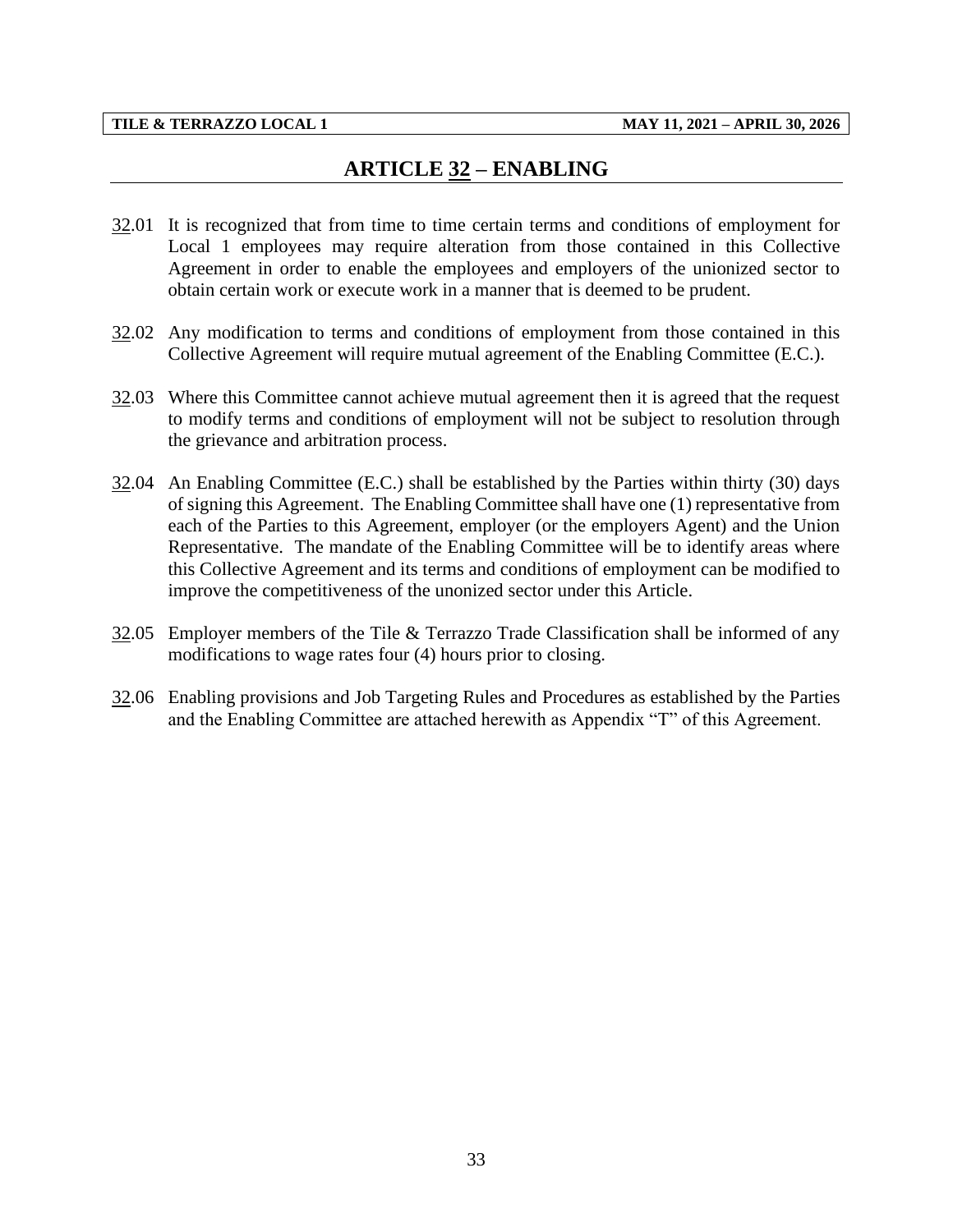# **ARTICLE 33 - MAJOR INDUSTRIAL PROJECTS**

## <span id="page-36-0"></span>**DEFINITIONS**

- 33.01 **Major Industrial Projects** shall be defined as the initial construction, or major expansion or renovation of the facilities listed below, where the initial construction or the major expansion or renovation has a total construction value (labour hours, materials and equipment) in excess of Fifty Million Dollars (\$50,000,000.00).
	- 1. Heavy water plants
	- 2. Oil and gas refineries
	- 3. Pulp mills
	- 4. Petro-chemical plants
	- 5. Automobile manufacturing plants
	- 6. Rubber plants (such as Michelin)
	- 7. Steel mills
	- 8. Metal producing facilities
	- 9. Power generating projects
	- 10. Ore reduction plants and Smelters
- 33.02 The parties may meet and agree to different terms and conditions to apply on a given project falling under Article 33.01 should special conditions so require.

## 33.03 **WORKING CONDITIONS FOR MAJOR INDUSTRIAL PROJECTS, AS DEFINED IN ARTICLE 33.01**

- (i) When overtime is worked, the first two (2) hours of overtime, Monday to Friday inclusive, shall be paid for at one and one-half times  $(1 \frac{1}{2} x)$  the prevailing rate. Thereafter, double time (2 x) shall be paid for all overtime hours including all hours worked on Saturday, Sundays and Holidays. Overtime pay is not applicable to makeup time. When two Designated Holidays fall within the same week, then overtime shall be calculated after twenty-four (24) hours for that week.
- (ii) For jobs that do not fall under the definition of major industrial projects, the working conditions shall be set forth in Article 14 & 14A Hours of Work and Overtime, and Article 16 Board and Travel Allowance.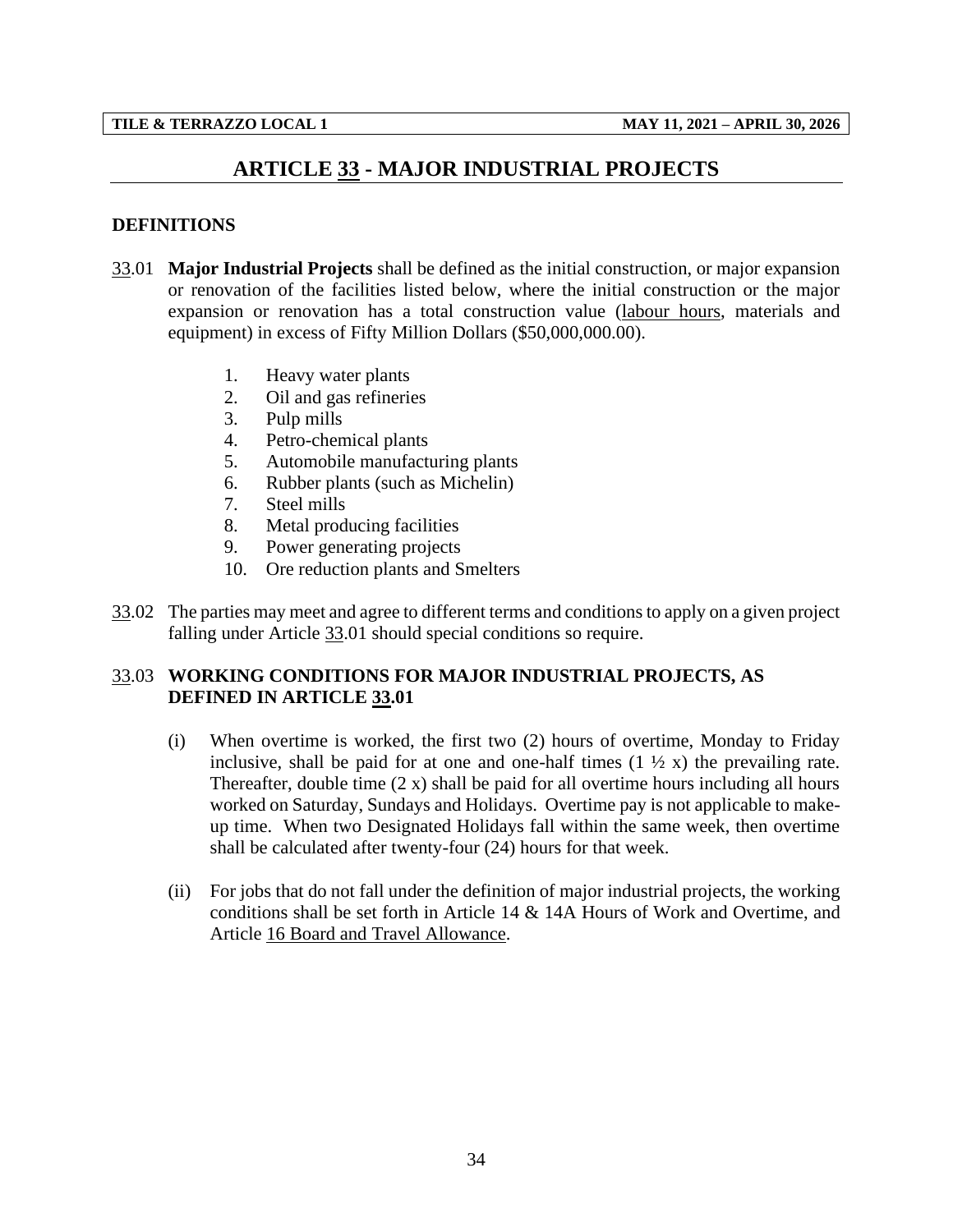33.04 The Parties recognize that in a major project, the CLRA, the employer, and the Unions have mutual interest in the rules governing the performance of the work on the site. It is agreed that Site Rules & Regulations will be prepared and distributed among the employees on the job, by the employer, provided such rules do not conflict or contravene terms of this Agreement.

It is agreed by the Union, that all employees covered by this Agreement shall be made aware of these Site Rules & Regulations by the employer at the time of their hire and that they shall be bound by them through out the duration of their employment.

It is further agreed that violations of these Site Rules & Regulations is just cause for the disciplinary action as specified in the Site Rules.

Site Rules, if used, shall be included in any mark-up meeting held under this Agreement and each employee shall be given a copy of these Site Rules & Regulations to read and sign upon hiring.

33.05 The Parties agree that in the event that there is a strike or lock-out in the Commercial or Industrial sector of the construction industry in the Province during the duration of the Major Project, the strike or lock-out shall not affect the Major Project and the employer shall continue to be entitled to hire and lay off workers under the Agreement in accordance with the normal practices as determined by the staffing requirements of the work in progress, on the site, but there shall be no coordinated layoffs, terminations, separations, resignations or rehiring by the Union or the employer in order to circumvent the consequence of any strike or lock-out that may take place outside the Project site.

# **ARTICLE 34 – SUBSTANCE ABUSE TESTING**

<span id="page-37-0"></span>34.01 The parties agree that it is the best interests to all concerned to promote a safe working environment. Accordingly, the Union has no objection to pre-employment and postincident substance abuse testing. The cost of such testing is to be paid for by the employer. Should an individual test positive, such is cause for immediate dismissal. The employer is responsible to notify the Union of an employee testing positive.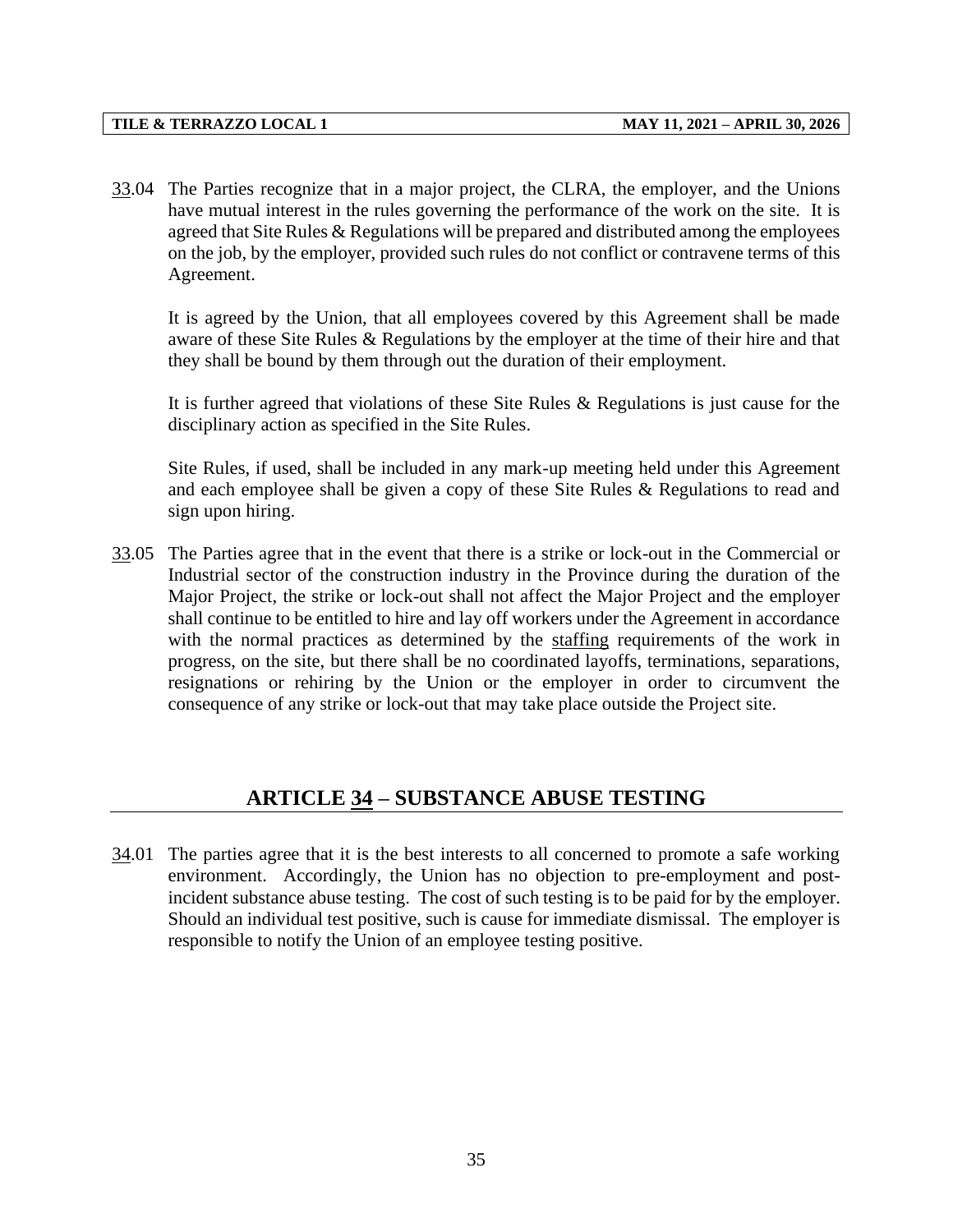# **ARTICLE 35 - TERM OF AGREEMENT**

- <span id="page-38-0"></span>35.01 All articles of this Agreement, Appendices and Schedules hereto shall remain in full force and effect from May 11, 2021, until and including the termination date of April 30, 2026, and from year-to-year thereafter, unless either party gives notice in writing not more than ninety (90) days and not less than thirty (30) days prior to April 30, 2026, or April 30th in any subsequent year, of the Party's desire to change, add to or amend this Agreement. In the event no such notice is given by either Party, this Agreement will remain in effect from year to year.
- <span id="page-38-1"></span>35.02 Also, the Provincial Minister of Labour shall be notified of any changes whatsoever of this Agreement according to the *Trade Union Act* of the Province of Nova Scotia.

# **ARTICLE 36 - SIGNATORIES**

36.01 This Agreement signed this 4th day of August, 2021.

## **SIGNATORIES FOR:**

**NOVA SCOTIA CONSTRUCTION LABOUR RELATIONS ASSOCIATION LIMITED**

ROBERT SHEPHERD JEFFREY PREEPER

**INTERNATIONAL UNION OF BRICKLAYERS AND ALLIED CRAFTWORKERS, LOCAL UNION 1**

ANGELA GALLANT **WITNESS**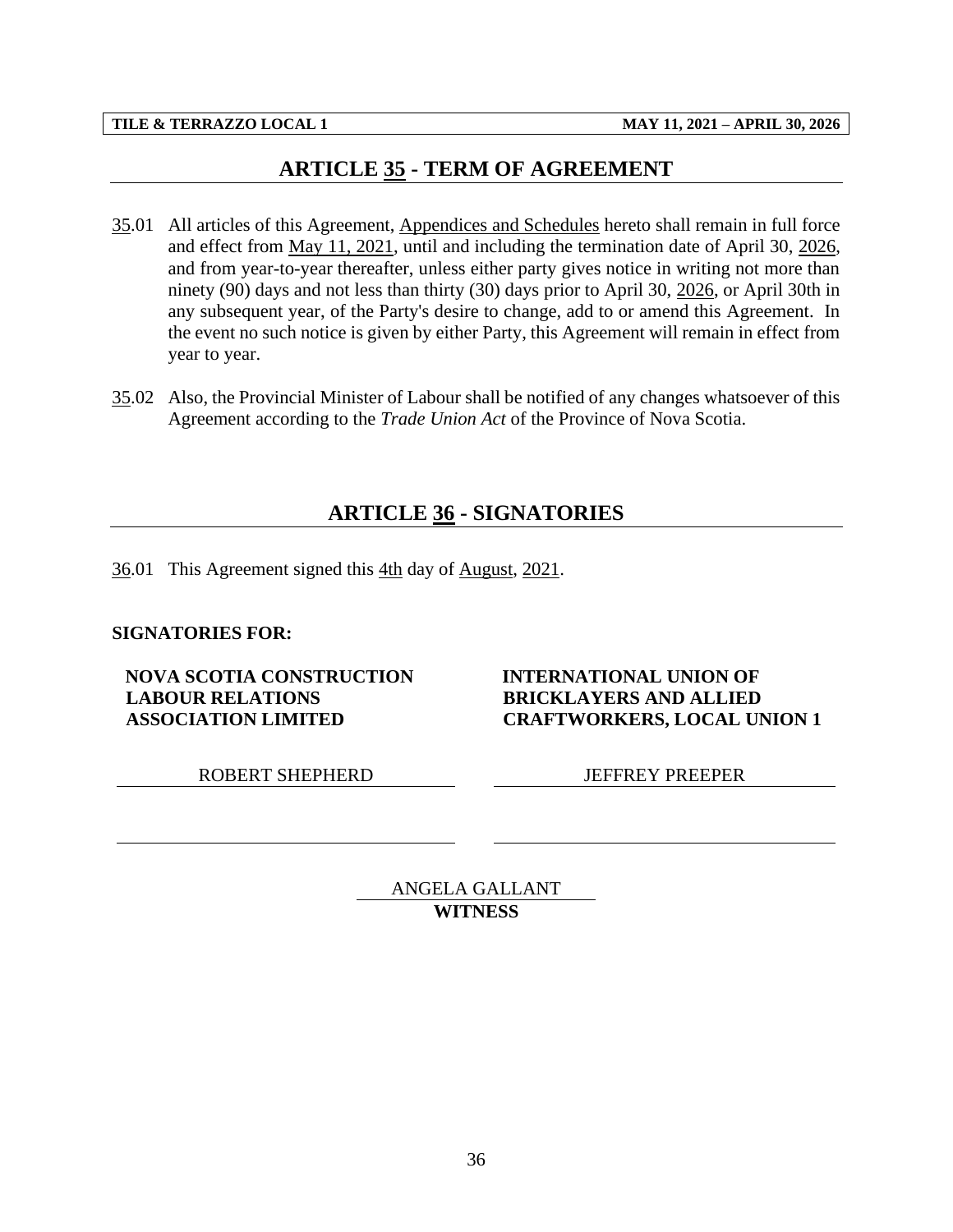# <span id="page-39-0"></span>**APPENDIX "A" – TILE & TERRAZZO – LOCAL 1 – TILE & TERRAZZO TRADE CLASSIFICATION**

- Nova Tile & Marble Limited
- Ralph Connor Company Limited
- Reddick Bros. Masonry Ltd.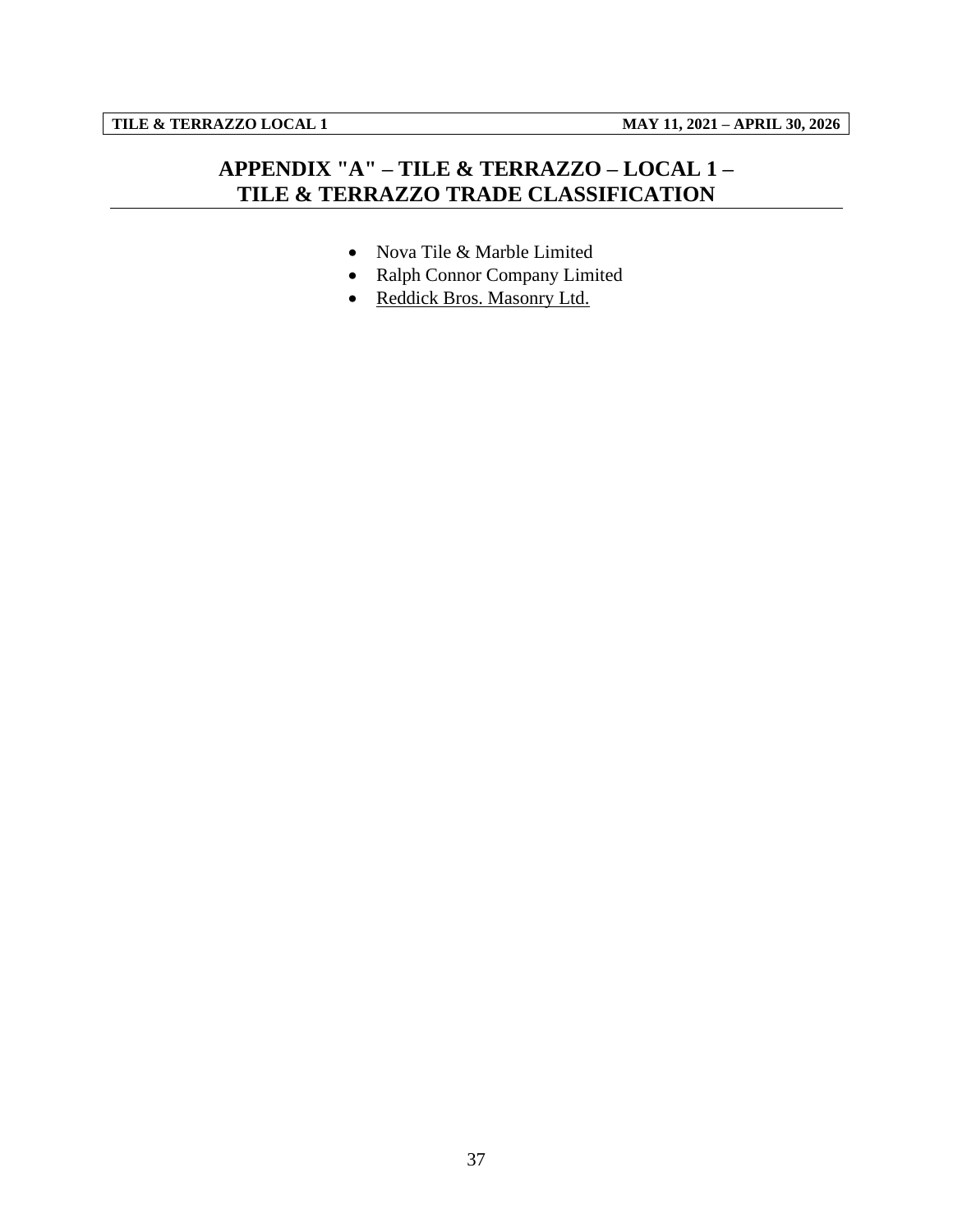<span id="page-40-0"></span>

# **SCHEDULE "A" - WAGES**

## **BETWEEN:**

## **NOVA SCOTIA CONSTRUCTION LABOUR RELATIONS ASSOCIATION LIMITED**

(hereinafter referred to as the "CLRA")

*- AND -*

## **INTERNATIONAL UNION OF BRICKLAYERS & ALLIED CRAFTWORKERS LOCAL UNION 1**

(hereinafter referred to as the "Union")

If the Union decides to divert a larger portion of the Monetary Increase into Pension, Health & Welfare it will be diverted from the increase.

| Welfare it will be diverted from the increase. |         |             |              |                 |                                       |                         |                 |            |              |  |  |  |
|------------------------------------------------|---------|-------------|--------------|-----------------|---------------------------------------|-------------------------|-----------------|------------|--------------|--|--|--|
| COMMERCIAL JOURNEYPERSON WAGE PACKAGE:         |         |             |              |                 |                                       |                         |                 |            |              |  |  |  |
| <b>Effective Date</b>                          | Rate    | V & H<br>8% | <b>H</b> & W | Int.<br>Pension | <b>Local 1</b><br>Group<br><b>RSP</b> | Bereave.<br><b>Fund</b> | <b>Training</b> | <b>IIF</b> | <b>Total</b> |  |  |  |
| May 11, 2021                                   | \$30.90 | \$2.47      | \$2.45       | \$1.50          | \$3.00                                | \$0.10                  | \$0.30          | \$0.16     | \$40.88      |  |  |  |
| May 1, 2022                                    | \$31.36 | \$2.51      | \$2.45       | \$1.50          | \$3.00                                | \$0.10                  | \$0.30          | \$0.16     | \$41.38      |  |  |  |
| May 1, 2023                                    | \$32.15 | \$2.57      | \$2.45       | \$1.50          | \$3.00                                | \$0.10                  | \$0.30          | \$0.16     | \$42.23      |  |  |  |
| May 1, 2024                                    | \$32.94 | \$2.63      | \$2.45       | \$1.50          | \$3.00                                | \$0.10                  | \$0.30          | \$0.16     | \$43.08      |  |  |  |
| May 1, 2025                                    | \$33.72 | \$2.70      | \$2.45       | \$1.50          | \$3.00                                | \$0.10                  | \$0.30          | \$0.16     | \$43.93      |  |  |  |

| COMMERCIAL APPRENTICES & IMPROVERS  |     |                              |             |                |                        |                                       |                         |          |                                  |                                |  |  |
|-------------------------------------|-----|------------------------------|-------------|----------------|------------------------|---------------------------------------|-------------------------|----------|----------------------------------|--------------------------------|--|--|
|                                     |     | <b>Hourly</b><br><b>Rate</b> | V&H<br>(8%) | <b>H&amp;W</b> | Int.<br><b>Pension</b> | <b>Local 1</b><br><b>Group</b><br>RSP | Bereave.<br><b>Fund</b> | Training | $\mathbf{I}\mathbf{I}\mathbf{F}$ | <b>Total</b><br><b>Package</b> |  |  |
| <b>Effective Date:</b> May 11, 2021 |     |                              |             |                |                        |                                       |                         |          |                                  |                                |  |  |
| 0-1800 hours                        | 65% | \$19.04                      | \$1.52      | \$2.45         | \$0.00                 | \$3.00                                | \$0.10                  | \$0.30   | \$0.16                           | \$26.57                        |  |  |
| 1801-2700 hours                     | 70% | \$19.55                      | \$1.56      | \$2.45         | \$1.50                 | \$3.00                                | \$0.10                  | \$0.30   | \$0.16                           | \$28.62                        |  |  |
| 2701-3600 hours                     | 75% | \$21.44                      | \$1.71      | \$2.45         | \$1.50                 | \$3.00                                | \$0.10                  | \$0.30   | \$0.16                           | \$30.66                        |  |  |
| 3601-4500 hours                     | 80% | \$23.32                      | \$1.87      | \$2.45         | \$1.50                 | \$3.00                                | \$0.10                  | \$0.30   | \$0.16                           | \$32.70                        |  |  |
| 4501-5400 hours                     | 85% | \$25.22                      | \$2.02      | \$2.45         | \$1.50                 | \$3.00                                | \$0.10                  | \$0.30   | \$0.16                           | \$34.75                        |  |  |
| 5401-7200 hours                     | 95% | \$29.01                      | \$2.32      | \$2.45         | \$1.50                 | \$3.00                                | \$0.10                  | \$0.30   | \$0.16                           | \$38.84                        |  |  |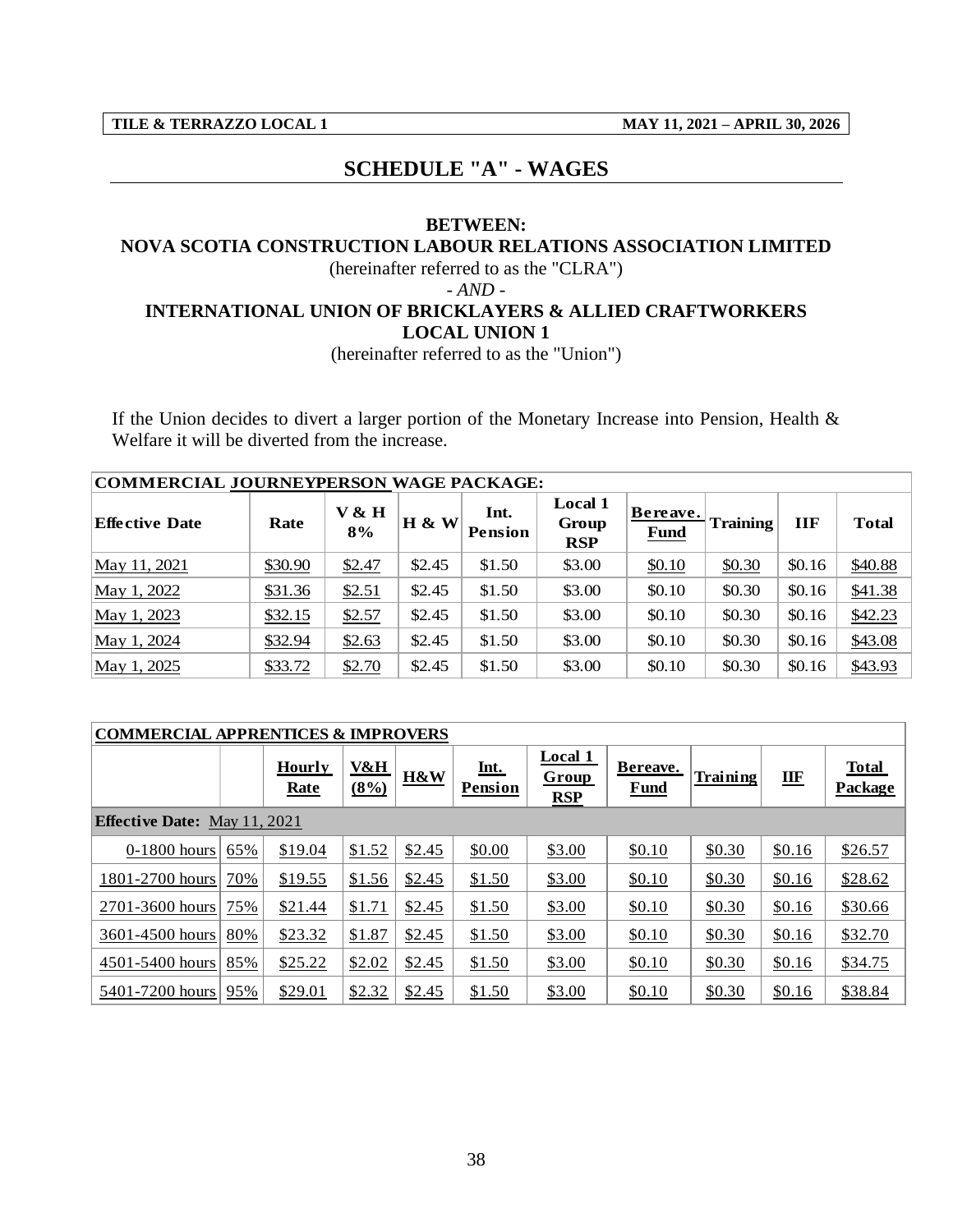| <b>COMMERCIAL APPRENTICES &amp; IMPROVERS</b> |     |                       |                           |        |                        |                                |                         |                 |              |                         |
|-----------------------------------------------|-----|-----------------------|---------------------------|--------|------------------------|--------------------------------|-------------------------|-----------------|--------------|-------------------------|
|                                               |     | <b>Hourly</b><br>Rate | <u>V&amp;H</u><br>$(8\%)$ | H&W    | Int.<br><b>Pension</b> | Local 1<br><b>Group</b><br>RSP | Bereave.<br><b>Fund</b> | <b>Training</b> | $\mathbf{H}$ | <b>Total</b><br>Package |
| <b>Effective Date:</b> May 1, 2022            |     |                       |                           |        |                        |                                |                         |                 |              |                         |
| $0-1800$ hours                                | 65% | \$19.34               | \$1.55                    | \$2.45 | \$0.00                 | \$3.00                         | \$0.10                  | \$0.30          | \$0.16       | \$26.90                 |
| 1801-2700 hours                               | 70% | \$19.87               | \$1.59                    | \$2.45 | \$1.50                 | \$3.00                         | \$0.10                  | \$0.30          | \$0.16       | \$28.97                 |
| 2701-3600 hours                               | 75% | \$21.79               | \$1.74                    | \$2.45 | \$1.50                 | \$3.00                         | \$0.10                  | \$0.30          | \$0.16       | \$31.04                 |
| 3601-4500 hours                               | 80% | \$23.69               | \$1.90                    | \$2.45 | \$1.50                 | \$3.00                         | \$0.10                  | \$0.30          | \$0.16       | \$33.10                 |
| 4501-5400 hours                               | 85% | \$25.61               | \$2.05                    | \$2.45 | \$1.50                 | \$3.00                         | \$0.10                  | \$0.30          | \$0.16       | \$35.17                 |
| 5401-7200 hours                               | 95% | \$29.44               | \$2.36                    | \$2.45 | \$1.50                 | \$3.00                         | \$0.10                  | \$0.30          | \$0.16       | \$39.31                 |
| <b>Effective Date:</b> May 1, 2023            |     |                       |                           |        |                        |                                |                         |                 |              |                         |
| $0-1800$ hours                                | 65% | \$19.85               | \$1.59                    | \$2.45 | \$0.00                 | \$3.00                         | \$0.10                  | \$0.30          | \$0.16       | \$27.45                 |
| 1801-2700 hours                               | 70% | \$20.42               | \$1.63                    | \$2.45 | \$1.50                 | \$3.00                         | \$0.10                  | \$0.30          | \$0.16       | <u>\$29.56</u>          |
| 2701-3600 hours                               | 75% | \$22.37               | \$1.79                    | \$2.45 | \$1.50                 | \$3.00                         | \$0.10                  | \$0.30          | \$0.16       | \$31.67                 |
| 3601-4500 hours                               | 80% | \$24.32               | \$1.95                    | \$2.45 | \$1.50                 | \$3.00                         | \$0.10                  | \$0.30          | \$0.16       | \$33.78                 |
| 4501-5400 hours                               | 85% | \$26.29               | \$2.10                    | \$2.45 | \$1.50                 | \$3.00                         | \$0.10                  | \$0.30          | \$0.16       | \$35.90                 |
| 5401-7200 hours                               | 95% | \$30.19               | \$2.42                    | \$2.45 | \$1.50                 | \$3.00                         | \$0.10                  | \$0.30          | \$0.16       | \$40.12                 |
| <b>Effective Date:</b> May 1, 2024            |     |                       |                           |        |                        |                                |                         |                 |              |                         |
| $0-1800$ hours                                | 65% | \$20.36               | \$1.63                    | \$2.45 | \$0.00                 | \$3.00                         | \$0.10                  | \$0.30          | \$0.16       | \$28.00                 |
| 1801-2700 hours                               | 70% | \$20.97               | \$1.68                    | \$2.45 | \$1.50                 | \$3.00                         | \$0.10                  | \$0.30          | \$0.16       | \$30.16                 |
| 2701-3600 hours                               | 75% | \$22.96               | \$1.84                    | \$2.45 | \$1.50                 | \$3.00                         | \$0.10                  | \$0.30          | \$0.16       | \$32.31                 |
| 3601-4500 hours                               | 80% | \$24.95               | \$2.00                    | \$2.45 | \$1.50                 | \$3.00                         | \$0.10                  | \$0.30          | \$0.16       | <u>\$34.46</u>          |
| 4501-5400 hours                               | 85% | <u>\$26.95</u>        | \$2.16                    | \$2.45 | \$1.50                 | \$3.00                         | \$0.10                  | \$0.30          | \$0.16       | \$36.62                 |
| 5401-7200 hours                               | 95% | \$30.94               | \$2.48                    | \$2.45 | \$1.50                 | \$3.00                         | \$0.10                  | \$0.30          | \$0.16       | \$40.93                 |
| <b>Effective Date:</b> May 1, 2025            |     |                       |                           |        |                        |                                |                         |                 |              |                         |
| 0-1800 hours                                  | 65% | \$20.87               | \$1.67                    | \$2.45 | \$0.00                 | \$3.00                         | \$0.10                  | \$0.30          | \$0.16       | \$28.55                 |
| 1801-2700 hours                               | 70% | \$21.52               | \$1.72                    | \$2.45 | \$1.50                 | \$3.00                         | \$0.10                  | \$0.30          | \$0.16       | \$30.75                 |
| 2701-3600 hours                               | 75% | \$23.56               | \$1.88                    | \$2.45 | \$1.50                 | \$3.00                         | \$0.10                  | \$0.30          | \$0.16       | \$32.95                 |
| 3601-4500 hours                               | 80% | \$25.58               | \$2.05                    | \$2.45 | \$1.50                 | \$3.00                         | \$0.10                  | \$0.30          | \$0.16       | \$35.14                 |
| 4501-5400 hours                               | 85% | \$27.62               | \$2.21                    | \$2.45 | \$1.50                 | \$3.00                         | \$0.10                  | \$0.30          | \$0.16       | \$37.34                 |
| 5401-7200 hours                               | 95% | \$31.69               | \$2.53                    | \$2.45 | \$1.50                 | \$3.00                         | \$0.10                  | \$0.30          | \$0.16       | \$41.73                 |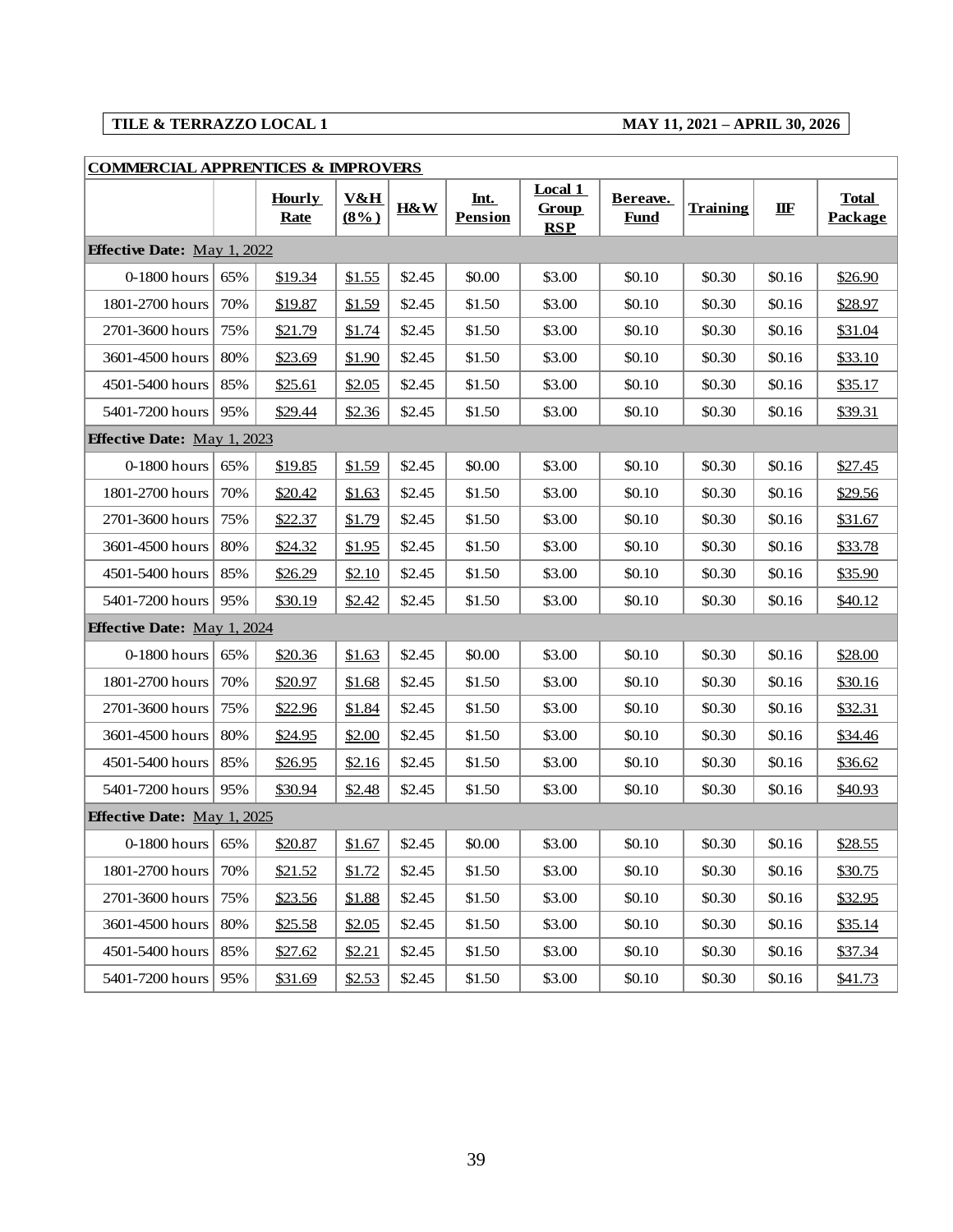| <b>INDUSTRIAL JOURNEYPERSON WAGE PACKAGE:</b> |         |             |          |                        |                                       |                         |                 |            |              |  |  |  |
|-----------------------------------------------|---------|-------------|----------|------------------------|---------------------------------------|-------------------------|-----------------|------------|--------------|--|--|--|
| Effective Date                                | Rate    | V & H<br>8% | $H \& W$ | Int.<br><b>Pension</b> | <b>Local 1</b><br>Group<br><b>RSP</b> | Bereave.<br><b>Fund</b> | <b>Training</b> | <b>IIF</b> | <b>Total</b> |  |  |  |
| May 11, 2021                                  | \$33.23 | \$2.66      | \$2.45   | \$1.50                 | \$3.00                                | \$0.10                  | \$0.30          | \$0.16     | \$43.40      |  |  |  |
| May 1, 2022                                   | \$33.69 | \$2.70      | \$2.45   | \$1.50                 | \$3.00                                | \$0.10                  | \$0.30          | \$0.16     | \$43.90      |  |  |  |
| May 1, 2023                                   | \$34.48 | \$2.76      | \$2.45   | \$1.50                 | \$3.00                                | \$0.10                  | \$0.30          | \$0.16     | \$44.75      |  |  |  |
| May 1, 2024                                   | \$35.27 | \$2.82      | \$2.45   | \$1.50                 | \$3.00                                | \$0.10                  | \$0.30          | \$0.16     | \$45.60      |  |  |  |
| May 1, 2025                                   | \$36.06 | \$2.88      | \$2.45   | \$1.50                 | \$3.00                                | \$0.10                  | \$0.30          | \$0.16     | \$46.45      |  |  |  |

| <b>INDUSTRIAL APPRENTICES &amp; IMPROVERS</b> |     |                              |                           |        |                        |                                       |                         |                 |              |                         |  |
|-----------------------------------------------|-----|------------------------------|---------------------------|--------|------------------------|---------------------------------------|-------------------------|-----------------|--------------|-------------------------|--|
|                                               |     | <b>Hourly</b><br><b>Rate</b> | <b>V&amp;H</b><br>$(8\%)$ | H&W    | Int.<br><b>Pension</b> | Local 1<br><b>Group</b><br><b>RSP</b> | Bereave.<br><b>Fund</b> | <b>Training</b> | $I\!I\!I\!F$ | <b>Total</b><br>Package |  |
| <b>Effective Date:</b> May 11, 2021           |     |                              |                           |        |                        |                                       |                         |                 |              |                         |  |
| 0-1800 hours                                  | 65% | \$20.56                      | \$1.64                    | \$2.45 | \$0.00                 | \$3.00                                | \$0.10                  | \$0.30          | \$0.16       | \$28.21                 |  |
| 1801-2700 hours                               | 70% | \$21.18                      | \$1.69                    | \$2.45 | \$1.50                 | \$3.00                                | \$0.10                  | \$0.30          | \$0.16       | \$30.38                 |  |
| 2701-3600 hours                               | 75% | \$23.19                      | \$1.85                    | \$2.45 | \$1.50                 | \$3.00                                | \$0.10                  | \$0.30          | \$0.16       | \$32.55                 |  |
| 3601-4500 hours                               | 80% | \$25.19                      | \$2.02                    | \$2.45 | \$1.50                 | \$3.00                                | \$0.10                  | \$0.30          | \$0.16       | \$34.72                 |  |
| 4501-5400 hours                               | 85% | \$27.20                      | \$2.18                    | \$2.45 | \$1.50                 | \$3.00                                | \$0.10                  | \$0.30          | \$0.16       | \$36.89                 |  |
| 5401-7200 hours                               | 95% | \$31.22                      | \$2.50                    | \$2.45 | \$1.50                 | \$3.00                                | \$0.10                  | \$0.30          | \$0.16       | \$41.23                 |  |
| <b>Effective Date:</b> May 1, 2022            |     |                              |                           |        |                        |                                       |                         |                 |              |                         |  |
| 0-1800 hours                                  | 65% | \$20.86                      | \$1.67                    | \$2.45 | \$0.00                 | \$3.00                                | \$0.10                  | \$0.30          | \$0.16       | \$28.54                 |  |
| 1801-2700 hours                               | 70% | \$21.50                      | \$1.72                    | \$2.45 | \$1.50                 | \$3.00                                | \$0.10                  | \$0.30          | \$0.16       | \$30.73                 |  |
| 2701-3600 hours                               | 75% | \$23.53                      | \$1.88                    | \$2.45 | \$1.50                 | \$3.00                                | \$0.10                  | \$0.30          | \$0.16       | \$32.92                 |  |
| 3601-4500 hours                               | 80% | \$25.56                      | \$2.05                    | \$2.45 | \$1.50                 | \$3.00                                | \$0.10                  | \$0.30          | \$0.16       | \$35.12                 |  |
| 4501-5400 hours                               | 85% | \$27.60                      | \$2.21                    | \$2.45 | \$1.50                 | \$3.00                                | \$0.10                  | \$0.30          | \$0.16       | \$37.32                 |  |
| 5401-7200 hours                               | 95% | \$31.66                      | \$2.53                    | \$2.45 | \$1.50                 | \$3.00                                | \$0.10                  | \$0.30          | \$0.16       | \$41.70                 |  |
| <b>Effective Date:</b> May 1, 2023            |     |                              |                           |        |                        |                                       |                         |                 |              |                         |  |
| 0-1800 hours                                  | 65% | \$21.37                      | \$1.71                    | \$2.45 | \$0.00                 | \$3.00                                | \$0.10                  | \$0.30          | \$0.16       | \$29.09                 |  |
| 1801-2700 hours                               | 70% | \$22.05                      | \$1.76                    | \$2.45 | \$1.50                 | \$3.00                                | \$0.10                  | \$0.30          | \$0.16       | \$31.32                 |  |
| 2701-3600 hours                               | 75% | \$24.12                      | \$1.93                    | \$2.45 | \$1.50                 | \$3.00                                | \$0.10                  | \$0.30          | \$0.16       | \$33.56                 |  |
| 3601-4500 hours                               | 80% | \$26.19                      | \$2.10                    | \$2.45 | \$1.50                 | \$3.00                                | \$0.10                  | \$0.30          | \$0.16       | \$35.80                 |  |
| 4501-5400 hours                               | 85% | \$28.27                      | \$2.26                    | \$2.45 | \$1.50                 | \$3.00                                | \$0.10                  | \$0.30          | \$0.16       | \$38.04                 |  |
| 5401-7200 hours                               | 95% | \$32.41                      | \$2.59                    | \$2.45 | \$1.50                 | \$3.00                                | \$0.10                  | \$0.30          | \$0.16       | \$42.51                 |  |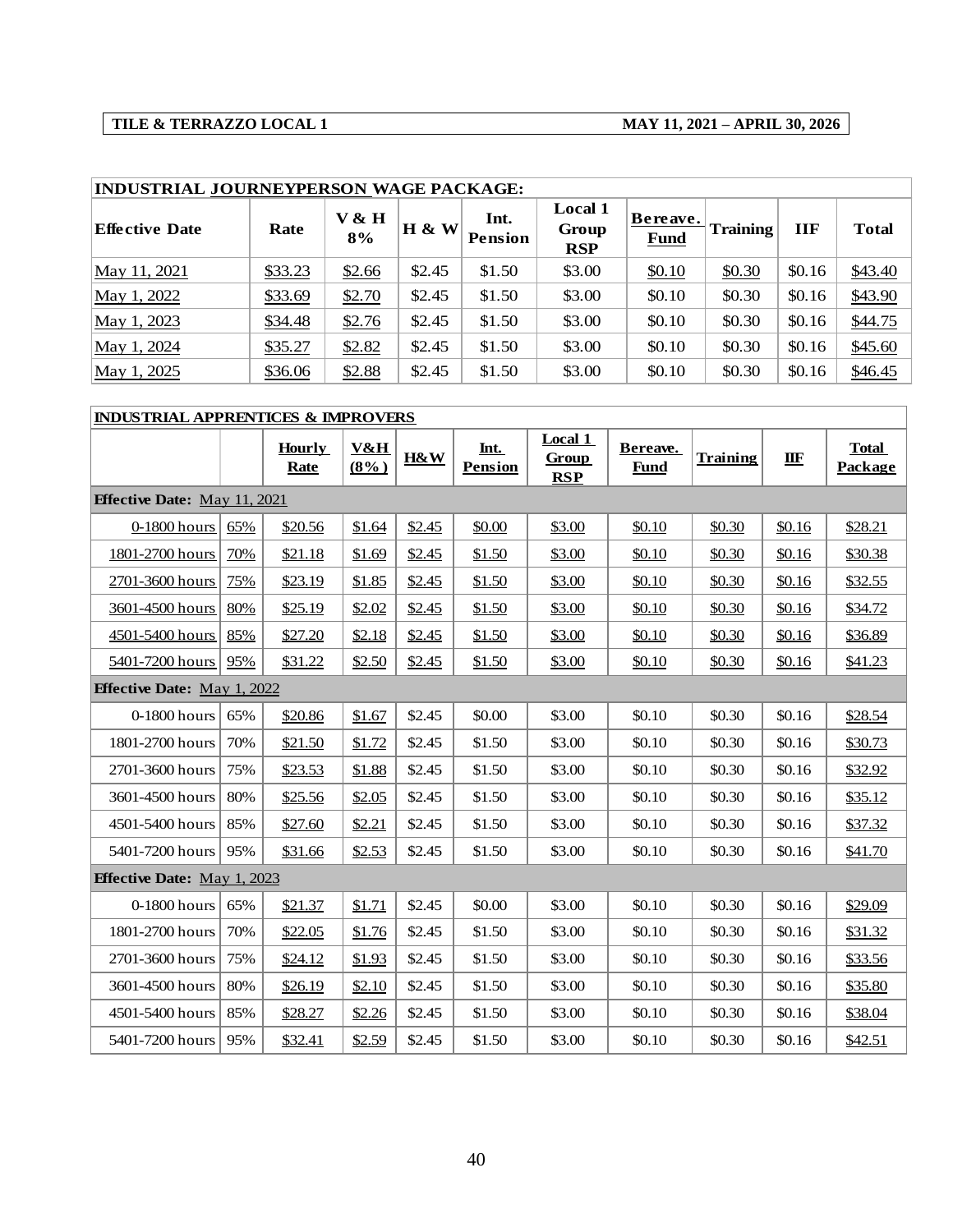| <b>INDUSTRIAL APPRENTICES &amp; IMPROVERS</b> |     | <b>Hourly</b><br><b>Rate</b> | <b>V&amp;H</b><br>$(8\%)$ | H&W    | Int.<br><b>Pension</b> | <b>Local 1</b><br>Group<br><b>RSP</b> | Bereave.<br><b>Fund</b> | <b>Training</b> | IIF    | <b>Total</b><br><b>Package</b> |
|-----------------------------------------------|-----|------------------------------|---------------------------|--------|------------------------|---------------------------------------|-------------------------|-----------------|--------|--------------------------------|
| <b>Effective Date: May 1, 2024</b>            |     |                              |                           |        |                        |                                       |                         |                 |        |                                |
| 0-1800 hours                                  | 65% | \$21.88                      | \$1.75                    | \$2.45 | \$0.00                 | \$3.00                                | \$0.10                  | \$0.30          | \$0.16 | \$29.64                        |
| 1801-2700 hours                               | 70% | \$22.60                      | \$1.81                    | \$2.45 | \$1.50                 | \$3.00                                | \$0.10                  | \$0.30          | \$0.16 | <u>\$31.92</u>                 |
| 2701-3600 hours                               | 75% | \$24.71                      | \$1.98                    | \$2.45 | \$1.50                 | \$3.00                                | \$0.10                  | \$0.30          | \$0.16 | <u>\$34.20</u>                 |
| 3601-4500 hours                               | 80% | \$26.82                      | \$2.15                    | \$2.45 | \$1.50                 | \$3.00                                | \$0.10                  | \$0.30          | \$0.16 | \$36.48                        |
| 4501-5400 hours                               | 85% | \$28.94                      | \$2.31                    | \$2.45 | \$1.50                 | \$3.00                                | \$0.10                  | \$0.30          | \$0.16 | \$38.76                        |
| 5401-7200 hours                               | 95% | \$33.16                      | \$2.65                    | \$2.45 | \$1.50                 | \$3.00                                | \$0.10                  | \$0.30          | \$0.16 | \$43.32                        |
| <b>Effective Date:</b> May 1, 2025            |     |                              |                           |        |                        |                                       |                         |                 |        |                                |
| $0-1800$ hours                                | 65% | \$22.39                      | \$1.79                    | \$2.45 | \$0.00                 | \$3.00                                | \$0.10                  | \$0.30          | \$0.16 | \$30.19                        |
| 1801-2700 hours                               | 70% | \$23.16                      | \$1.85                    | \$2.45 | \$1.50                 | \$3.00                                | \$0.10                  | \$0.30          | \$0.16 | \$32.52                        |
| 2701-3600 hours                               | 75% | \$25.31                      | \$2.02                    | \$2.45 | \$1.50                 | \$3.00                                | \$0.10                  | \$0.30          | \$0.16 | <u>\$34.84</u>                 |
| 3601-4500 hours                               | 80% | \$27.45                      | \$2.20                    | \$2.45 | \$1.50                 | \$3.00                                | \$0.10                  | \$0.30          | \$0.16 | \$37.16                        |
| 4501-5400 hours                               | 85% | \$29.60                      | \$2.37                    | \$2.45 | \$1.50                 | \$3.00                                | \$0.10                  | \$0.30          | \$0.16 | \$39.48                        |
| 5401-7200 hours                               | 95% | \$33.91                      | \$2.71                    | \$2.45 | \$1.50                 | \$3.00                                | \$0.10                  | \$0.30          | \$0.16 | \$44.13                        |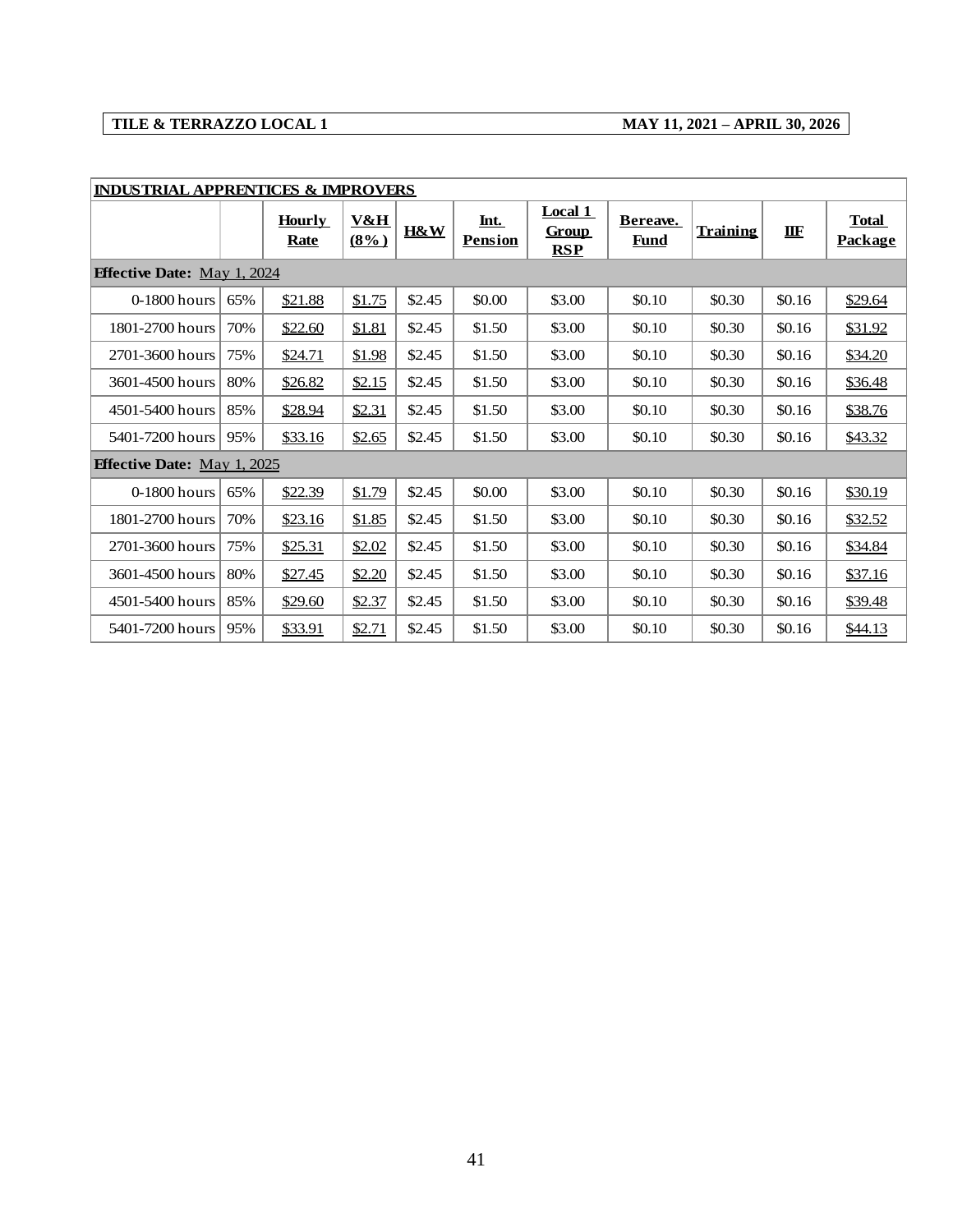<span id="page-44-0"></span>

# **SCHEDULE "B" – REFERRAL SLIP**

|                        | $\mathbf{S} \mathbf{A} \mathbf{M} \mathbf{P} \mathbf{L} \mathbf{E}$ - "Referral Slip"                                                                               |                                                                                                                        |       |                                                                                                                                                                                                                                |
|------------------------|---------------------------------------------------------------------------------------------------------------------------------------------------------------------|------------------------------------------------------------------------------------------------------------------------|-------|--------------------------------------------------------------------------------------------------------------------------------------------------------------------------------------------------------------------------------|
| Local No.:             |                                                                                                                                                                     |                                                                                                                        |       | No. XXXX                                                                                                                                                                                                                       |
| Contractor:            |                                                                                                                                                                     |                                                                                                                        | Date: |                                                                                                                                                                                                                                |
| Job Site & Address:    |                                                                                                                                                                     | <u> 1980 - Johann Stoff, deutscher Stoffen und der Stoffen und der Stoffen und der Stoffen und der Stoffen und der</u> |       |                                                                                                                                                                                                                                |
|                        | Member's Name and I.U. Number: 2008. [2016] Member 2016. [2016] Member's Name and I.U. Number:                                                                      |                                                                                                                        |       |                                                                                                                                                                                                                                |
| <b>Business Agent</b>  |                                                                                                                                                                     |                                                                                                                        |       |                                                                                                                                                                                                                                |
|                        |                                                                                                                                                                     | <b>CHECK OFF DUES AUTHORIZATION</b>                                                                                    |       |                                                                                                                                                                                                                                |
| Date:                  |                                                                                                                                                                     |                                                                                                                        |       |                                                                                                                                                                                                                                |
| To (Name of Employer): |                                                                                                                                                                     |                                                                                                                        |       |                                                                                                                                                                                                                                |
|                        | I hereby authorize you to deduct from my wages and pay to the International Union of<br>Bricklayers and Allied Craftworkers, Local 1 fees in the following amounts: |                                                                                                                        |       |                                                                                                                                                                                                                                |
| 1.                     | <b>Initiation Fee</b>                                                                                                                                               | \$                                                                                                                     |       |                                                                                                                                                                                                                                |
| 2.                     | <b>Monthly Dues</b>                                                                                                                                                 | $\frac{\text{S}}{\text{S}}$                                                                                            |       |                                                                                                                                                                                                                                |
| 3.                     | <b>Dues in Arrears</b>                                                                                                                                              |                                                                                                                        |       |                                                                                                                                                                                                                                |
| 4.                     | <b>Assessment, Fines</b>                                                                                                                                            | \$                                                                                                                     |       |                                                                                                                                                                                                                                |
| <u>26</u> .            | I agree that the amounts to be deducted at the rate per working day are as set out in Article                                                                       |                                                                                                                        |       |                                                                                                                                                                                                                                |
|                        |                                                                                                                                                                     |                                                                                                                        |       | Date: the contract of the contract of the contract of the contract of the contract of the contract of the contract of the contract of the contract of the contract of the contract of the contract of the contract of the cont |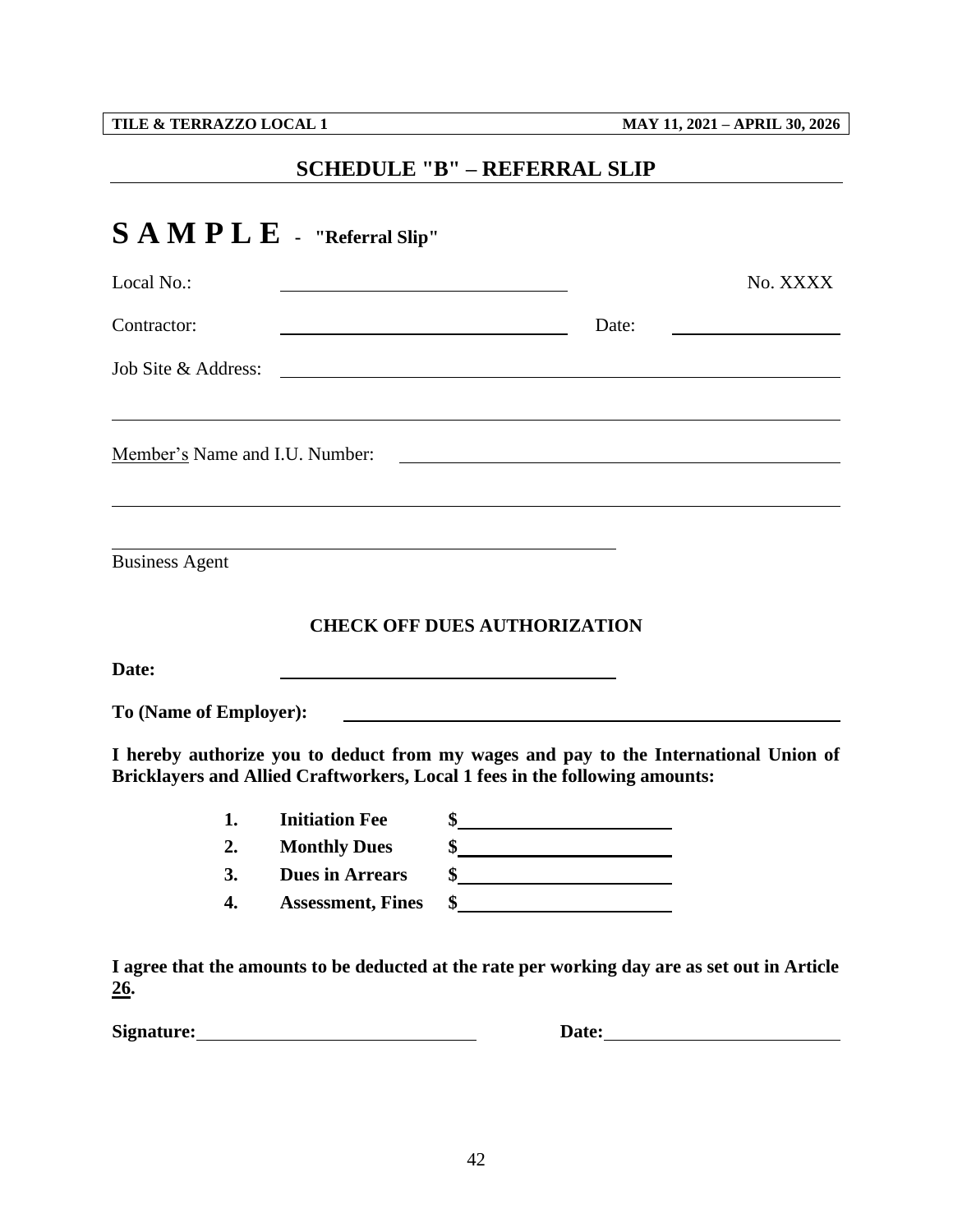# **APPENDIX "T" – TILE & TERRAZZO LOCAL 1 – JOB TARGETING RULES & PROCEDURES**

<span id="page-45-0"></span>The application and interpretation of these Job Targeting Rules and Procedures shall be at the sole discretion of the Enabling Committee. The Tile & Terrazzo Local 1 is the "Union" under these rules and procedures.

1. No Contractor shall be entitled to targeted rates and conditions unless the Contractor makes direct application in writing under these job targeting rules and procedures a minimum of forty-eight (48) hours prior to the tender closing to the Union through the Nova Scotia Construction Labour Relations Association (CLRA) on the attached application form and such request shall be forwarded to the Union.

The Union may, however, in its sole discretion waive the above time limit of forty-eight (48) hours.

- 2. The Union shall advise the CLRA by **email (target@nsclra.ca)** in writing whether it grants or does not grant the targeting application no later than twenty-four (24) hours before the job closing. The CLRA shall then advise all applicant Contractors when a target request has been granted setting out the terms and conditions applicable to the specific job or project.
- 3. Upon the request of the Union the Contractors who are bidding jobs under this program shall supply the bid price of their bid on the targeted jobs to the Union after the job has been awarded.
- 4. The applicant Contractor shall provide a record of projected employee work hours worked on all targeted jobs to the Union as a means of gathering data regarding the success or failure of this program in maintaining and increasing the unionized sector's share of work.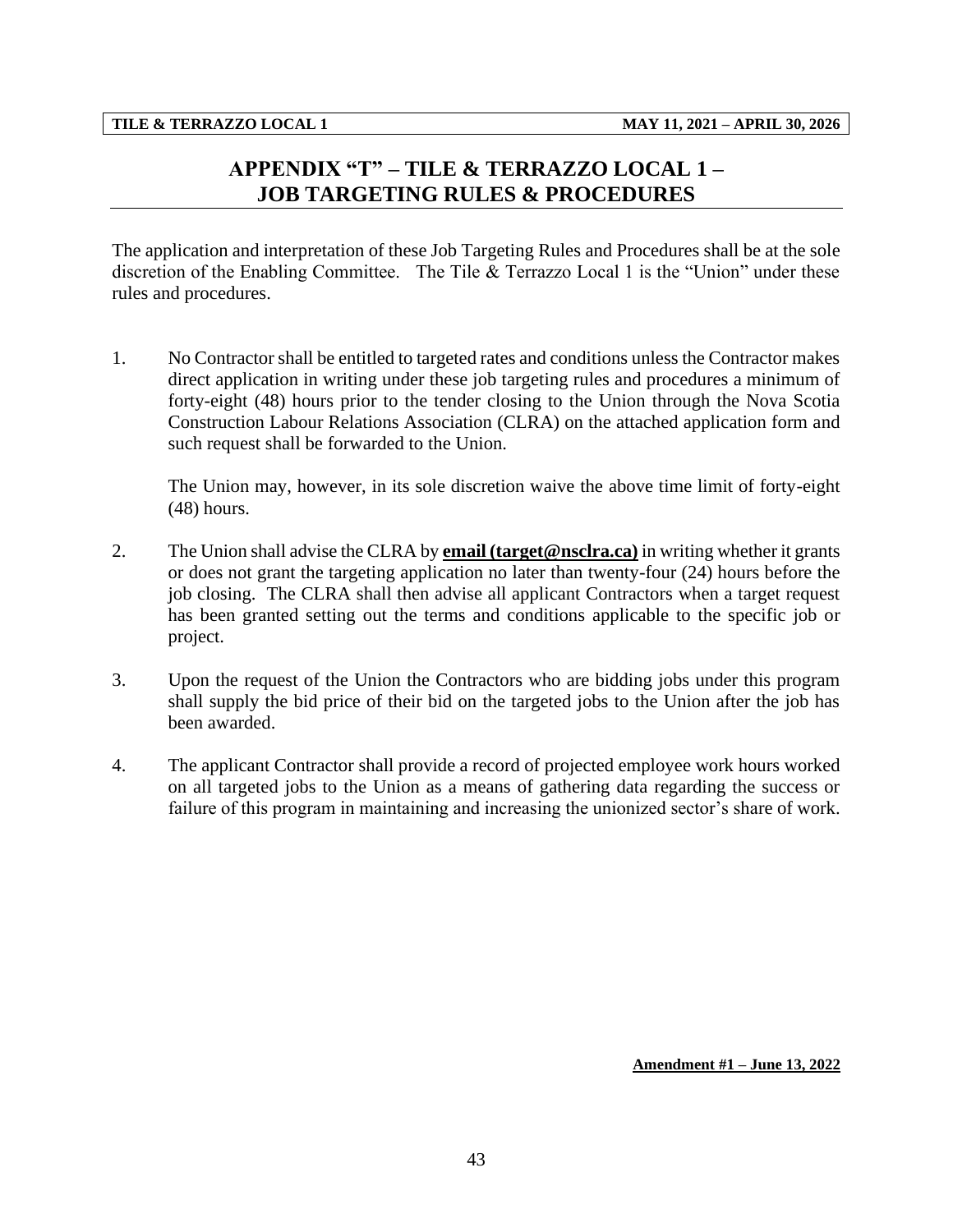# <span id="page-46-0"></span>**TILE & TERRAZZO LOCAL 1 JOB TARGETING APPLICATION FORM**

| DATE:  | <u> 1989 - Johann Stoff, deutscher Stoffen und der Stoffen und der Stoffen und der Stoffen und der Stoffen und der</u>                                                                                                                                                                       |                       |                              |                                |                                              |
|--------|----------------------------------------------------------------------------------------------------------------------------------------------------------------------------------------------------------------------------------------------------------------------------------------------|-----------------------|------------------------------|--------------------------------|----------------------------------------------|
| TO:    | Tile & Terrazzo Local 1<br>NS Construction Labour Relations Association                                                                                                                                                                                                                      | PHONE:<br>PHONE:      | 902-450-5614<br>902-468-2283 | <u>EMAIL:</u><br><b>EMAIL:</b> | reception@baclocal1ns.ca<br>target@nsclra.ca |
| FROM:  |                                                                                                                                                                                                                                                                                              |                       |                              |                                |                                              |
| PHONE: |                                                                                                                                                                                                                                                                                              | <b>EMAIL:</b>         |                              |                                |                                              |
|        | Please accept this as a request to bid the project outlined herein under the terms of the Enabling Committee<br>provisions, Article 32 of the Tile and Terrazzo Local 1 Agreement currently in force.                                                                                        |                       |                              |                                |                                              |
|        | PROJECT:<br>,我们也不会有一个人的人,我们也不会有一个人的人,我们也不会有一个人的人。""我们,我们也不会有一个人的人,我们也不会有一个人的人。""我们,我们也不会有一个人                                                                                                                                                                                                 |                       |                              |                                |                                              |
|        | OWNER:                                                                                                                                                                                                                                                                                       |                       |                              |                                |                                              |
|        | LOCATION:<br>,我们也不能在这里的时候,我们也不能在这里的时候,我们也不能会在这里的时候,我们也不能会在这里的时候,我们也不能会在这里的时候,我们也不能会在这里的时候,我们也                                                                                                                                                                                                |                       |                              |                                |                                              |
|        |                                                                                                                                                                                                                                                                                              |                       |                              |                                |                                              |
|        | START DATE:                                                                                                                                                                                                                                                                                  |                       | <b>COMPLETION DATE:</b>      |                                |                                              |
|        | <b>UNION</b>                                                                                                                                                                                                                                                                                 | <b>KNOWN BIDDERS:</b> |                              | NON-UNION                      |                                              |
|        |                                                                                                                                                                                                                                                                                              |                       |                              |                                |                                              |
|        |                                                                                                                                                                                                                                                                                              |                       |                              |                                |                                              |
|        | In order to be competitive, I, as the Contractor bidding, request the following target rates and conditions:                                                                                                                                                                                 |                       |                              |                                |                                              |
| 1.     | plus the following benefits<br>Hourly Wage Rate                                                                                                                                                                                                                                              |                       |                              |                                |                                              |
|        | Overtime conditions<br><u> 1989 - Johann Harry Harry Harry Harry Harry Harry Harry Harry Harry Harry Harry Harry Harry Harry Harry Harry</u>                                                                                                                                                 |                       |                              |                                |                                              |
|        |                                                                                                                                                                                                                                                                                              |                       |                              |                                |                                              |
| 2.     | Board & Travel                                                                                                                                                                                                                                                                               |                       |                              |                                |                                              |
|        |                                                                                                                                                                                                                                                                                              |                       |                              |                                |                                              |
| 3.     | Other Relief                                                                                                                                                                                                                                                                                 |                       |                              |                                |                                              |
|        | I UNDERSTAND AND AGREE THAT ALL OTHER TERMS AND CONDITIONS INCLUDING A PAYMENT OF VACATION,<br>HEALTH & WELFARE, PENSION, AND THE CONSTRUCTION STABILIZATION ADMINISTRATION FUND, AS WELL AS<br>OTHER TERMS AND CONDITIONS SHALL BE PAID AS PER THE CURRENT COLLECTIVE BARGAINING AGREEMENT. |                       |                              |                                |                                              |
|        | <b>COMPANY</b>                                                                                                                                                                                                                                                                               |                       |                              |                                | CONTRACTOR REPRESENTATIVE                    |